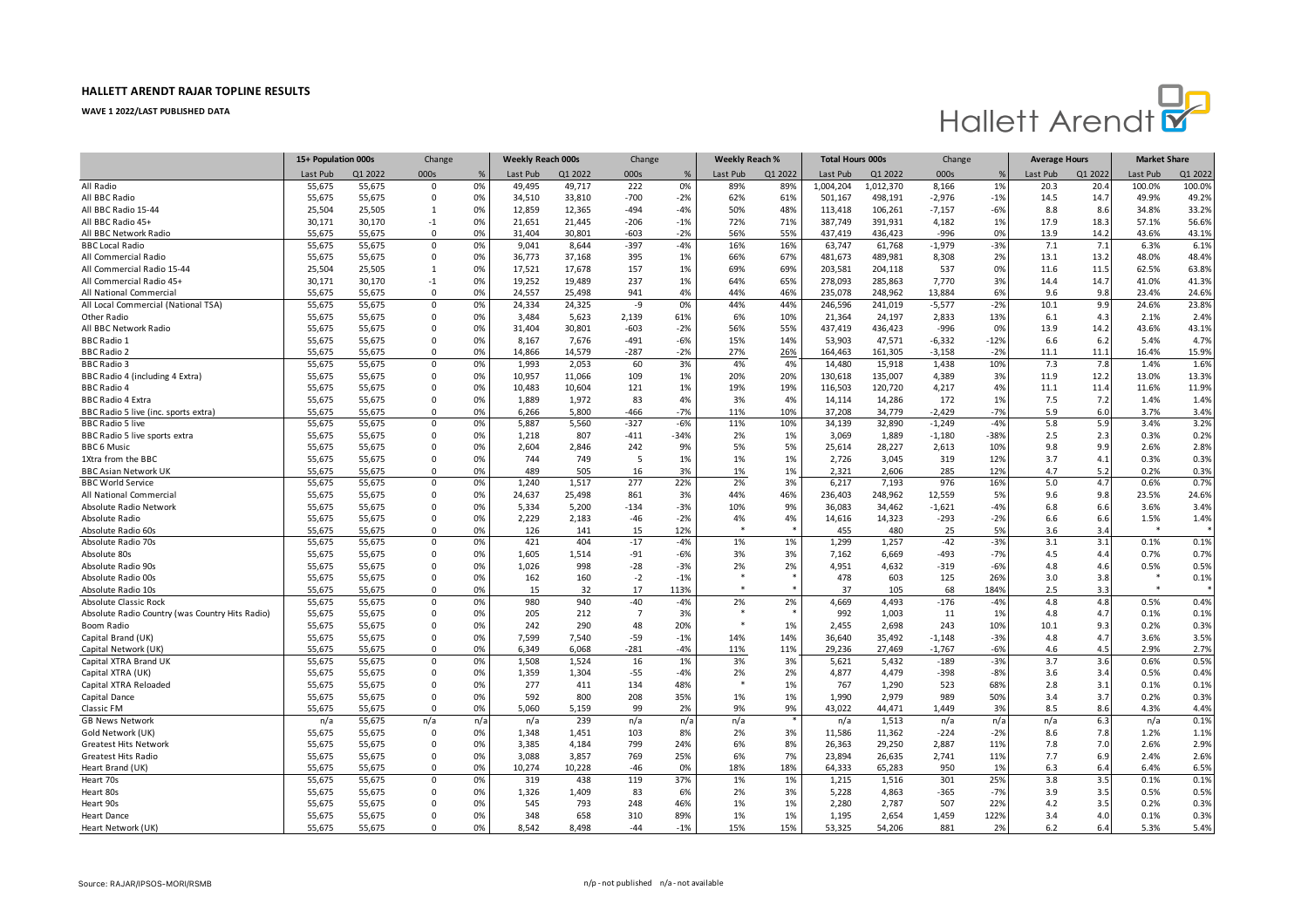

|                                      | 15+ Population 000s |         | Change                  |       | Weekly Reach 000s |         | Change         |        | Weekly Reach % |         | <b>Total Hours 000s</b> |         | Change   |        | <b>Average Hours</b> |         | <b>Market Share</b> |         |
|--------------------------------------|---------------------|---------|-------------------------|-------|-------------------|---------|----------------|--------|----------------|---------|-------------------------|---------|----------|--------|----------------------|---------|---------------------|---------|
|                                      | Last Pub            | Q1 2022 | 000s                    | %     | Last Pub          | Q1 2022 | 000s           | %      | Last Pub       | Q1 2022 | Last Pub                | Q1 2022 | 000s     |        | Last Pub             | Q1 2022 | Last Pub            | Q1 2022 |
| Heat                                 | 55,675              | 55,675  | $\mathbf 0$             | 0%    | 361               | 402     | 41             | 11%    | 1%             | 1%      | 1,632                   | 1,431   | $-201$   | $-12%$ | 4.5                  | 3.6     | 0.2%                | 0.1%    |
| Hits Radio Brand                     | 55,675              | 55,675  | 0                       | 0%    | 8,455             | 9,194   | 739            | 9%     | 15%            | 17%     | 73,662                  | 76,284  | 2,622    | 4%     | 8.7                  | 8.3     | 7.3%                | 7.6%    |
| <b>Hits Radio Network</b>            | 55,675              | 55,675  | $\Omega$                | 0%    | 5,672             | 5.798   | 126            | 2%     | 10%            | 10%     | 47,300                  | 47,034  | $-266$   | $-1%$  | 8.3                  | 8.1     | 4.7%                | 4.7%    |
| Hits Radio                           | 55,675              | 55,675  | $\Omega$                | 0%    | 813               | 1,244   | 431            | 53%    | 1%             | 2%      | 4,089                   | 5,611   | 1,522    | 37%    | 5.0                  | 4.5     | 0.4%                | 0.6%    |
| Jazz FM                              | 55,675              | 55,675  | $\Omega$                | 0%    | 424               | 456     | 32             | 8%     | 1%             | 1%      | 1,693                   | 1.934   | 241      | 14%    | 4.0                  | 4.2     | 0.2%                | 0.2%    |
| Kerrang!                             | 55,675              | 55,675  | $\mathbf 0$             | 0%    | 470               | 446     | $-24$          | $-5%$  | 1%             | 1%      | 2,154                   | 2,118   | $-36$    | $-2%$  | 4.6                  | 4.7     | 0.2%                | 0.2%    |
| <b>KISS Network</b>                  | 55,675              | 55,675  | 0                       | 0%    | 4,534             | 4,263   | $-271$         | $-6%$  | 8%             | 8%      | 21,907                  | 19,571  | $-2,336$ | $-11%$ | 4.8                  | 4.6     | 2.2%                | 1.9%    |
| <b>KISS Fresh</b>                    | 55,675              | 55,675  | $\Omega$                | 0%    | 307               | 289     | $-18$          | $-6%$  | 1%             | 1%      | 905                     | 731     | $-174$   | $-19%$ | 3.0                  | 2.5     | 0.1%                | 0.1%    |
| <b>KISSTORY</b>                      | 55,675              | 55,675  | $\Omega$                | 0%    | 2,301             | 2,207   | $-94$          | $-4%$  | 4%             | 4%      | 9,839                   | 9,235   | $-604$   | $-6%$  | 4.3                  | 4.2     | 1.0%                | 0.9%    |
| LBC Brand (UK)                       | 55,675              | 55,675  | $\Omega$                | 0%    | 3,202             | 3,493   | 291            | 9%     | 6%             | 6%      | 29,528                  | 31,506  | 1,978    | 7%     | 9.2                  | 9.0     | 2.9%                | 3.1%    |
| Magic Network                        | 55,675              | 55,675  | $\Omega$                | 0%    | 4,076             | 4,083   | $\overline{7}$ | 0%     | 7%             | 7%      | 23,564                  | 23,536  | $-28$    | 0%     | 5.8                  | 5.8     | 2.3%                | 2.3%    |
| Magic at the Musicals                | 55,675              | 55,675  | 0                       | 0%    | 200               | 203     | 3              | 2%     |                |         | 756                     | 811     | 55       | 7%     | 3.8                  | 4.0     | 0.1%                | 0.1%    |
| Magic Chilled                        | 55,675              | 55,675  | $\Omega$                | 0%    | 263               | 324     | 61             | 23%    |                | 1%      | 1,222                   | 1,261   | 39       | 3%     | 4.6                  | 3.9     | 0.1%                | 0.1%    |
| Magic Soul                           | 55,675              | 55,675  | $\Omega$                | 0%    | 287               | 367     | 80             | 28%    | 1%             | 1%      | 1,324                   | 1,747   | 423      | 32%    | 4.6                  | 4.8     | 0.1%                | 0.2%    |
| <b>Mellow Magic</b>                  | 55,675              | 55,675  | $\Omega$                | 0%    | 404               | 460     | 56             | 14%    | 1%             | 1%      | 2,215                   | 2,615   | 400      | 18%    | 5.5                  | 5.7     | 0.2%                | 0.3%    |
| Planet Rock                          | 55,675              | 55,675  | $\mathbf 0$             | 0%    | 1,396             | 1,314   | $-82$          | $-6%$  | 3%             | 2%      | 10,652                  | 11,130  | 478      | 4%     | 7.6                  | 8.5     | 1.1%                | 1.1%    |
| Scala Radio                          | 55,675              | 55,675  | $\Omega$                | 0%    | 400               | 344     | -56            | $-14%$ | 1%             | 1%      | 2,602                   | 2,595   | $-7$     | 0%     | 6.5                  | 7.5     | 0.3%                | 0.3%    |
| Smooth Brand (UK)                    | 55,675              | 55,675  | $\Omega$                | 0%    | 5,983             | 5,762   | $-221$         | $-4%$  | 11%            | 10%     | 40,195                  | 36,967  | $-3,228$ | $-8%$  | 6.7                  | 6.4     | 4.0%                | 3.7%    |
| Smooth Radio Chill                   | 55,675              | 55,675  | 0                       | 0%    | 449               | 468     | 19             | 4%     | 1%             | 1%      | 2,071                   | 2,262   | 191      | 9%     | 4.6                  | 4.8     | 0.2%                | 0.2%    |
| Smooth Radio Country                 | 55,675              | 55,675  | $\Omega$                | 0%    | 216               | 312     | 96             | 44%    |                | 1%      | 943                     | 1,429   | 486      | 52%    | 4.4                  | 4.6     | 0.1%                | 0.1%    |
| Smooth Radio Network (UK)            | 55,675              | 55,675  | $\mathbf 0$             | 0%    | 5,426             | 5,205   | $-221$         | $-4%$  | 10%            | 9%      | 36,771                  | 33,785  | $-2,986$ | $-8%$  | 6.8                  | 6.5     | 3.7%                | 3.4%    |
| Sunrise Radio National               | 55.675              | 55,675  | $\Omega$                | 0%    | 365               | 385     | 20             | 5%     | 1%             | 1%      | 1,518                   | 1,563   | 45       | 3%     | 4.2                  | 4.1     | 0.2%                | 0.2%    |
| talkRADIO                            | 55,675              | 55,675  | $\Omega$                | 0%    | 542               | 650     | 108            | 20%    | 1%             | 1%      | 4,646                   | 5,732   | 1,086    | 23%    | 8.6                  | 8.8     | 0.5%                | 0.6%    |
| talkSPORT Network                    | 55,675              | 55,675  | 0                       | 0%    | 3,096             | 3,262   | 166            | 5%     | 6%             | 6%      | 17,639                  | 18,202  | 563      | 3%     | 5.7                  | 5.6     | 1.8%                | 1.8%    |
| <b>Times Radio</b>                   | 55,675              | 55,675  | $\Omega$                | 0%    | 502               | 703     | 201            | 40%    | 1%             | 1%      | 3,130                   | 3,644   | 514      | 16%    | 6.2                  | 5.2     | 0.3%                | 0.4%    |
| Virgin Radio Network                 | 55,675              | 55,675  | $\mathbf 0$             | 0%    | 2,164             | 2,108   | $-56$          | $-3%$  | 4%             | 4%      | 11,800                  | 11,767  | $-33$    | 0%     | 5.5                  | 5.6     | 1.2%                | 1.2%    |
| Radio X Network (UK)                 | 55,675              | 55,675  | $\Omega$                | 0%    | 2,106             | 1.935   | $-171$         | $-8%$  | 4%             | 3%      | 18,175                  | 17,808  | $-367$   | $-2%$  | 8.6                  | 9.2     | 1.8%                | 1.8%    |
| <b>BBC Radio 1</b>                   | 55,675              | 55,675  | $\Omega$                | 0%    | 8,167             | 7,676   | $-491$         | $-6%$  | 15%            | 14%     | 53,903                  | 47,571  | $-6,332$ | $-12%$ | 6.6                  | 6.2     | 5.4%                | 4.7%    |
| <b>BBC Radio 2</b>                   | 55,675              | 55,675  | 0                       | 0%    | 14,866            | 14,579  | $-287$         | $-2%$  | 27%            | 26%     | 164,463                 | 161,305 | $-3,158$ | $-2%$  | 11.1                 | 11.1    | 16.4%               | 15.9%   |
| <b>BBC Radio 3</b>                   | 55,675              | 55,675  | $\Omega$                | 0%    | 1,993             | 2,053   | 60             | 3%     | 4%             | 4%      | 14,480                  | 15,918  | 1,438    | 10%    | 7.3                  | 7.8     | 1.4%                | 1.6%    |
| BBC Radio 4 (including 4 Extra)      | 55,675              | 55,675  | $\mathbf 0$             | 0%    | 10,957            | 11,066  | 109            | 1%     | 20%            | 20%     | 130,618                 | 135,007 | 4,389    | 3%     | 11.9                 | 12.2    | 13.0%               | 13.3%   |
| <b>BBC Radio 4</b>                   | 55,675              | 55,675  | $\Omega$                | 0%    | 10,483            | 10,604  | 121            | 1%     | 19%            | 19%     | 116,503                 | 120,720 | 4,217    | 4%     | 11.1                 | 11.4    | 11.6%               | 11.9%   |
| <b>BBC Radio 4 Extra</b>             | 55,675              | 55,675  | $\Omega$                | 0%    | 1,889             | 1,972   | 83             | 4%     | 3%             | 4%      | 14,114                  | 14,286  | 172      | 1%     | 7.5                  | 7.2     | 1.4%                | 1.4%    |
| BBC Radio 5 live (inc. sports extra) | 55,675              | 55,675  | $\Omega$                | 0%    | 6,266             | 5,800   | $-466$         | $-7%$  | 11%            | 10%     | 37,208                  | 34,779  | $-2,429$ | $-7%$  | 5.9                  | 6.0     | 3.7%                | 3.4%    |
| <b>BBC Radio 5 live</b>              | 55,675              | 55,675  | $\Omega$                | 0%    | 5,887             | 5,560   | $-327$         | $-6%$  | 11%            | 10%     | 34,139                  | 32,890  | $-1,249$ | $-4%$  | 5.8                  | 5.9     | 3.4%                | 3.2%    |
| BBC Radio 5 live sports extra        | 55,675              | 55,675  | $\mathbf 0$             | 0%    | 1,218             | 807     | $-411$         | $-34%$ | 2%             | 1%      | 3,069                   | 1,889   | $-1,180$ | $-38%$ | 2.5                  | 2.3     | 0.3%                | 0.2%    |
| <b>BBC 6 Music</b>                   | 55,675              | 55,675  | $\Omega$                | 0%    | 2,604             | 2,846   | 242            | 9%     | 5%             | 5%      | 25,614                  | 28,227  | 2,613    | 10%    | 9.8                  | 9.9     | 2.6%                | 2.8%    |
| 1Xtra from the BBC                   | 55,675              | 55,675  | $\Omega$                | 0%    | 744               | 749     | 5              | 1%     | 1%             | 1%      | 2,726                   | 3,045   | 319      | 12%    | 3.7                  | 4.1     | 0.3%                | 0.3%    |
| <b>BBC Asian Network UK</b>          | 55,675              | 55,675  | $\Omega$                | 0%    | 489               | 505     | 16             | 3%     | 1%             | 1%      | 2,321                   | 2,606   | 285      | 12%    | 4.7                  | 5.2     | 0.2%                | 0.3%    |
| <b>BBC World Service</b>             | 55,675              | 55,675  | $\Omega$                | 0%    | 1,240             | 1,517   | 277            | 22%    | 2%             | 3%      | 6,217                   | 7,193   | 976      | 16%    | 5.0                  | 4.7     | 0.6%                | 0.7%    |
| <b>BBC Radio Scotland</b>            | 4,621               | 4,621   | $\mathbf 0$             | 0%    | 976               | 877     | -99            | $-10%$ | 21%            | 19%     | 6,083                   | 5,506   | $-577$   | $-9%$  | 6.2                  | 6.3     | 7.5%                | 6.8%    |
| <b>BBC Radio Ulster</b>              | 1,539               | 1,537   | $-2$                    | 0%    | 514               | 527     | 13             | 3%     | 33%            | 34%     | 5,785                   | 5,780   | $-5$     | 0%     | 11.2                 | 11.0    | 20.9%               | 21.2%   |
| <b>BBC Radio Wales</b>               | 2,637               | 2,637   | $\mathbf 0$             | 0%    | 371               | 345     | $-26$          | $-7%$  | 14%            | 13%     | 2,974                   | 2,677   | $-297$   | $-10%$ | 8.0                  | 7.8     | 5.3%                | 5.0%    |
| <b>BBC Radio Cymru</b>               | 2,637               | 2,637   | $\Omega$                | 0%    | 164               | 155     | -9             | $-5%$  | 6%             | 6%      | 1,926                   | 2,022   | 96       | 5%     | 11.7                 | 13.0    | 3.4%                | 3.8%    |
| <b>BBC Local Radio in England</b>    | 45,353              | 45,353  | $\Omega$                | 0%    | 6,676             | 6,388   | $-288$         | $-4%$  | 15%            | 14%     | 43,845                  | 44,172  | 327      | 1%     | 6.6                  | 6.9     | 5.4%                | 5.3%    |
| <b>BBC Radio Berkshire</b>           | 935                 | 935     | $\Omega$                | 0%    | 119               | 140     | 21             | 18%    | 13%            | 15%     | 725                     | 1,039   | 314      | 43%    | 6.1                  | 7.4     | 4.7%                | 6.2%    |
| <b>BBC Radio Bristol</b>             | 930                 | 925     | -5                      | $-1%$ | 102               | 99      | $-3$           | $-3%$  | 11%            | 11%     | 491                     | 644     | 153      | 31%    | 4.8                  | 6.5     | 2.7%                | 3.8%    |
| <b>BBC Radio Cambridgeshire</b>      | 849                 | 851     | $\overline{\mathbf{2}}$ | 0%    | 94                | 103     | 9              | 10%    | 11%            | 12%     | 1,220                   | 1,688   | 468      | 38%    | 13.0                 | 16.3    | 6.5%                | 9.3%    |
| <b>BBC Radio Cornwall</b>            | 488                 | 488     | $\Omega$                | 0%    | 132               | 146     | 14             | 11%    | 27%            | 30%     | 2,442                   | 2,551   | 109      | 4%     | 18.5                 | 17.4    | 22.8%               | 23.0%   |
| <b>BBC CWR</b>                       | 838                 | 839     |                         | 0%    | 45                | 46      | $\mathbf{1}$   | 2%     | 5%             | 6%      | 218                     | 180     | $-38$    | $-17%$ | 4.9                  | 3.9     | 1.5%                | 1.3%    |
| <b>BBC Radio Cumbria</b>             | 423                 | 423     | $\Omega$                | 0%    | 85                | 92      | $\overline{7}$ | 8%     | 20%            | 22%     | 524                     | 543     | 19       | 4%     | 6.2                  | 5.9     | 6.3%                | 6.3%    |
| <b>BBC Radio Derby</b>               | 682                 | 682     | $\Omega$                | 0%    | 124               | 131     | $\overline{7}$ | 6%     | 18%            | 19%     | 1,326                   | 1,314   | $-12$    | $-1%$  | 10.7                 | 10.0    | 10.5%               | 10.3%   |
| <b>BBC Radio Devon</b>               | 1,025               | 1,026   | 1                       | 0%    | 176               | 168     | -8             | $-5%$  | 17%            | 16%     | 1,620                   | 1,385   | $-235$   | $-15%$ | 9.2                  | 8.3     | 7.9%                | 6.7%    |
| <b>BBC</b> Essex                     | 1,428               | 1,428   | $\Omega$                | 0%    | 190               | 195     | 5              | 3%     | 13%            | 14%     | 1,578                   | 1,275   | $-303$   | $-19%$ | 8.3                  | 6.5     | 6.0%                | 4.7%    |
| <b>BBC Radio Gloucestershire</b>     | 520                 | 525     | 5                       | 1%    | 66                | 62      | -4             | $-6%$  | 13%            | 12%     | 606                     | 521     | $-85$    | $-14%$ | 9.2                  | 8.4     | 5.7%                | 5.1%    |
|                                      |                     |         |                         |       |                   |         |                |        |                |         |                         |         |          |        |                      |         |                     |         |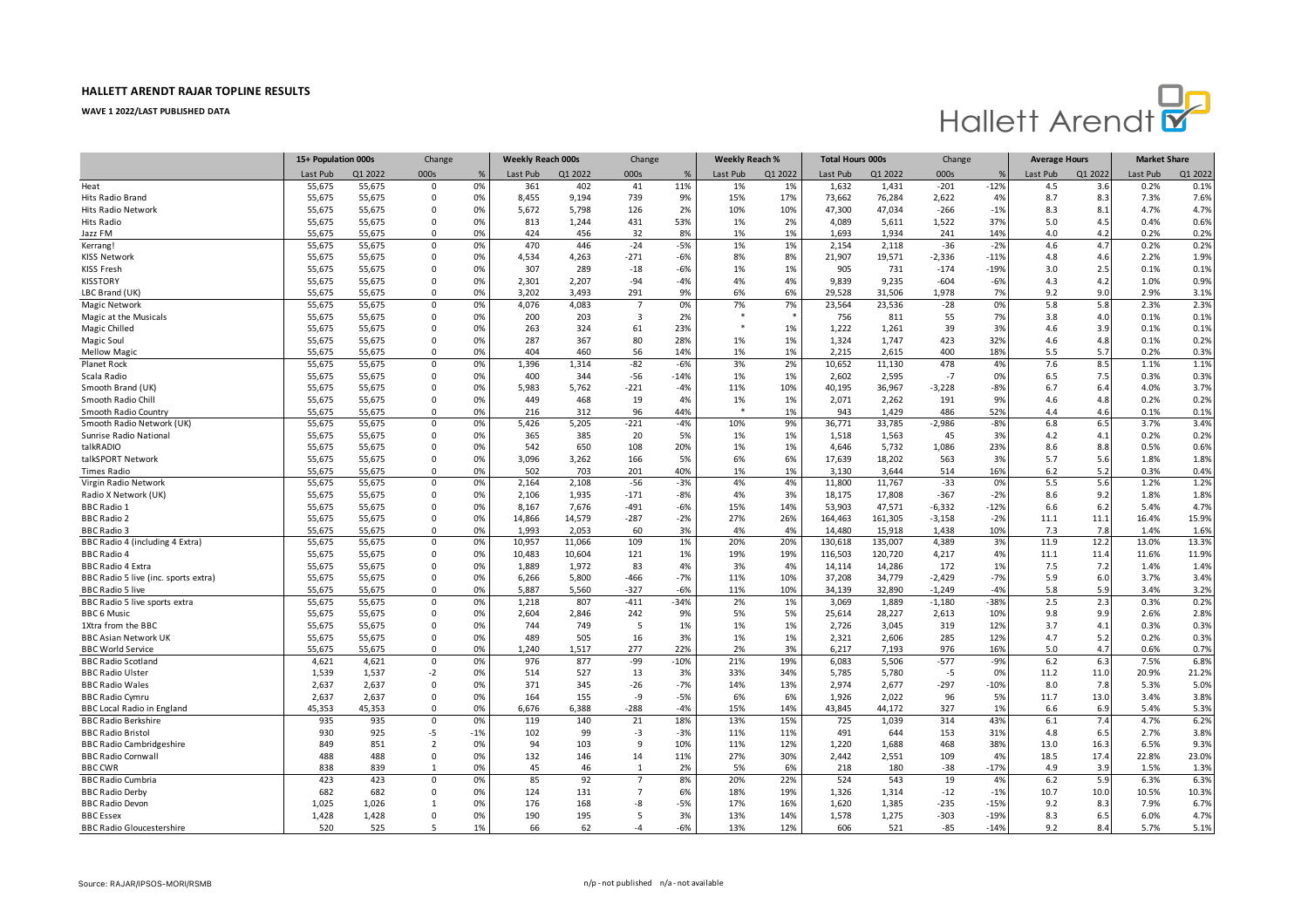

|                                                   | 15+ Population 000s |         | Change                   |       | <b>Weekly Reach 000s</b> |         | Change         |        | <b>Weekly Reach %</b> |         | <b>Total Hours 000s</b> |         | Change   |        | <b>Average Hours</b> |         | <b>Market Share</b> |         |
|---------------------------------------------------|---------------------|---------|--------------------------|-------|--------------------------|---------|----------------|--------|-----------------------|---------|-------------------------|---------|----------|--------|----------------------|---------|---------------------|---------|
|                                                   | Last Pub            | Q1 2022 | 000s                     | %     | Last Pub                 | Q1 2022 | 000s           | %      | Last Pub              | Q1 2022 | Last Pub                | Q1 2022 | 000s     |        | Last Pub             | Q1 2022 | Last Pub            | Q1 2022 |
| <b>BBC Hereford &amp; Worcester</b>               | 531                 | 533     | $\overline{2}$           | 0%    | 82                       | 90      | 8              | 10%    | 16%                   | 17%     | 554                     | 729     | 175      | 32%    | 6.7                  | 8.1     | 5.6%                | 7.3%    |
| <b>BBC Radio Humberside</b>                       | 770                 | 771     | 1                        | 0%    | 149                      | 143     | -6             | $-4%$  | 19%                   | 19%     | 1,073                   | 1,079   | 6        | 1%     | 7.2                  | 7.5     | 7.4%                | 7.6%    |
| <b>BBC Radio Kent</b>                             | 1.748               | 1,749   | 1                        | 0%    | 206                      | 222     | 16             | 8%     | 12%                   | 13%     | 1,024                   | 1,145   | 121      | 12%    | 5.0                  | 5.2     | 2.9%                | 3.1%    |
| <b>BBC Radio Lancashire</b>                       | 1,219               | 1,220   | 1                        | 0%    | 164                      | 178     | 14             | 9%     | 13%                   | 15%     | 1,099                   | 1,225   | 126      | 11%    | 6.7                  | 6.9     | 5.2%                | 5.7%    |
| <b>BBC Radio Leeds</b>                            | 1,708               | 1,709   | 1                        | 0%    | 217                      | 171     | -46            | $-21%$ | 13%                   | 10%     | 827                     | 672     | $-155$   | $-19%$ | 3.8                  | 3.9     | 3.2%                | 2.6%    |
| <b>BBC Radio Leicester</b>                        | 870                 | 870     | $\Omega$                 | 0%    | 157                      | 177     | 20             | 13%    | 18%                   | 20%     | 990                     | 1,170   | 180      | 18%    | 6.3                  | 6.6     | 6.7%                | 8.5%    |
| <b>BBC Radio Lincolnshire</b>                     | 579                 | 580     | 1                        | 0%    | 86                       | 78      | -8             | $-9%$  | 15%                   | 13%     | 789                     | 892     | 103      | 13%    | 9.1                  | 11.5    | 6.1%                | 7.5%    |
| <b>BBC Radio London</b>                           | 12,368              | 12,368  | $\Omega$                 | 0%    | 882                      | 713     | $-169$         | $-19%$ | 7%                    | 6%      | 3,069                   | 1,714   | $-1,355$ | $-449$ | 3.5                  | 2.4     | 1.5%                | 0.9%    |
| <b>BBC Radio Manchester</b>                       | 2,306               | 2,307   | $\mathbf{1}$             | 0%    | 254                      | 251     | $-3$           | $-1%$  | 11%                   | 11%     | 1,281                   | 1,093   | $-188$   | $-15%$ | 5.0                  | 4.4     | 3.7%                | 3.1%    |
| <b>BBC Radio Merseyside</b>                       | 1,719               | 1,719   | $\Omega$                 | 0%    | 253                      | 259     | 6              | 2%     | 15%                   | 15%     | 2,441                   | 2,501   | 60       | 2%     | 9.7                  | 9.7     | 7.7%                | 7.8%    |
| <b>BBC Radio Newcastle</b>                        | 1,488               | 1,489   | $\mathbf{1}$             | 0%    | 274                      | 260     | $-14$          | $-5%$  | 18%                   | 17%     | 1,301                   | 1,363   | 62       | 5%     | 4.8                  | 5.2     | 5.3%                | 5.3%    |
| <b>BBC Radio Norfolk</b>                          | 905                 | 904     | $-1$                     | 0%    | 137                      | 138     | $\mathbf{1}$   | 1%     | 15%                   | 15%     | 1,023                   | 1,014   | -9       | $-1%$  | 7.5                  | 7.3     | 5.3%                | 5.3%    |
| <b>BBC Radio Northampton</b>                      | 541                 | 541     | $\Omega$                 | 0%    | 88                       | 116     | 28             | 32%    | 16%                   | 21%     | 870                     | 1,105   | 235      | 27%    | 9.9                  | 9.5     | 7.3%                | 9.3%    |
| <b>BBC Radio Nottingham</b>                       | 1,102               | 1,103   | $\mathbf{1}$             | 0%    | 143                      | 137     | -6             | $-4%$  | 13%                   | 12%     | 975                     | 1,009   | 34       | 3%     | 6.8                  | 7.3     | 4.8%                | 5.3%    |
| <b>BBC Radio Oxford</b>                           | 546                 | 546     | $\Omega$                 | 0%    | 74                       | 73      | $-1$           | $-1%$  | 13%                   | 13%     | 393                     | 423     | 30       | 8%     | 5.3                  | 5.8     | 3.9%                | 4.1%    |
| <b>BBC Radio Sheffield</b>                        | 1,346               | 1,347   | $\mathbf{1}$             | 0%    | 177                      | 201     | 24             | 14%    | 13%                   | 15%     | 1,377                   | 1,557   | 180      | 13%    | 7.8                  | 7.7     | 5.5%                | 5.9%    |
| <b>BBC Radio Shropshire</b>                       | 431                 | 432     | 1                        | 0%    | 78                       | 77      | $-1$           | $-1%$  | 18%                   | 18%     | 728                     | 771     | 43       | 6%     | 9.3                  | 10.1    | 8.8%                | 9.4%    |
| <b>Total BBC Radio Solent</b>                     | 1,895               | 1,896   | 1                        | 0%    | 262                      | 286     | 24             | 9%     | 14%                   | 15%     | 2,027                   | 1,935   | $-92$    | $-5%$  | 7.7                  | 6.8     | 5.3%                | 5.1%    |
| <b>BBC</b> Somerset                               | 473                 | 474     | 1                        | 0%    | 63                       | 60      | $-3$           | $-5%$  | 13%                   | 13%     | 461                     | 297     | $-164$   | $-36%$ | 7.4                  | 5.0     | 4.6%                | 2.8%    |
| <b>BBC Radio Stoke</b>                            | 699                 | 700     | -1                       | 0%    | 140                      | 135     | -5             | $-4%$  | 20%                   | 19%     | 1,243                   | 1,148   | $-95$    | $-89$  | 8.8                  | 8.5     | 9.4%                | 8.7%    |
| <b>BBC Radio Suffolk</b>                          | 623                 | 624     | $\mathbf{1}$             | 0%    | 110                      | 102     | -8             | $-7%$  | 18%                   | 16%     | 957                     | 853     | $-104$   | $-119$ | 8.7                  | 8.3     | 7.3%                | 6.1%    |
| <b>BBC Sussex and BBC Surrey</b>                  | 2,668               | 2,668   | $\Omega$                 | 0%    | 250                      | 231     | $-19$          | $-8%$  | 9%                    | 9%      | 1,351                   | 1,126   | $-225$   | $-17%$ | 5.4                  | 4.9     | 2.7%                | 2.2%    |
| <b>BBC Radio Tees</b>                             | 801                 | 802     | 1                        | 0%    | 135                      | 151     | 16             | 12%    | 17%                   | 19%     | 855                     | 872     | 17       | 2%     | 6.3                  | 5.8     | 5.4%                | 5.5%    |
| <b>BBC Three Counties Radio</b>                   | 1,409               | 1,410   | $\mathbf{1}$             | 0%    | 124                      | 124     | $\mathbf 0$    | 0%     | 9%                    | 9%      | 979                     | 1,518   | 539      | 55%    | 7.9                  | 12.2    | 3.9%                | 5.7%    |
| <b>BBC WM 95.6</b>                                | 2,449               | 2,451   | $\overline{\phantom{0}}$ | 0%    | 233                      | 240     | $\overline{7}$ | 3%     | 10%                   | 10%     | 860                     | 878     | 18       | 2%     | 3.7                  | 3.7     | 2.3%                | 2.2%    |
| <b>BBC Radio Wiltshire/Swindon</b>                | 643                 | 644     | $\mathbf{1}$             | 0%    | 59                       | 63      | $\overline{a}$ | 7%     | 9%                    | 10%     | 381                     | 329     | $-52$    | $-149$ | 6.5                  | 5.2     | 2.6%                | 2.3%    |
| <b>BBC Radio York</b>                             | 600                 | 600     | $\mathbf 0$              | 0%    | 68                       | 64      | $-4$           | $-6%$  | 11%                   | 11%     | 407                     | 403     | $-4$     | $-1%$  | 6.0                  | 6.3     | 3.8%                | 3.8%    |
| <b>BBC Radio Guernsey</b>                         | 53                  | 52      | $-1$                     | $-2%$ | 17                       | 19      | $\overline{2}$ | 12%    | 33%                   | 37%     | 132                     | 137     | .5       | 4%     | 7.6                  | 7.2     | 13.1%               | 13.3%   |
| <b>BBC Radio Jersey</b>                           | 92                  | 91      | $-1$                     | $-1%$ | 22                       | 24      | $\overline{2}$ | 9%     | 24%                   | 26%     | 218                     | 224     | 6        | 3%     | 9.7                  | 9.5     | 11.7%               | 11.0%   |
| Bauer Media Audio UK - Total                      | 55,675              | 55,675  | $\Omega$                 | 0%    | 19,429                   | 19,724  | 295            | 2%     | 35%                   | 35%     | 173,262                 | 172,781 | $-481$   | 0%     | 8.9                  | 8.8     | 17.2%               | 17.1%   |
| Absolute Radio Network                            | 55,675              | 55,675  | $\Omega$                 | 0%    | 5,334                    | 5,200   | $-134$         | $-3%$  | 10%                   | 9%      | 36,083                  | 34,462  | $-1,621$ | $-4%$  | 6.8                  | 6.6     | 3.6%                | 3.4%    |
| Absolute Radio                                    | 55,675              | 55,675  | $\Omega$                 | 0%    | 2,229                    | 2,183   | $-46$          | $-2%$  | 4%                    | 4%      | 14,616                  | 14,323  | $-293$   | $-2%$  | 6.6                  | 6.6     | 1.5%                | 1.4%    |
| Absolute Radio 60s                                | 55,675              | 55,675  | $\Omega$                 | 0%    | 126                      | 141     | 15             | 12%    |                       |         | 455                     | 480     | 25       | 5%     | 3.6                  | 3.4     |                     |         |
| Absolute Radio 70s                                | 55,675              | 55,675  | $\Omega$                 | 0%    | 421                      | 404     | $-17$          | $-4%$  | 1%                    | 1%      | 1,299                   | 1,257   | $-42$    | $-3%$  | 3.1                  | 3.1     | 0.1%                | 0.1%    |
| Absolute 80s                                      | 55,675              | 55,675  | $\Omega$                 | 0%    | 1,605                    | 1,514   | $-91$          | $-6%$  | 3%                    | 3%      | 7,162                   | 6,669   | -493     | $-79$  | 4.5                  | 4.4     | 0.7%                | 0.7%    |
| Absolute Radio 90s                                | 55,675              | 55,675  | $\Omega$                 | 0%    | 1,026                    | 998     | $-28$          | $-3%$  | 2%                    | 2%      | 4,951                   | 4,632   | $-319$   | $-6%$  | 4.8                  | 4.6     | 0.5%                | 0.5%    |
| Absolute Radio 00s                                | 55,675              | 55,675  | $\Omega$                 | 0%    | 162                      | 160     | $-2$           | $-1%$  |                       |         | 478                     | 603     | 125      | 26%    | 3.0                  | 3.8     |                     | 0.1%    |
| Absolute Radio 10s                                | 55,675              | 55,675  | $\Omega$                 | 0%    | 15                       | 32      | 17             | 113%   |                       |         | 37                      | 105     | 68       | 1849   | 2.5                  | 3.3     |                     |         |
| <b>Absolute Classic Rock</b>                      | 55,675              | 55,675  | 0                        | 0%    | 980                      | 940     | $-40$          | $-4%$  | 2%                    | 2%      | 4,669                   | 4,493   | $-176$   | $-4%$  | 4.8                  | 4.8     | 0.5%                | 0.4%    |
| Absolute Radio Country (was Country Hits Radio)   | 55,675              | 55,675  | $\Omega$                 | 0%    | 205                      | 212     | $\overline{7}$ | 3%     |                       |         | 992                     | 1,003   | 11       | 1%     | 4.8                  | 4.7     | 0.1%                | 0.1%    |
| Hits Radio Brand                                  | 55,675              | 55,675  | $\Omega$                 | 0%    | 8,455                    | 9,194   | 739            | 9%     | 15%                   | 17%     | 73,662                  | 76,284  | 2,622    | 4%     | 8.7                  | 8.3     | 7.3%                | 7.6%    |
| <b>Greatest Hits Network</b>                      | 55,675              | 55,675  | $\Omega$                 | 0%    | 3,385                    | 4,184   | 799            | 24%    | 6%                    | 8%      | 26,363                  | 29,250  | 2,887    | 11%    | 7.8                  | 7.0     | 2.6%                | 2.9%    |
| <b>Greatest Hits Radio Sales</b>                  | n/a                 | 55,675  | n/a                      | n/a   | n/a                      | 4,233   | n/a            | n/a    | n/a                   | 8%      | n/a                     | 29,263  | n/a      | n/a    | n/a                  | 6.9     | n/a                 | 2.9%    |
| Greatest Hits Radio (Hull and East Yorkshire)     | 466                 | 467     | <sup>1</sup>             | 0%    | 54                       | 53      | $-1$           | $-2%$  | 12%                   | 11%     | 491                     | 503     | 12       | 2%     | 9                    | 9.6     | 6.2%                | 6.1%    |
| Greatest Hits Radio (Ipswich)                     | 308                 | 309     | -1                       | 0%    | 24                       | 24      | $\Omega$       | 0%     | 8%                    | 8%      | 123                     | 168     | 45       | 37%    | 5                    | 7.1     | 1.9%                | 2.6%    |
| Greatest Hits Radio (South Coast)                 | 2,196               | 2,196   | $\mathbf 0$              | 0%    | 200                      | 294     | 94             | 47%    | 9%                    | 13%     | 1,255                   | 1,736   | 481      | 38%    | 6.3                  | 5.9     | 2.8%                | 3.8%    |
| <b>Greatest Hits Radio</b>                        | 55,675              | 55,675  | $\Omega$                 | 0%    | 3,026                    | 3,857   | 831            | 27%    | 5%                    | 7%      | 23,571                  | 26,635  | 3,064    | 13%    | 7.8                  | 6.9     | 2.3%                | 2.6%    |
| Greatest Hits Radio (Barnsley)                    | 249                 | 248     | $-1$                     | 0%    | 46                       | 52      | 6              | 13%    | 19%                   | 21%     | 449                     | 527     | 78       | 17%    | 9.7                  | 10.2    | 9.2%                | 10.8%   |
| Greatest Hits Radio (Berkshire & North Hampshire) | 713                 | 713     | $\mathbf 0$              | 0%    | 52                       | 74      | 22             | 42%    | 7%                    | 10%     | 342                     | 639     | 297      | 87%    | 6.6                  | 8.6     | 2.7%                | 4.6%    |
| Greatest Hits Radio (Black Country & Shropshire)  | 1,569               | 1,569   | $\Omega$                 | 0%    | 47                       | 65      | 18             | 38%    | 3%                    | 4%      | 402                     | 489     | 87       | 22%    | 8.6                  | 7.5     | 1.5%                | 1.8%    |
| Greatest Hits Radio (Blackpool)                   | 236                 | 237     | $\mathbf{1}$             | 0%    | 41                       | 39      | $-2$           | $-5%$  | 17%                   | 16%     | 355                     | 333     | $-22$    | $-6%$  | 8.6                  | 8.6     | 7.6%                | 7.4%    |
| Greatest Hits Radio (Bolton)                      | 451                 | 451     | $\Omega$                 | 0%    | 24                       | 24      | $\mathbf 0$    | 0%     | 5%                    | 5%      | 197                     | 222     | 25       | 13%    | 8.3                  | 9.2     | 2.5%                | 2.7%    |
| Greatest Hits Radio (Bradford & West Yorkshire)   | 798                 | 798     | $\Omega$                 | 0%    | 48                       | 69      | 21             | 44%    | 6%                    | 9%      | 314                     | 396     | 82       | 26%    | 6.5                  | 5.7     | 2.7%                | 3.3%    |
| Greatest Hits Radio (Bristol & Bath)              | 1,085               | 1,121   | 36                       | 3%    | 82                       | 105     | 23             | 28%    | 8%                    | 9%      | 684                     | 781     | 97       | 14%    | 8.3                  | 7.4     | 3.2%                | 3.6%    |
| Greatest Hits Radio (Bucks Beds & Herts)          | 147                 | 147     | $\Omega$                 | 0%    | 32                       | 24      | -8             | $-25%$ | 22%                   | 16%     | 203                     | 164     | $-39$    | $-19%$ | 6.3                  | 6.9     | 7.0%                | 5.7%    |
|                                                   |                     |         |                          |       |                          |         |                |        |                       |         |                         |         |          |        |                      |         |                     |         |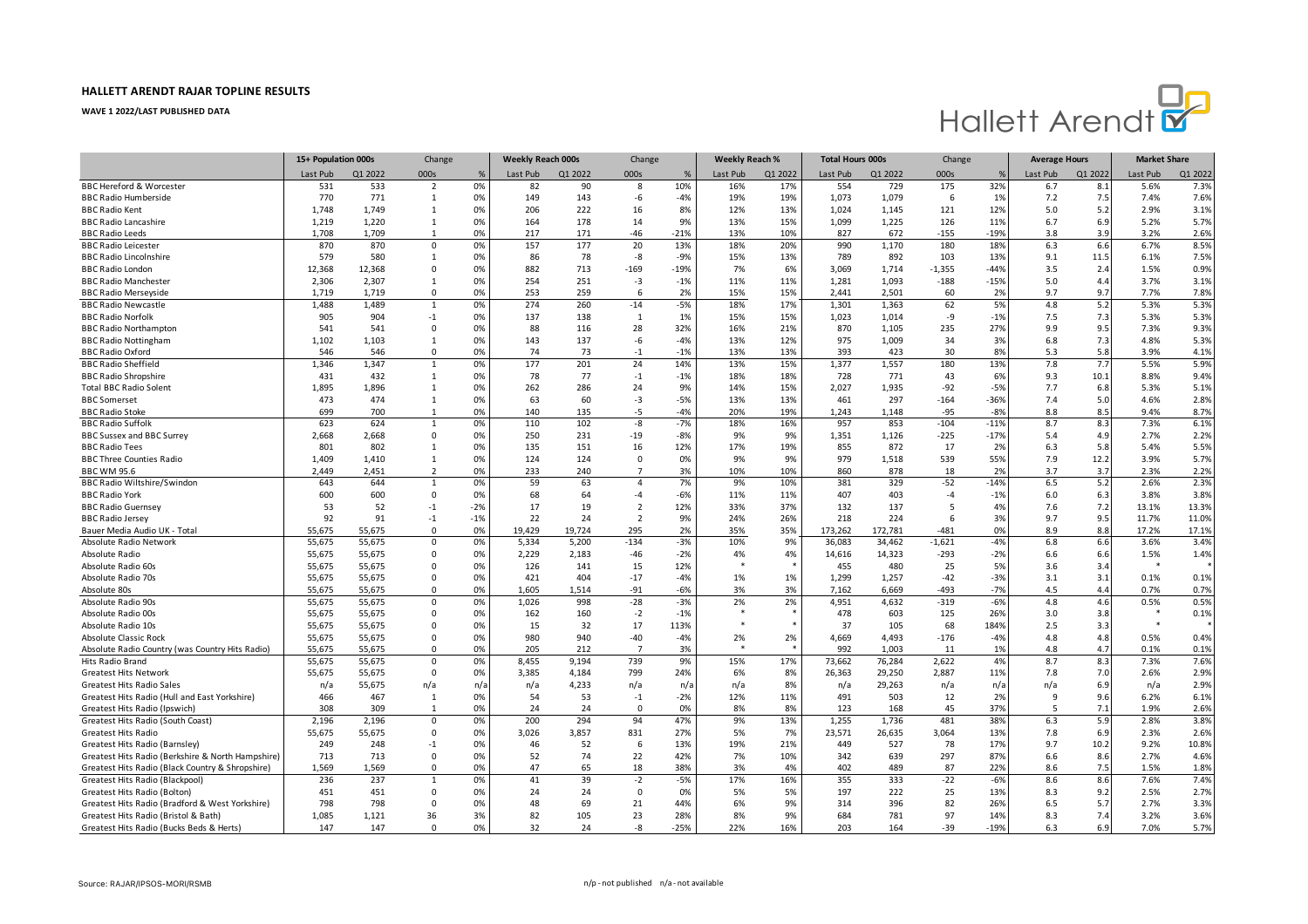

| Last Pub<br>Q1 2022<br>000s<br>Last Pub<br>Q1 2022<br>000s<br>Last Pub<br>Q1 2022<br>Last Pub<br>Q1 2022<br>000s<br>Last Pub<br>Q1 2022<br>Last Pub<br>Q1 2022<br>%<br>%<br>13%<br>Greatest Hits Radio (Cornwall)<br>515<br>514<br>0%<br>3%<br>107<br>105<br>$-2%$<br>6.8<br>5.8<br>1.0%<br>0.9%<br>$-1$<br>16<br>18<br>$\overline{2}$<br>3%<br>$-2$<br>749<br>15<br>58%<br>4%<br>5%<br>228<br>67<br>1.9%<br>Greatest Hits Radio (Coventry & Warwickshire)<br>748<br>$\mathbf{1}$<br>26<br>41<br>161<br>42%<br>6.1<br>5.6<br>1.3%<br>0%<br>11%<br>267<br>267<br>30<br>$-4$<br>$-12%$<br>13%<br>274<br>233<br>$-15%$<br>8.0<br>7.7<br>4.6%<br>4.0%<br>Greatest Hits Radio (Devon)<br>$\Omega$<br>0%<br>34<br>$-41$<br>$-10%$<br>14%<br>387<br>387<br>0%<br>60<br>54<br>-6<br>16%<br>488<br>471<br>$-17$<br>$-3%$<br>8.1<br>8.8<br>6.8%<br>6.5%<br>Greatest Hits Radio (Doncaster)<br>0<br>129<br>129<br>37<br>$-3$<br>$-8%$<br>29%<br>27%<br>296<br>338<br>42<br>7.9<br>10.2%<br>11.4%<br>Greatest Hits Radio (Dorset)<br>$\Omega$<br>0%<br>34<br>14%<br>9.8<br>7%<br>137<br>6.3%<br>Greatest Hits Radio (East Hampshire)<br>n/a<br>104<br>n/a<br>$n/\epsilon$<br>n/a<br>$7\overline{ }$<br>n/a<br>n/a<br>n/a<br>n/a<br>n/a<br>n/a<br>n/a<br>19.2<br>n/a<br>2,448<br>2,448<br>57<br>77<br>20<br>35%<br>3%<br>309<br>325<br>5%<br>5.5<br>0.7%<br>0.8%<br>Greatest Hits Radio (East Midlands)<br>$\Omega$<br>0%<br>2%<br>16<br>4.2<br>288<br>$-15%$<br>Greatest Hits Radio (Essex)<br>288<br>46<br>39<br>$-7$<br>16%<br>14%<br>300<br>365<br>65<br>22%<br>6.5<br>9.3<br>5.2%<br>6.4%<br>$\Omega$<br>0%<br>7.3<br>302<br>302<br>0%<br>11<br>$\Omega$<br>0%<br>4%<br>83<br>93<br>8.4<br>1.4%<br>1.6%<br>Greatest Hits Radio (Gloucestershire)<br>$\Omega$<br>11<br>4%<br>10<br>12%<br>52<br>50%<br>757<br>7.2<br>3.0%<br>Greatest Hits Radio (Greater Manchester)<br>2,133<br>2,135<br>$\overline{2}$<br>0%<br>105<br>157<br>5%<br>7%<br>971<br>214<br>28%<br>6.2<br>2.4%<br>40<br>$-3$<br>$-8%$<br>23%<br>22%<br>295<br>7.9<br>7.2%<br>Greatest Hits Radio (Great Yarmouth)<br>171<br>170<br>$-1$<br>$-1%$<br>37<br>315<br>$-20$<br>$-6%$<br>8.0<br>8.3%<br>212<br>39<br>$-10%$<br>18%<br>17%<br>295<br>8.1<br>7.6%<br>7.5%<br>Greatest Hits Radio (Harrogate & Yorkshire Dales)<br>213<br>$-1$<br>0%<br>35<br>-4<br>313<br>$-18$<br>$-6%$<br>8.3<br>505<br>17<br>23<br>6<br>35%<br>5%<br>138<br>7.9<br>1.5%<br>1.3%<br>Greatest Hits Radio (Her & Worcs)<br>505<br>$\Omega$<br>0%<br>3%<br>122<br>$-16$<br>$-12%$<br>5.3<br>788<br>$\overline{3}$<br>19%<br>2%<br>Greatest Hits Radio (Lancashire)<br>787<br>$\mathbf{1}$<br>0%<br>16<br>19<br>2%<br>160<br>84<br>$-76$<br>$-48%$<br>9.8<br>4.4<br>1.2%<br>0.6%<br>Greatest Hits Radio (Leeds & West Yorkshire)<br>736<br>736<br>0%<br>75<br>$-7$<br>$-9%$<br>10%<br>9%<br>813<br>746<br>$-8%$<br>10.9<br>7.5%<br>6.9%<br>$\Omega$<br>68<br>$-67$<br>11.0<br>963<br>10<br>Greatest Hits Radio (Lincs & Grimsby)<br>964<br>$\mathbf{1}$<br>0%<br>50<br>60<br>20%<br>5%<br>6%<br>440<br>412<br>$-28$<br>$-6%$<br>8.8<br>6.9<br>2.1%<br>2.1%<br>15%<br>1.651<br>1.652<br>207<br>255<br>48<br>23%<br>13%<br>2.464<br>2.593<br>129<br>5%<br>8.1%<br>Greatest Hits Radio (Liverpool)<br>1<br>0%<br>11.9<br>10.2<br>7.9%<br>12,368<br>7%<br>5,025<br>3,850<br>2.5%<br>1.9%<br>Greatest Hits Radio (London)<br>12,368<br>$\Omega$<br>0%<br>818<br>879<br>61<br>7%<br>7%<br>$-1,175$<br>$-23%$<br>6.1<br>4.4<br>Greatest Hits Radio (North Derbyshire)<br>427<br>426<br>0%<br>47<br>43<br>$-9%$<br>11%<br>10%<br>399<br>366<br>$-33$<br>$-8%$<br>8.5<br>8.5<br>4.8%<br>4.3%<br>$-1$<br>$-4$<br>Greatest Hits Radio (North Norfolk)<br>97<br>97<br>0%<br>14<br>$\Omega$<br>0%<br>15%<br>15%<br>110<br>87<br>$-23$<br>$-21%$<br>7.7<br>6.1<br>4.6%<br>3.8%<br>$\Omega$<br>14<br>380<br>37<br>38<br>3%<br>10%<br>376<br>441<br>10.2<br>5.8%<br>Greatest Hits Radio (Norwich)<br>380<br>$\mathbf 0$<br>0%<br>$\mathbf{1}$<br>10%<br>65<br>17%<br>11.5<br>4.9%<br>260<br>35<br>32<br>$-3$<br>$-9%$<br>4.7%<br>Greatest Hits Radio (Plymouth)<br>260<br>$\Omega$<br>0%<br>14%<br>12%<br>248<br>244<br>$-4$<br>$-2%$<br>7.0<br>7.7<br>4.6%<br>Greatest Hits Radio (Rotherham)<br>214<br>213<br>0%<br>32<br>31<br>$-1$<br>$-3%$<br>15%<br>14%<br>407<br>437<br>30<br>7%<br>12.6<br>14.3<br>9.8%<br>10.3%<br>$-1$<br>125<br>125<br>$\mathbf 0$<br>0%<br>33<br>21<br>$-12$<br>$-36%$<br>26%<br>17%<br>204<br>146<br>$-58$<br>$-28%$<br>6.2<br>6.6%<br>4.6%<br>Greatest Hits Radio (Salisbury)<br>6.8<br>483<br>483<br>57<br>12%<br>473<br>8.4<br>4.4%<br>Greatest Hits Radio (Somerset)<br>$\mathbf 0$<br>0%<br>59<br>$\overline{2}$<br>4%<br>12%<br>469<br>$-4$<br>$-1%$<br>7.9<br>4.6%<br>484<br>483<br>23<br>20<br>$-3$<br>$-13%$<br>5%<br>4%<br>165<br>169<br>2%<br>7.2<br>1.8%<br>Greatest Hits Radio (South Wales)<br>$-1$<br>0%<br>$\overline{4}$<br>8.3<br>1.8%<br>557<br>32<br>59%<br>9%<br>3.5%<br>Greatest Hits Radio (South Yorkshire)<br>556<br>1<br>0%<br>51<br>19<br>6%<br>302<br>376<br>74<br>25%<br>9.5<br>7.3<br>3.1%<br>Greatest Hits Radio (Staffordshire & Cheshire)<br>825<br>825<br>31<br>36<br>5<br>16%<br>4%<br>4%<br>344<br>375<br>9%<br>11.2<br>2.2%<br>2.4%<br>$\Omega$<br>0%<br>31<br>10.3<br>$-3$<br>7%<br>2.2%<br>2.7%<br>Greatest Hits Radio (Surrey & East Hampshire)<br>506<br>506<br>$\mathbf 0$<br>0%<br>40<br>37<br>$-8%$<br>8%<br>196<br>261<br>65<br>33%<br>4.9<br>7.0<br>$-13%$<br>Greatest Hits Radio (Swindon)<br>278<br>277<br>0%<br>24<br>-3<br>9%<br>8%<br>117<br>113<br>$-3%$<br>4.8<br>5.3<br>1.9%<br>21<br>$-4$<br>2.1%<br>$-1$<br>829<br>42<br>50<br>19%<br>5%<br>6%<br>187<br>341<br>4.4<br>2.1%<br>829<br>0%<br>8<br>154<br>82%<br>6.8<br>1.1%<br>Greatest Hits Radio (Teesside)<br>$\Omega$<br>1,537<br>1,537<br>57<br>69<br>12<br>21%<br>4%<br>5%<br>325<br>531<br>206<br>5.7<br>7.7<br>1.3%<br>2.0%<br>Greatest Hits Radio (Tyne & Wear)<br>$\Omega$<br>0%<br>63%<br>45<br>15%<br>370<br>8.2<br>6.9%<br>6.4%<br>Greatest Hits Radio (Wakefield)<br>318<br>317<br>$-1$<br>0%<br>48<br>3<br>7%<br>14%<br>341<br>$-29$<br>$-8%$<br>7.1<br>$-13%$<br>Greatest Hits Radio (Warrington)<br>280<br>280<br>$\mathbf 0$<br>0%<br>30<br>26<br>$-4$<br>11%<br>9%<br>193<br>177<br>$-16$<br>$-8%$<br>6.5<br>6.7<br>4.0%<br>3.6%<br>3,883<br>3,883<br>201<br>77<br>38%<br>5%<br>7%<br>1,408<br>1,622<br>15%<br>7.0<br>2.5%<br>Greatest Hits Radio (West Midlands)<br>$\Omega$<br>0%<br>278<br>214<br>5.8<br>2.3%<br>188<br>188<br>44<br>39<br>$-5$<br>$-11%$<br>23%<br>21%<br>353<br>328<br>$-25$<br>$-7%$<br>8.1<br>8.4<br>8.9%<br>8.2%<br>Greatest Hits Radio (West Norfolk)<br>0<br>0%<br>200<br>39<br>19%<br>18%<br>251<br>$-123$<br>9.0%<br>6.3%<br>Greatest Hits Radio (West Sussex)<br>200<br>$\mathbf 0$<br>0%<br>35<br>$-4$<br>$-10%$<br>374<br>$-33%$<br>9.6<br>7.1<br>Greatest Hits Radio (Wigan & St Helens)<br>463<br>461<br>$-2$<br>0%<br>49<br>37<br>$-12$<br>$-24%$<br>11%<br>8%<br>267<br>222<br>$-45$<br>$-17%$<br>5.4<br>6.0<br>3.4%<br>2.7%<br>370<br>370<br>0%<br>60<br>52<br>-8<br>$-13%$<br>16%<br>14%<br>411<br>354<br>$-57$<br>$-14%$<br>6.9<br>6.5%<br>5.6%<br>Greatest Hits Radio (York & North Yorkshire)<br>0<br>6.8<br>38<br>$-21%$<br>27%<br>9.1<br>Greatest Hits Radio (Yorkshire Coast)<br>114<br>114<br>0%<br>30<br>-8<br>33%<br>346<br>305<br>$-41$<br>10.1<br>14.1%<br>13.2%<br>$\mathbf{0}$<br>$-12%$<br>1.949<br>116<br>$\overline{3}$<br>3%<br>6%<br>929<br>751<br>$-178$<br>8.0<br>2.8%<br>2.3%<br>Clyde 2<br>1.949<br>$\Omega$<br>0%<br>119<br>6%<br>$-19%$<br>6.3 |                  | 15+ Population 000s |       | Change |    | <b>Weekly Reach 000s</b> |     | Change |       | <b>Weekly Reach %</b> |    | <b>Total Hours 000s</b> |     | Change |        | <b>Average Hours</b> |     | <b>Market Share</b> |      |
|--------------------------------------------------------------------------------------------------------------------------------------------------------------------------------------------------------------------------------------------------------------------------------------------------------------------------------------------------------------------------------------------------------------------------------------------------------------------------------------------------------------------------------------------------------------------------------------------------------------------------------------------------------------------------------------------------------------------------------------------------------------------------------------------------------------------------------------------------------------------------------------------------------------------------------------------------------------------------------------------------------------------------------------------------------------------------------------------------------------------------------------------------------------------------------------------------------------------------------------------------------------------------------------------------------------------------------------------------------------------------------------------------------------------------------------------------------------------------------------------------------------------------------------------------------------------------------------------------------------------------------------------------------------------------------------------------------------------------------------------------------------------------------------------------------------------------------------------------------------------------------------------------------------------------------------------------------------------------------------------------------------------------------------------------------------------------------------------------------------------------------------------------------------------------------------------------------------------------------------------------------------------------------------------------------------------------------------------------------------------------------------------------------------------------------------------------------------------------------------------------------------------------------------------------------------------------------------------------------------------------------------------------------------------------------------------------------------------------------------------------------------------------------------------------------------------------------------------------------------------------------------------------------------------------------------------------------------------------------------------------------------------------------------------------------------------------------------------------------------------------------------------------------------------------------------------------------------------------------------------------------------------------------------------------------------------------------------------------------------------------------------------------------------------------------------------------------------------------------------------------------------------------------------------------------------------------------------------------------------------------------------------------------------------------------------------------------------------------------------------------------------------------------------------------------------------------------------------------------------------------------------------------------------------------------------------------------------------------------------------------------------------------------------------------------------------------------------------------------------------------------------------------------------------------------------------------------------------------------------------------------------------------------------------------------------------------------------------------------------------------------------------------------------------------------------------------------------------------------------------------------------------------------------------------------------------------------------------------------------------------------------------------------------------------------------------------------------------------------------------------------------------------------------------------------------------------------------------------------------------------------------------------------------------------------------------------------------------------------------------------------------------------------------------------------------------------------------------------------------------------------------------------------------------------------------------------------------------------------------------------------------------------------------------------------------------------------------------------------------------------------------------------------------------------------------------------------------------------------------------------------------------------------------------------------------------------------------------------------------------------------------------------------------------------------------------------------------------------------------------------------------------------------------------------------------------------------------------------------------------------------------------------------------------------------------------------------------------------------------------------------------------------------------------------------------------------------------------------------------------------------------------------------------------------------------------------------------------------------------------------------------------------------------------------------------------------------------------------------------------------------------------------------------------------------------------------------------------------------------------------------------------------------------------------------------------------------------------------------------------------------------------------------------------------------------------------------------------------------------------------------------------------------------------------------------------------------------------------------------------------------------------------------------------------------------------------------------------------------------------------------------------------------------------------------------------------------------------------------------------------------------------------------------------------------------------------------------------------------------------------------------------------------------------------------------------------------------------------------------------------------------------------------------------------------------------------------------------------------------------------------------------------------------------------------------------------------|------------------|---------------------|-------|--------|----|--------------------------|-----|--------|-------|-----------------------|----|-------------------------|-----|--------|--------|----------------------|-----|---------------------|------|
|                                                                                                                                                                                                                                                                                                                                                                                                                                                                                                                                                                                                                                                                                                                                                                                                                                                                                                                                                                                                                                                                                                                                                                                                                                                                                                                                                                                                                                                                                                                                                                                                                                                                                                                                                                                                                                                                                                                                                                                                                                                                                                                                                                                                                                                                                                                                                                                                                                                                                                                                                                                                                                                                                                                                                                                                                                                                                                                                                                                                                                                                                                                                                                                                                                                                                                                                                                                                                                                                                                                                                                                                                                                                                                                                                                                                                                                                                                                                                                                                                                                                                                                                                                                                                                                                                                                                                                                                                                                                                                                                                                                                                                                                                                                                                                                                                                                                                                                                                                                                                                                                                                                                                                                                                                                                                                                                                                                                                                                                                                                                                                                                                                                                                                                                                                                                                                                                                                                                                                                                                                                                                                                                                                                                                                                                                                                                                                                                                                                                                                                                                                                                                                                                                                                                                                                                                                                                                                                                                                                                                                                                                                                                                                                                                                                                                                                                                                                                                                                                                                                                                                                |                  |                     |       |        |    |                          |     |        |       |                       |    |                         |     |        |        |                      |     |                     |      |
|                                                                                                                                                                                                                                                                                                                                                                                                                                                                                                                                                                                                                                                                                                                                                                                                                                                                                                                                                                                                                                                                                                                                                                                                                                                                                                                                                                                                                                                                                                                                                                                                                                                                                                                                                                                                                                                                                                                                                                                                                                                                                                                                                                                                                                                                                                                                                                                                                                                                                                                                                                                                                                                                                                                                                                                                                                                                                                                                                                                                                                                                                                                                                                                                                                                                                                                                                                                                                                                                                                                                                                                                                                                                                                                                                                                                                                                                                                                                                                                                                                                                                                                                                                                                                                                                                                                                                                                                                                                                                                                                                                                                                                                                                                                                                                                                                                                                                                                                                                                                                                                                                                                                                                                                                                                                                                                                                                                                                                                                                                                                                                                                                                                                                                                                                                                                                                                                                                                                                                                                                                                                                                                                                                                                                                                                                                                                                                                                                                                                                                                                                                                                                                                                                                                                                                                                                                                                                                                                                                                                                                                                                                                                                                                                                                                                                                                                                                                                                                                                                                                                                                                |                  |                     |       |        |    |                          |     |        |       |                       |    |                         |     |        |        |                      |     |                     |      |
|                                                                                                                                                                                                                                                                                                                                                                                                                                                                                                                                                                                                                                                                                                                                                                                                                                                                                                                                                                                                                                                                                                                                                                                                                                                                                                                                                                                                                                                                                                                                                                                                                                                                                                                                                                                                                                                                                                                                                                                                                                                                                                                                                                                                                                                                                                                                                                                                                                                                                                                                                                                                                                                                                                                                                                                                                                                                                                                                                                                                                                                                                                                                                                                                                                                                                                                                                                                                                                                                                                                                                                                                                                                                                                                                                                                                                                                                                                                                                                                                                                                                                                                                                                                                                                                                                                                                                                                                                                                                                                                                                                                                                                                                                                                                                                                                                                                                                                                                                                                                                                                                                                                                                                                                                                                                                                                                                                                                                                                                                                                                                                                                                                                                                                                                                                                                                                                                                                                                                                                                                                                                                                                                                                                                                                                                                                                                                                                                                                                                                                                                                                                                                                                                                                                                                                                                                                                                                                                                                                                                                                                                                                                                                                                                                                                                                                                                                                                                                                                                                                                                                                                |                  |                     |       |        |    |                          |     |        |       |                       |    |                         |     |        |        |                      |     |                     |      |
|                                                                                                                                                                                                                                                                                                                                                                                                                                                                                                                                                                                                                                                                                                                                                                                                                                                                                                                                                                                                                                                                                                                                                                                                                                                                                                                                                                                                                                                                                                                                                                                                                                                                                                                                                                                                                                                                                                                                                                                                                                                                                                                                                                                                                                                                                                                                                                                                                                                                                                                                                                                                                                                                                                                                                                                                                                                                                                                                                                                                                                                                                                                                                                                                                                                                                                                                                                                                                                                                                                                                                                                                                                                                                                                                                                                                                                                                                                                                                                                                                                                                                                                                                                                                                                                                                                                                                                                                                                                                                                                                                                                                                                                                                                                                                                                                                                                                                                                                                                                                                                                                                                                                                                                                                                                                                                                                                                                                                                                                                                                                                                                                                                                                                                                                                                                                                                                                                                                                                                                                                                                                                                                                                                                                                                                                                                                                                                                                                                                                                                                                                                                                                                                                                                                                                                                                                                                                                                                                                                                                                                                                                                                                                                                                                                                                                                                                                                                                                                                                                                                                                                                |                  |                     |       |        |    |                          |     |        |       |                       |    |                         |     |        |        |                      |     |                     |      |
|                                                                                                                                                                                                                                                                                                                                                                                                                                                                                                                                                                                                                                                                                                                                                                                                                                                                                                                                                                                                                                                                                                                                                                                                                                                                                                                                                                                                                                                                                                                                                                                                                                                                                                                                                                                                                                                                                                                                                                                                                                                                                                                                                                                                                                                                                                                                                                                                                                                                                                                                                                                                                                                                                                                                                                                                                                                                                                                                                                                                                                                                                                                                                                                                                                                                                                                                                                                                                                                                                                                                                                                                                                                                                                                                                                                                                                                                                                                                                                                                                                                                                                                                                                                                                                                                                                                                                                                                                                                                                                                                                                                                                                                                                                                                                                                                                                                                                                                                                                                                                                                                                                                                                                                                                                                                                                                                                                                                                                                                                                                                                                                                                                                                                                                                                                                                                                                                                                                                                                                                                                                                                                                                                                                                                                                                                                                                                                                                                                                                                                                                                                                                                                                                                                                                                                                                                                                                                                                                                                                                                                                                                                                                                                                                                                                                                                                                                                                                                                                                                                                                                                                |                  |                     |       |        |    |                          |     |        |       |                       |    |                         |     |        |        |                      |     |                     |      |
|                                                                                                                                                                                                                                                                                                                                                                                                                                                                                                                                                                                                                                                                                                                                                                                                                                                                                                                                                                                                                                                                                                                                                                                                                                                                                                                                                                                                                                                                                                                                                                                                                                                                                                                                                                                                                                                                                                                                                                                                                                                                                                                                                                                                                                                                                                                                                                                                                                                                                                                                                                                                                                                                                                                                                                                                                                                                                                                                                                                                                                                                                                                                                                                                                                                                                                                                                                                                                                                                                                                                                                                                                                                                                                                                                                                                                                                                                                                                                                                                                                                                                                                                                                                                                                                                                                                                                                                                                                                                                                                                                                                                                                                                                                                                                                                                                                                                                                                                                                                                                                                                                                                                                                                                                                                                                                                                                                                                                                                                                                                                                                                                                                                                                                                                                                                                                                                                                                                                                                                                                                                                                                                                                                                                                                                                                                                                                                                                                                                                                                                                                                                                                                                                                                                                                                                                                                                                                                                                                                                                                                                                                                                                                                                                                                                                                                                                                                                                                                                                                                                                                                                |                  |                     |       |        |    |                          |     |        |       |                       |    |                         |     |        |        |                      |     |                     |      |
|                                                                                                                                                                                                                                                                                                                                                                                                                                                                                                                                                                                                                                                                                                                                                                                                                                                                                                                                                                                                                                                                                                                                                                                                                                                                                                                                                                                                                                                                                                                                                                                                                                                                                                                                                                                                                                                                                                                                                                                                                                                                                                                                                                                                                                                                                                                                                                                                                                                                                                                                                                                                                                                                                                                                                                                                                                                                                                                                                                                                                                                                                                                                                                                                                                                                                                                                                                                                                                                                                                                                                                                                                                                                                                                                                                                                                                                                                                                                                                                                                                                                                                                                                                                                                                                                                                                                                                                                                                                                                                                                                                                                                                                                                                                                                                                                                                                                                                                                                                                                                                                                                                                                                                                                                                                                                                                                                                                                                                                                                                                                                                                                                                                                                                                                                                                                                                                                                                                                                                                                                                                                                                                                                                                                                                                                                                                                                                                                                                                                                                                                                                                                                                                                                                                                                                                                                                                                                                                                                                                                                                                                                                                                                                                                                                                                                                                                                                                                                                                                                                                                                                                |                  |                     |       |        |    |                          |     |        |       |                       |    |                         |     |        |        |                      |     |                     |      |
|                                                                                                                                                                                                                                                                                                                                                                                                                                                                                                                                                                                                                                                                                                                                                                                                                                                                                                                                                                                                                                                                                                                                                                                                                                                                                                                                                                                                                                                                                                                                                                                                                                                                                                                                                                                                                                                                                                                                                                                                                                                                                                                                                                                                                                                                                                                                                                                                                                                                                                                                                                                                                                                                                                                                                                                                                                                                                                                                                                                                                                                                                                                                                                                                                                                                                                                                                                                                                                                                                                                                                                                                                                                                                                                                                                                                                                                                                                                                                                                                                                                                                                                                                                                                                                                                                                                                                                                                                                                                                                                                                                                                                                                                                                                                                                                                                                                                                                                                                                                                                                                                                                                                                                                                                                                                                                                                                                                                                                                                                                                                                                                                                                                                                                                                                                                                                                                                                                                                                                                                                                                                                                                                                                                                                                                                                                                                                                                                                                                                                                                                                                                                                                                                                                                                                                                                                                                                                                                                                                                                                                                                                                                                                                                                                                                                                                                                                                                                                                                                                                                                                                                |                  |                     |       |        |    |                          |     |        |       |                       |    |                         |     |        |        |                      |     |                     |      |
|                                                                                                                                                                                                                                                                                                                                                                                                                                                                                                                                                                                                                                                                                                                                                                                                                                                                                                                                                                                                                                                                                                                                                                                                                                                                                                                                                                                                                                                                                                                                                                                                                                                                                                                                                                                                                                                                                                                                                                                                                                                                                                                                                                                                                                                                                                                                                                                                                                                                                                                                                                                                                                                                                                                                                                                                                                                                                                                                                                                                                                                                                                                                                                                                                                                                                                                                                                                                                                                                                                                                                                                                                                                                                                                                                                                                                                                                                                                                                                                                                                                                                                                                                                                                                                                                                                                                                                                                                                                                                                                                                                                                                                                                                                                                                                                                                                                                                                                                                                                                                                                                                                                                                                                                                                                                                                                                                                                                                                                                                                                                                                                                                                                                                                                                                                                                                                                                                                                                                                                                                                                                                                                                                                                                                                                                                                                                                                                                                                                                                                                                                                                                                                                                                                                                                                                                                                                                                                                                                                                                                                                                                                                                                                                                                                                                                                                                                                                                                                                                                                                                                                                |                  |                     |       |        |    |                          |     |        |       |                       |    |                         |     |        |        |                      |     |                     |      |
|                                                                                                                                                                                                                                                                                                                                                                                                                                                                                                                                                                                                                                                                                                                                                                                                                                                                                                                                                                                                                                                                                                                                                                                                                                                                                                                                                                                                                                                                                                                                                                                                                                                                                                                                                                                                                                                                                                                                                                                                                                                                                                                                                                                                                                                                                                                                                                                                                                                                                                                                                                                                                                                                                                                                                                                                                                                                                                                                                                                                                                                                                                                                                                                                                                                                                                                                                                                                                                                                                                                                                                                                                                                                                                                                                                                                                                                                                                                                                                                                                                                                                                                                                                                                                                                                                                                                                                                                                                                                                                                                                                                                                                                                                                                                                                                                                                                                                                                                                                                                                                                                                                                                                                                                                                                                                                                                                                                                                                                                                                                                                                                                                                                                                                                                                                                                                                                                                                                                                                                                                                                                                                                                                                                                                                                                                                                                                                                                                                                                                                                                                                                                                                                                                                                                                                                                                                                                                                                                                                                                                                                                                                                                                                                                                                                                                                                                                                                                                                                                                                                                                                                |                  |                     |       |        |    |                          |     |        |       |                       |    |                         |     |        |        |                      |     |                     |      |
|                                                                                                                                                                                                                                                                                                                                                                                                                                                                                                                                                                                                                                                                                                                                                                                                                                                                                                                                                                                                                                                                                                                                                                                                                                                                                                                                                                                                                                                                                                                                                                                                                                                                                                                                                                                                                                                                                                                                                                                                                                                                                                                                                                                                                                                                                                                                                                                                                                                                                                                                                                                                                                                                                                                                                                                                                                                                                                                                                                                                                                                                                                                                                                                                                                                                                                                                                                                                                                                                                                                                                                                                                                                                                                                                                                                                                                                                                                                                                                                                                                                                                                                                                                                                                                                                                                                                                                                                                                                                                                                                                                                                                                                                                                                                                                                                                                                                                                                                                                                                                                                                                                                                                                                                                                                                                                                                                                                                                                                                                                                                                                                                                                                                                                                                                                                                                                                                                                                                                                                                                                                                                                                                                                                                                                                                                                                                                                                                                                                                                                                                                                                                                                                                                                                                                                                                                                                                                                                                                                                                                                                                                                                                                                                                                                                                                                                                                                                                                                                                                                                                                                                |                  |                     |       |        |    |                          |     |        |       |                       |    |                         |     |        |        |                      |     |                     |      |
|                                                                                                                                                                                                                                                                                                                                                                                                                                                                                                                                                                                                                                                                                                                                                                                                                                                                                                                                                                                                                                                                                                                                                                                                                                                                                                                                                                                                                                                                                                                                                                                                                                                                                                                                                                                                                                                                                                                                                                                                                                                                                                                                                                                                                                                                                                                                                                                                                                                                                                                                                                                                                                                                                                                                                                                                                                                                                                                                                                                                                                                                                                                                                                                                                                                                                                                                                                                                                                                                                                                                                                                                                                                                                                                                                                                                                                                                                                                                                                                                                                                                                                                                                                                                                                                                                                                                                                                                                                                                                                                                                                                                                                                                                                                                                                                                                                                                                                                                                                                                                                                                                                                                                                                                                                                                                                                                                                                                                                                                                                                                                                                                                                                                                                                                                                                                                                                                                                                                                                                                                                                                                                                                                                                                                                                                                                                                                                                                                                                                                                                                                                                                                                                                                                                                                                                                                                                                                                                                                                                                                                                                                                                                                                                                                                                                                                                                                                                                                                                                                                                                                                                |                  |                     |       |        |    |                          |     |        |       |                       |    |                         |     |        |        |                      |     |                     |      |
|                                                                                                                                                                                                                                                                                                                                                                                                                                                                                                                                                                                                                                                                                                                                                                                                                                                                                                                                                                                                                                                                                                                                                                                                                                                                                                                                                                                                                                                                                                                                                                                                                                                                                                                                                                                                                                                                                                                                                                                                                                                                                                                                                                                                                                                                                                                                                                                                                                                                                                                                                                                                                                                                                                                                                                                                                                                                                                                                                                                                                                                                                                                                                                                                                                                                                                                                                                                                                                                                                                                                                                                                                                                                                                                                                                                                                                                                                                                                                                                                                                                                                                                                                                                                                                                                                                                                                                                                                                                                                                                                                                                                                                                                                                                                                                                                                                                                                                                                                                                                                                                                                                                                                                                                                                                                                                                                                                                                                                                                                                                                                                                                                                                                                                                                                                                                                                                                                                                                                                                                                                                                                                                                                                                                                                                                                                                                                                                                                                                                                                                                                                                                                                                                                                                                                                                                                                                                                                                                                                                                                                                                                                                                                                                                                                                                                                                                                                                                                                                                                                                                                                                |                  |                     |       |        |    |                          |     |        |       |                       |    |                         |     |        |        |                      |     |                     |      |
|                                                                                                                                                                                                                                                                                                                                                                                                                                                                                                                                                                                                                                                                                                                                                                                                                                                                                                                                                                                                                                                                                                                                                                                                                                                                                                                                                                                                                                                                                                                                                                                                                                                                                                                                                                                                                                                                                                                                                                                                                                                                                                                                                                                                                                                                                                                                                                                                                                                                                                                                                                                                                                                                                                                                                                                                                                                                                                                                                                                                                                                                                                                                                                                                                                                                                                                                                                                                                                                                                                                                                                                                                                                                                                                                                                                                                                                                                                                                                                                                                                                                                                                                                                                                                                                                                                                                                                                                                                                                                                                                                                                                                                                                                                                                                                                                                                                                                                                                                                                                                                                                                                                                                                                                                                                                                                                                                                                                                                                                                                                                                                                                                                                                                                                                                                                                                                                                                                                                                                                                                                                                                                                                                                                                                                                                                                                                                                                                                                                                                                                                                                                                                                                                                                                                                                                                                                                                                                                                                                                                                                                                                                                                                                                                                                                                                                                                                                                                                                                                                                                                                                                |                  |                     |       |        |    |                          |     |        |       |                       |    |                         |     |        |        |                      |     |                     |      |
|                                                                                                                                                                                                                                                                                                                                                                                                                                                                                                                                                                                                                                                                                                                                                                                                                                                                                                                                                                                                                                                                                                                                                                                                                                                                                                                                                                                                                                                                                                                                                                                                                                                                                                                                                                                                                                                                                                                                                                                                                                                                                                                                                                                                                                                                                                                                                                                                                                                                                                                                                                                                                                                                                                                                                                                                                                                                                                                                                                                                                                                                                                                                                                                                                                                                                                                                                                                                                                                                                                                                                                                                                                                                                                                                                                                                                                                                                                                                                                                                                                                                                                                                                                                                                                                                                                                                                                                                                                                                                                                                                                                                                                                                                                                                                                                                                                                                                                                                                                                                                                                                                                                                                                                                                                                                                                                                                                                                                                                                                                                                                                                                                                                                                                                                                                                                                                                                                                                                                                                                                                                                                                                                                                                                                                                                                                                                                                                                                                                                                                                                                                                                                                                                                                                                                                                                                                                                                                                                                                                                                                                                                                                                                                                                                                                                                                                                                                                                                                                                                                                                                                                |                  |                     |       |        |    |                          |     |        |       |                       |    |                         |     |        |        |                      |     |                     |      |
|                                                                                                                                                                                                                                                                                                                                                                                                                                                                                                                                                                                                                                                                                                                                                                                                                                                                                                                                                                                                                                                                                                                                                                                                                                                                                                                                                                                                                                                                                                                                                                                                                                                                                                                                                                                                                                                                                                                                                                                                                                                                                                                                                                                                                                                                                                                                                                                                                                                                                                                                                                                                                                                                                                                                                                                                                                                                                                                                                                                                                                                                                                                                                                                                                                                                                                                                                                                                                                                                                                                                                                                                                                                                                                                                                                                                                                                                                                                                                                                                                                                                                                                                                                                                                                                                                                                                                                                                                                                                                                                                                                                                                                                                                                                                                                                                                                                                                                                                                                                                                                                                                                                                                                                                                                                                                                                                                                                                                                                                                                                                                                                                                                                                                                                                                                                                                                                                                                                                                                                                                                                                                                                                                                                                                                                                                                                                                                                                                                                                                                                                                                                                                                                                                                                                                                                                                                                                                                                                                                                                                                                                                                                                                                                                                                                                                                                                                                                                                                                                                                                                                                                |                  |                     |       |        |    |                          |     |        |       |                       |    |                         |     |        |        |                      |     |                     |      |
|                                                                                                                                                                                                                                                                                                                                                                                                                                                                                                                                                                                                                                                                                                                                                                                                                                                                                                                                                                                                                                                                                                                                                                                                                                                                                                                                                                                                                                                                                                                                                                                                                                                                                                                                                                                                                                                                                                                                                                                                                                                                                                                                                                                                                                                                                                                                                                                                                                                                                                                                                                                                                                                                                                                                                                                                                                                                                                                                                                                                                                                                                                                                                                                                                                                                                                                                                                                                                                                                                                                                                                                                                                                                                                                                                                                                                                                                                                                                                                                                                                                                                                                                                                                                                                                                                                                                                                                                                                                                                                                                                                                                                                                                                                                                                                                                                                                                                                                                                                                                                                                                                                                                                                                                                                                                                                                                                                                                                                                                                                                                                                                                                                                                                                                                                                                                                                                                                                                                                                                                                                                                                                                                                                                                                                                                                                                                                                                                                                                                                                                                                                                                                                                                                                                                                                                                                                                                                                                                                                                                                                                                                                                                                                                                                                                                                                                                                                                                                                                                                                                                                                                |                  |                     |       |        |    |                          |     |        |       |                       |    |                         |     |        |        |                      |     |                     |      |
|                                                                                                                                                                                                                                                                                                                                                                                                                                                                                                                                                                                                                                                                                                                                                                                                                                                                                                                                                                                                                                                                                                                                                                                                                                                                                                                                                                                                                                                                                                                                                                                                                                                                                                                                                                                                                                                                                                                                                                                                                                                                                                                                                                                                                                                                                                                                                                                                                                                                                                                                                                                                                                                                                                                                                                                                                                                                                                                                                                                                                                                                                                                                                                                                                                                                                                                                                                                                                                                                                                                                                                                                                                                                                                                                                                                                                                                                                                                                                                                                                                                                                                                                                                                                                                                                                                                                                                                                                                                                                                                                                                                                                                                                                                                                                                                                                                                                                                                                                                                                                                                                                                                                                                                                                                                                                                                                                                                                                                                                                                                                                                                                                                                                                                                                                                                                                                                                                                                                                                                                                                                                                                                                                                                                                                                                                                                                                                                                                                                                                                                                                                                                                                                                                                                                                                                                                                                                                                                                                                                                                                                                                                                                                                                                                                                                                                                                                                                                                                                                                                                                                                                |                  |                     |       |        |    |                          |     |        |       |                       |    |                         |     |        |        |                      |     |                     |      |
|                                                                                                                                                                                                                                                                                                                                                                                                                                                                                                                                                                                                                                                                                                                                                                                                                                                                                                                                                                                                                                                                                                                                                                                                                                                                                                                                                                                                                                                                                                                                                                                                                                                                                                                                                                                                                                                                                                                                                                                                                                                                                                                                                                                                                                                                                                                                                                                                                                                                                                                                                                                                                                                                                                                                                                                                                                                                                                                                                                                                                                                                                                                                                                                                                                                                                                                                                                                                                                                                                                                                                                                                                                                                                                                                                                                                                                                                                                                                                                                                                                                                                                                                                                                                                                                                                                                                                                                                                                                                                                                                                                                                                                                                                                                                                                                                                                                                                                                                                                                                                                                                                                                                                                                                                                                                                                                                                                                                                                                                                                                                                                                                                                                                                                                                                                                                                                                                                                                                                                                                                                                                                                                                                                                                                                                                                                                                                                                                                                                                                                                                                                                                                                                                                                                                                                                                                                                                                                                                                                                                                                                                                                                                                                                                                                                                                                                                                                                                                                                                                                                                                                                |                  |                     |       |        |    |                          |     |        |       |                       |    |                         |     |        |        |                      |     |                     |      |
|                                                                                                                                                                                                                                                                                                                                                                                                                                                                                                                                                                                                                                                                                                                                                                                                                                                                                                                                                                                                                                                                                                                                                                                                                                                                                                                                                                                                                                                                                                                                                                                                                                                                                                                                                                                                                                                                                                                                                                                                                                                                                                                                                                                                                                                                                                                                                                                                                                                                                                                                                                                                                                                                                                                                                                                                                                                                                                                                                                                                                                                                                                                                                                                                                                                                                                                                                                                                                                                                                                                                                                                                                                                                                                                                                                                                                                                                                                                                                                                                                                                                                                                                                                                                                                                                                                                                                                                                                                                                                                                                                                                                                                                                                                                                                                                                                                                                                                                                                                                                                                                                                                                                                                                                                                                                                                                                                                                                                                                                                                                                                                                                                                                                                                                                                                                                                                                                                                                                                                                                                                                                                                                                                                                                                                                                                                                                                                                                                                                                                                                                                                                                                                                                                                                                                                                                                                                                                                                                                                                                                                                                                                                                                                                                                                                                                                                                                                                                                                                                                                                                                                                |                  |                     |       |        |    |                          |     |        |       |                       |    |                         |     |        |        |                      |     |                     |      |
|                                                                                                                                                                                                                                                                                                                                                                                                                                                                                                                                                                                                                                                                                                                                                                                                                                                                                                                                                                                                                                                                                                                                                                                                                                                                                                                                                                                                                                                                                                                                                                                                                                                                                                                                                                                                                                                                                                                                                                                                                                                                                                                                                                                                                                                                                                                                                                                                                                                                                                                                                                                                                                                                                                                                                                                                                                                                                                                                                                                                                                                                                                                                                                                                                                                                                                                                                                                                                                                                                                                                                                                                                                                                                                                                                                                                                                                                                                                                                                                                                                                                                                                                                                                                                                                                                                                                                                                                                                                                                                                                                                                                                                                                                                                                                                                                                                                                                                                                                                                                                                                                                                                                                                                                                                                                                                                                                                                                                                                                                                                                                                                                                                                                                                                                                                                                                                                                                                                                                                                                                                                                                                                                                                                                                                                                                                                                                                                                                                                                                                                                                                                                                                                                                                                                                                                                                                                                                                                                                                                                                                                                                                                                                                                                                                                                                                                                                                                                                                                                                                                                                                                |                  |                     |       |        |    |                          |     |        |       |                       |    |                         |     |        |        |                      |     |                     |      |
|                                                                                                                                                                                                                                                                                                                                                                                                                                                                                                                                                                                                                                                                                                                                                                                                                                                                                                                                                                                                                                                                                                                                                                                                                                                                                                                                                                                                                                                                                                                                                                                                                                                                                                                                                                                                                                                                                                                                                                                                                                                                                                                                                                                                                                                                                                                                                                                                                                                                                                                                                                                                                                                                                                                                                                                                                                                                                                                                                                                                                                                                                                                                                                                                                                                                                                                                                                                                                                                                                                                                                                                                                                                                                                                                                                                                                                                                                                                                                                                                                                                                                                                                                                                                                                                                                                                                                                                                                                                                                                                                                                                                                                                                                                                                                                                                                                                                                                                                                                                                                                                                                                                                                                                                                                                                                                                                                                                                                                                                                                                                                                                                                                                                                                                                                                                                                                                                                                                                                                                                                                                                                                                                                                                                                                                                                                                                                                                                                                                                                                                                                                                                                                                                                                                                                                                                                                                                                                                                                                                                                                                                                                                                                                                                                                                                                                                                                                                                                                                                                                                                                                                |                  |                     |       |        |    |                          |     |        |       |                       |    |                         |     |        |        |                      |     |                     |      |
|                                                                                                                                                                                                                                                                                                                                                                                                                                                                                                                                                                                                                                                                                                                                                                                                                                                                                                                                                                                                                                                                                                                                                                                                                                                                                                                                                                                                                                                                                                                                                                                                                                                                                                                                                                                                                                                                                                                                                                                                                                                                                                                                                                                                                                                                                                                                                                                                                                                                                                                                                                                                                                                                                                                                                                                                                                                                                                                                                                                                                                                                                                                                                                                                                                                                                                                                                                                                                                                                                                                                                                                                                                                                                                                                                                                                                                                                                                                                                                                                                                                                                                                                                                                                                                                                                                                                                                                                                                                                                                                                                                                                                                                                                                                                                                                                                                                                                                                                                                                                                                                                                                                                                                                                                                                                                                                                                                                                                                                                                                                                                                                                                                                                                                                                                                                                                                                                                                                                                                                                                                                                                                                                                                                                                                                                                                                                                                                                                                                                                                                                                                                                                                                                                                                                                                                                                                                                                                                                                                                                                                                                                                                                                                                                                                                                                                                                                                                                                                                                                                                                                                                |                  |                     |       |        |    |                          |     |        |       |                       |    |                         |     |        |        |                      |     |                     |      |
|                                                                                                                                                                                                                                                                                                                                                                                                                                                                                                                                                                                                                                                                                                                                                                                                                                                                                                                                                                                                                                                                                                                                                                                                                                                                                                                                                                                                                                                                                                                                                                                                                                                                                                                                                                                                                                                                                                                                                                                                                                                                                                                                                                                                                                                                                                                                                                                                                                                                                                                                                                                                                                                                                                                                                                                                                                                                                                                                                                                                                                                                                                                                                                                                                                                                                                                                                                                                                                                                                                                                                                                                                                                                                                                                                                                                                                                                                                                                                                                                                                                                                                                                                                                                                                                                                                                                                                                                                                                                                                                                                                                                                                                                                                                                                                                                                                                                                                                                                                                                                                                                                                                                                                                                                                                                                                                                                                                                                                                                                                                                                                                                                                                                                                                                                                                                                                                                                                                                                                                                                                                                                                                                                                                                                                                                                                                                                                                                                                                                                                                                                                                                                                                                                                                                                                                                                                                                                                                                                                                                                                                                                                                                                                                                                                                                                                                                                                                                                                                                                                                                                                                |                  |                     |       |        |    |                          |     |        |       |                       |    |                         |     |        |        |                      |     |                     |      |
|                                                                                                                                                                                                                                                                                                                                                                                                                                                                                                                                                                                                                                                                                                                                                                                                                                                                                                                                                                                                                                                                                                                                                                                                                                                                                                                                                                                                                                                                                                                                                                                                                                                                                                                                                                                                                                                                                                                                                                                                                                                                                                                                                                                                                                                                                                                                                                                                                                                                                                                                                                                                                                                                                                                                                                                                                                                                                                                                                                                                                                                                                                                                                                                                                                                                                                                                                                                                                                                                                                                                                                                                                                                                                                                                                                                                                                                                                                                                                                                                                                                                                                                                                                                                                                                                                                                                                                                                                                                                                                                                                                                                                                                                                                                                                                                                                                                                                                                                                                                                                                                                                                                                                                                                                                                                                                                                                                                                                                                                                                                                                                                                                                                                                                                                                                                                                                                                                                                                                                                                                                                                                                                                                                                                                                                                                                                                                                                                                                                                                                                                                                                                                                                                                                                                                                                                                                                                                                                                                                                                                                                                                                                                                                                                                                                                                                                                                                                                                                                                                                                                                                                |                  |                     |       |        |    |                          |     |        |       |                       |    |                         |     |        |        |                      |     |                     |      |
|                                                                                                                                                                                                                                                                                                                                                                                                                                                                                                                                                                                                                                                                                                                                                                                                                                                                                                                                                                                                                                                                                                                                                                                                                                                                                                                                                                                                                                                                                                                                                                                                                                                                                                                                                                                                                                                                                                                                                                                                                                                                                                                                                                                                                                                                                                                                                                                                                                                                                                                                                                                                                                                                                                                                                                                                                                                                                                                                                                                                                                                                                                                                                                                                                                                                                                                                                                                                                                                                                                                                                                                                                                                                                                                                                                                                                                                                                                                                                                                                                                                                                                                                                                                                                                                                                                                                                                                                                                                                                                                                                                                                                                                                                                                                                                                                                                                                                                                                                                                                                                                                                                                                                                                                                                                                                                                                                                                                                                                                                                                                                                                                                                                                                                                                                                                                                                                                                                                                                                                                                                                                                                                                                                                                                                                                                                                                                                                                                                                                                                                                                                                                                                                                                                                                                                                                                                                                                                                                                                                                                                                                                                                                                                                                                                                                                                                                                                                                                                                                                                                                                                                |                  |                     |       |        |    |                          |     |        |       |                       |    |                         |     |        |        |                      |     |                     |      |
|                                                                                                                                                                                                                                                                                                                                                                                                                                                                                                                                                                                                                                                                                                                                                                                                                                                                                                                                                                                                                                                                                                                                                                                                                                                                                                                                                                                                                                                                                                                                                                                                                                                                                                                                                                                                                                                                                                                                                                                                                                                                                                                                                                                                                                                                                                                                                                                                                                                                                                                                                                                                                                                                                                                                                                                                                                                                                                                                                                                                                                                                                                                                                                                                                                                                                                                                                                                                                                                                                                                                                                                                                                                                                                                                                                                                                                                                                                                                                                                                                                                                                                                                                                                                                                                                                                                                                                                                                                                                                                                                                                                                                                                                                                                                                                                                                                                                                                                                                                                                                                                                                                                                                                                                                                                                                                                                                                                                                                                                                                                                                                                                                                                                                                                                                                                                                                                                                                                                                                                                                                                                                                                                                                                                                                                                                                                                                                                                                                                                                                                                                                                                                                                                                                                                                                                                                                                                                                                                                                                                                                                                                                                                                                                                                                                                                                                                                                                                                                                                                                                                                                                |                  |                     |       |        |    |                          |     |        |       |                       |    |                         |     |        |        |                      |     |                     |      |
|                                                                                                                                                                                                                                                                                                                                                                                                                                                                                                                                                                                                                                                                                                                                                                                                                                                                                                                                                                                                                                                                                                                                                                                                                                                                                                                                                                                                                                                                                                                                                                                                                                                                                                                                                                                                                                                                                                                                                                                                                                                                                                                                                                                                                                                                                                                                                                                                                                                                                                                                                                                                                                                                                                                                                                                                                                                                                                                                                                                                                                                                                                                                                                                                                                                                                                                                                                                                                                                                                                                                                                                                                                                                                                                                                                                                                                                                                                                                                                                                                                                                                                                                                                                                                                                                                                                                                                                                                                                                                                                                                                                                                                                                                                                                                                                                                                                                                                                                                                                                                                                                                                                                                                                                                                                                                                                                                                                                                                                                                                                                                                                                                                                                                                                                                                                                                                                                                                                                                                                                                                                                                                                                                                                                                                                                                                                                                                                                                                                                                                                                                                                                                                                                                                                                                                                                                                                                                                                                                                                                                                                                                                                                                                                                                                                                                                                                                                                                                                                                                                                                                                                |                  |                     |       |        |    |                          |     |        |       |                       |    |                         |     |        |        |                      |     |                     |      |
|                                                                                                                                                                                                                                                                                                                                                                                                                                                                                                                                                                                                                                                                                                                                                                                                                                                                                                                                                                                                                                                                                                                                                                                                                                                                                                                                                                                                                                                                                                                                                                                                                                                                                                                                                                                                                                                                                                                                                                                                                                                                                                                                                                                                                                                                                                                                                                                                                                                                                                                                                                                                                                                                                                                                                                                                                                                                                                                                                                                                                                                                                                                                                                                                                                                                                                                                                                                                                                                                                                                                                                                                                                                                                                                                                                                                                                                                                                                                                                                                                                                                                                                                                                                                                                                                                                                                                                                                                                                                                                                                                                                                                                                                                                                                                                                                                                                                                                                                                                                                                                                                                                                                                                                                                                                                                                                                                                                                                                                                                                                                                                                                                                                                                                                                                                                                                                                                                                                                                                                                                                                                                                                                                                                                                                                                                                                                                                                                                                                                                                                                                                                                                                                                                                                                                                                                                                                                                                                                                                                                                                                                                                                                                                                                                                                                                                                                                                                                                                                                                                                                                                                |                  |                     |       |        |    |                          |     |        |       |                       |    |                         |     |        |        |                      |     |                     |      |
|                                                                                                                                                                                                                                                                                                                                                                                                                                                                                                                                                                                                                                                                                                                                                                                                                                                                                                                                                                                                                                                                                                                                                                                                                                                                                                                                                                                                                                                                                                                                                                                                                                                                                                                                                                                                                                                                                                                                                                                                                                                                                                                                                                                                                                                                                                                                                                                                                                                                                                                                                                                                                                                                                                                                                                                                                                                                                                                                                                                                                                                                                                                                                                                                                                                                                                                                                                                                                                                                                                                                                                                                                                                                                                                                                                                                                                                                                                                                                                                                                                                                                                                                                                                                                                                                                                                                                                                                                                                                                                                                                                                                                                                                                                                                                                                                                                                                                                                                                                                                                                                                                                                                                                                                                                                                                                                                                                                                                                                                                                                                                                                                                                                                                                                                                                                                                                                                                                                                                                                                                                                                                                                                                                                                                                                                                                                                                                                                                                                                                                                                                                                                                                                                                                                                                                                                                                                                                                                                                                                                                                                                                                                                                                                                                                                                                                                                                                                                                                                                                                                                                                                |                  |                     |       |        |    |                          |     |        |       |                       |    |                         |     |        |        |                      |     |                     |      |
|                                                                                                                                                                                                                                                                                                                                                                                                                                                                                                                                                                                                                                                                                                                                                                                                                                                                                                                                                                                                                                                                                                                                                                                                                                                                                                                                                                                                                                                                                                                                                                                                                                                                                                                                                                                                                                                                                                                                                                                                                                                                                                                                                                                                                                                                                                                                                                                                                                                                                                                                                                                                                                                                                                                                                                                                                                                                                                                                                                                                                                                                                                                                                                                                                                                                                                                                                                                                                                                                                                                                                                                                                                                                                                                                                                                                                                                                                                                                                                                                                                                                                                                                                                                                                                                                                                                                                                                                                                                                                                                                                                                                                                                                                                                                                                                                                                                                                                                                                                                                                                                                                                                                                                                                                                                                                                                                                                                                                                                                                                                                                                                                                                                                                                                                                                                                                                                                                                                                                                                                                                                                                                                                                                                                                                                                                                                                                                                                                                                                                                                                                                                                                                                                                                                                                                                                                                                                                                                                                                                                                                                                                                                                                                                                                                                                                                                                                                                                                                                                                                                                                                                |                  |                     |       |        |    |                          |     |        |       |                       |    |                         |     |        |        |                      |     |                     |      |
|                                                                                                                                                                                                                                                                                                                                                                                                                                                                                                                                                                                                                                                                                                                                                                                                                                                                                                                                                                                                                                                                                                                                                                                                                                                                                                                                                                                                                                                                                                                                                                                                                                                                                                                                                                                                                                                                                                                                                                                                                                                                                                                                                                                                                                                                                                                                                                                                                                                                                                                                                                                                                                                                                                                                                                                                                                                                                                                                                                                                                                                                                                                                                                                                                                                                                                                                                                                                                                                                                                                                                                                                                                                                                                                                                                                                                                                                                                                                                                                                                                                                                                                                                                                                                                                                                                                                                                                                                                                                                                                                                                                                                                                                                                                                                                                                                                                                                                                                                                                                                                                                                                                                                                                                                                                                                                                                                                                                                                                                                                                                                                                                                                                                                                                                                                                                                                                                                                                                                                                                                                                                                                                                                                                                                                                                                                                                                                                                                                                                                                                                                                                                                                                                                                                                                                                                                                                                                                                                                                                                                                                                                                                                                                                                                                                                                                                                                                                                                                                                                                                                                                                |                  |                     |       |        |    |                          |     |        |       |                       |    |                         |     |        |        |                      |     |                     |      |
|                                                                                                                                                                                                                                                                                                                                                                                                                                                                                                                                                                                                                                                                                                                                                                                                                                                                                                                                                                                                                                                                                                                                                                                                                                                                                                                                                                                                                                                                                                                                                                                                                                                                                                                                                                                                                                                                                                                                                                                                                                                                                                                                                                                                                                                                                                                                                                                                                                                                                                                                                                                                                                                                                                                                                                                                                                                                                                                                                                                                                                                                                                                                                                                                                                                                                                                                                                                                                                                                                                                                                                                                                                                                                                                                                                                                                                                                                                                                                                                                                                                                                                                                                                                                                                                                                                                                                                                                                                                                                                                                                                                                                                                                                                                                                                                                                                                                                                                                                                                                                                                                                                                                                                                                                                                                                                                                                                                                                                                                                                                                                                                                                                                                                                                                                                                                                                                                                                                                                                                                                                                                                                                                                                                                                                                                                                                                                                                                                                                                                                                                                                                                                                                                                                                                                                                                                                                                                                                                                                                                                                                                                                                                                                                                                                                                                                                                                                                                                                                                                                                                                                                |                  |                     |       |        |    |                          |     |        |       |                       |    |                         |     |        |        |                      |     |                     |      |
|                                                                                                                                                                                                                                                                                                                                                                                                                                                                                                                                                                                                                                                                                                                                                                                                                                                                                                                                                                                                                                                                                                                                                                                                                                                                                                                                                                                                                                                                                                                                                                                                                                                                                                                                                                                                                                                                                                                                                                                                                                                                                                                                                                                                                                                                                                                                                                                                                                                                                                                                                                                                                                                                                                                                                                                                                                                                                                                                                                                                                                                                                                                                                                                                                                                                                                                                                                                                                                                                                                                                                                                                                                                                                                                                                                                                                                                                                                                                                                                                                                                                                                                                                                                                                                                                                                                                                                                                                                                                                                                                                                                                                                                                                                                                                                                                                                                                                                                                                                                                                                                                                                                                                                                                                                                                                                                                                                                                                                                                                                                                                                                                                                                                                                                                                                                                                                                                                                                                                                                                                                                                                                                                                                                                                                                                                                                                                                                                                                                                                                                                                                                                                                                                                                                                                                                                                                                                                                                                                                                                                                                                                                                                                                                                                                                                                                                                                                                                                                                                                                                                                                                |                  |                     |       |        |    |                          |     |        |       |                       |    |                         |     |        |        |                      |     |                     |      |
|                                                                                                                                                                                                                                                                                                                                                                                                                                                                                                                                                                                                                                                                                                                                                                                                                                                                                                                                                                                                                                                                                                                                                                                                                                                                                                                                                                                                                                                                                                                                                                                                                                                                                                                                                                                                                                                                                                                                                                                                                                                                                                                                                                                                                                                                                                                                                                                                                                                                                                                                                                                                                                                                                                                                                                                                                                                                                                                                                                                                                                                                                                                                                                                                                                                                                                                                                                                                                                                                                                                                                                                                                                                                                                                                                                                                                                                                                                                                                                                                                                                                                                                                                                                                                                                                                                                                                                                                                                                                                                                                                                                                                                                                                                                                                                                                                                                                                                                                                                                                                                                                                                                                                                                                                                                                                                                                                                                                                                                                                                                                                                                                                                                                                                                                                                                                                                                                                                                                                                                                                                                                                                                                                                                                                                                                                                                                                                                                                                                                                                                                                                                                                                                                                                                                                                                                                                                                                                                                                                                                                                                                                                                                                                                                                                                                                                                                                                                                                                                                                                                                                                                |                  |                     |       |        |    |                          |     |        |       |                       |    |                         |     |        |        |                      |     |                     |      |
|                                                                                                                                                                                                                                                                                                                                                                                                                                                                                                                                                                                                                                                                                                                                                                                                                                                                                                                                                                                                                                                                                                                                                                                                                                                                                                                                                                                                                                                                                                                                                                                                                                                                                                                                                                                                                                                                                                                                                                                                                                                                                                                                                                                                                                                                                                                                                                                                                                                                                                                                                                                                                                                                                                                                                                                                                                                                                                                                                                                                                                                                                                                                                                                                                                                                                                                                                                                                                                                                                                                                                                                                                                                                                                                                                                                                                                                                                                                                                                                                                                                                                                                                                                                                                                                                                                                                                                                                                                                                                                                                                                                                                                                                                                                                                                                                                                                                                                                                                                                                                                                                                                                                                                                                                                                                                                                                                                                                                                                                                                                                                                                                                                                                                                                                                                                                                                                                                                                                                                                                                                                                                                                                                                                                                                                                                                                                                                                                                                                                                                                                                                                                                                                                                                                                                                                                                                                                                                                                                                                                                                                                                                                                                                                                                                                                                                                                                                                                                                                                                                                                                                                |                  |                     |       |        |    |                          |     |        |       |                       |    |                         |     |        |        |                      |     |                     |      |
|                                                                                                                                                                                                                                                                                                                                                                                                                                                                                                                                                                                                                                                                                                                                                                                                                                                                                                                                                                                                                                                                                                                                                                                                                                                                                                                                                                                                                                                                                                                                                                                                                                                                                                                                                                                                                                                                                                                                                                                                                                                                                                                                                                                                                                                                                                                                                                                                                                                                                                                                                                                                                                                                                                                                                                                                                                                                                                                                                                                                                                                                                                                                                                                                                                                                                                                                                                                                                                                                                                                                                                                                                                                                                                                                                                                                                                                                                                                                                                                                                                                                                                                                                                                                                                                                                                                                                                                                                                                                                                                                                                                                                                                                                                                                                                                                                                                                                                                                                                                                                                                                                                                                                                                                                                                                                                                                                                                                                                                                                                                                                                                                                                                                                                                                                                                                                                                                                                                                                                                                                                                                                                                                                                                                                                                                                                                                                                                                                                                                                                                                                                                                                                                                                                                                                                                                                                                                                                                                                                                                                                                                                                                                                                                                                                                                                                                                                                                                                                                                                                                                                                                |                  |                     |       |        |    |                          |     |        |       |                       |    |                         |     |        |        |                      |     |                     |      |
|                                                                                                                                                                                                                                                                                                                                                                                                                                                                                                                                                                                                                                                                                                                                                                                                                                                                                                                                                                                                                                                                                                                                                                                                                                                                                                                                                                                                                                                                                                                                                                                                                                                                                                                                                                                                                                                                                                                                                                                                                                                                                                                                                                                                                                                                                                                                                                                                                                                                                                                                                                                                                                                                                                                                                                                                                                                                                                                                                                                                                                                                                                                                                                                                                                                                                                                                                                                                                                                                                                                                                                                                                                                                                                                                                                                                                                                                                                                                                                                                                                                                                                                                                                                                                                                                                                                                                                                                                                                                                                                                                                                                                                                                                                                                                                                                                                                                                                                                                                                                                                                                                                                                                                                                                                                                                                                                                                                                                                                                                                                                                                                                                                                                                                                                                                                                                                                                                                                                                                                                                                                                                                                                                                                                                                                                                                                                                                                                                                                                                                                                                                                                                                                                                                                                                                                                                                                                                                                                                                                                                                                                                                                                                                                                                                                                                                                                                                                                                                                                                                                                                                                |                  |                     |       |        |    |                          |     |        |       |                       |    |                         |     |        |        |                      |     |                     |      |
|                                                                                                                                                                                                                                                                                                                                                                                                                                                                                                                                                                                                                                                                                                                                                                                                                                                                                                                                                                                                                                                                                                                                                                                                                                                                                                                                                                                                                                                                                                                                                                                                                                                                                                                                                                                                                                                                                                                                                                                                                                                                                                                                                                                                                                                                                                                                                                                                                                                                                                                                                                                                                                                                                                                                                                                                                                                                                                                                                                                                                                                                                                                                                                                                                                                                                                                                                                                                                                                                                                                                                                                                                                                                                                                                                                                                                                                                                                                                                                                                                                                                                                                                                                                                                                                                                                                                                                                                                                                                                                                                                                                                                                                                                                                                                                                                                                                                                                                                                                                                                                                                                                                                                                                                                                                                                                                                                                                                                                                                                                                                                                                                                                                                                                                                                                                                                                                                                                                                                                                                                                                                                                                                                                                                                                                                                                                                                                                                                                                                                                                                                                                                                                                                                                                                                                                                                                                                                                                                                                                                                                                                                                                                                                                                                                                                                                                                                                                                                                                                                                                                                                                |                  |                     |       |        |    |                          |     |        |       |                       |    |                         |     |        |        |                      |     |                     |      |
|                                                                                                                                                                                                                                                                                                                                                                                                                                                                                                                                                                                                                                                                                                                                                                                                                                                                                                                                                                                                                                                                                                                                                                                                                                                                                                                                                                                                                                                                                                                                                                                                                                                                                                                                                                                                                                                                                                                                                                                                                                                                                                                                                                                                                                                                                                                                                                                                                                                                                                                                                                                                                                                                                                                                                                                                                                                                                                                                                                                                                                                                                                                                                                                                                                                                                                                                                                                                                                                                                                                                                                                                                                                                                                                                                                                                                                                                                                                                                                                                                                                                                                                                                                                                                                                                                                                                                                                                                                                                                                                                                                                                                                                                                                                                                                                                                                                                                                                                                                                                                                                                                                                                                                                                                                                                                                                                                                                                                                                                                                                                                                                                                                                                                                                                                                                                                                                                                                                                                                                                                                                                                                                                                                                                                                                                                                                                                                                                                                                                                                                                                                                                                                                                                                                                                                                                                                                                                                                                                                                                                                                                                                                                                                                                                                                                                                                                                                                                                                                                                                                                                                                |                  |                     |       |        |    |                          |     |        |       |                       |    |                         |     |        |        |                      |     |                     |      |
|                                                                                                                                                                                                                                                                                                                                                                                                                                                                                                                                                                                                                                                                                                                                                                                                                                                                                                                                                                                                                                                                                                                                                                                                                                                                                                                                                                                                                                                                                                                                                                                                                                                                                                                                                                                                                                                                                                                                                                                                                                                                                                                                                                                                                                                                                                                                                                                                                                                                                                                                                                                                                                                                                                                                                                                                                                                                                                                                                                                                                                                                                                                                                                                                                                                                                                                                                                                                                                                                                                                                                                                                                                                                                                                                                                                                                                                                                                                                                                                                                                                                                                                                                                                                                                                                                                                                                                                                                                                                                                                                                                                                                                                                                                                                                                                                                                                                                                                                                                                                                                                                                                                                                                                                                                                                                                                                                                                                                                                                                                                                                                                                                                                                                                                                                                                                                                                                                                                                                                                                                                                                                                                                                                                                                                                                                                                                                                                                                                                                                                                                                                                                                                                                                                                                                                                                                                                                                                                                                                                                                                                                                                                                                                                                                                                                                                                                                                                                                                                                                                                                                                                |                  |                     |       |        |    |                          |     |        |       |                       |    |                         |     |        |        |                      |     |                     |      |
|                                                                                                                                                                                                                                                                                                                                                                                                                                                                                                                                                                                                                                                                                                                                                                                                                                                                                                                                                                                                                                                                                                                                                                                                                                                                                                                                                                                                                                                                                                                                                                                                                                                                                                                                                                                                                                                                                                                                                                                                                                                                                                                                                                                                                                                                                                                                                                                                                                                                                                                                                                                                                                                                                                                                                                                                                                                                                                                                                                                                                                                                                                                                                                                                                                                                                                                                                                                                                                                                                                                                                                                                                                                                                                                                                                                                                                                                                                                                                                                                                                                                                                                                                                                                                                                                                                                                                                                                                                                                                                                                                                                                                                                                                                                                                                                                                                                                                                                                                                                                                                                                                                                                                                                                                                                                                                                                                                                                                                                                                                                                                                                                                                                                                                                                                                                                                                                                                                                                                                                                                                                                                                                                                                                                                                                                                                                                                                                                                                                                                                                                                                                                                                                                                                                                                                                                                                                                                                                                                                                                                                                                                                                                                                                                                                                                                                                                                                                                                                                                                                                                                                                |                  |                     |       |        |    |                          |     |        |       |                       |    |                         |     |        |        |                      |     |                     |      |
|                                                                                                                                                                                                                                                                                                                                                                                                                                                                                                                                                                                                                                                                                                                                                                                                                                                                                                                                                                                                                                                                                                                                                                                                                                                                                                                                                                                                                                                                                                                                                                                                                                                                                                                                                                                                                                                                                                                                                                                                                                                                                                                                                                                                                                                                                                                                                                                                                                                                                                                                                                                                                                                                                                                                                                                                                                                                                                                                                                                                                                                                                                                                                                                                                                                                                                                                                                                                                                                                                                                                                                                                                                                                                                                                                                                                                                                                                                                                                                                                                                                                                                                                                                                                                                                                                                                                                                                                                                                                                                                                                                                                                                                                                                                                                                                                                                                                                                                                                                                                                                                                                                                                                                                                                                                                                                                                                                                                                                                                                                                                                                                                                                                                                                                                                                                                                                                                                                                                                                                                                                                                                                                                                                                                                                                                                                                                                                                                                                                                                                                                                                                                                                                                                                                                                                                                                                                                                                                                                                                                                                                                                                                                                                                                                                                                                                                                                                                                                                                                                                                                                                                | Downtown Country | 1,539               | 1,537 | $-2$   | 0% | 109                      | 105 | -4     | $-4%$ | 7%                    | 7% | 974                     | 687 | $-287$ | $-29%$ | 8.9                  | 6.5 | 3.5%                | 2.5% |
| Forth 2<br>1,188<br>1,188<br>0%<br>32<br>41<br>9<br>28%<br>3%<br>3%<br>235<br>377<br>142<br>60%<br>7.4<br>9.1<br>1.3%<br>2.1%<br>$\Omega$                                                                                                                                                                                                                                                                                                                                                                                                                                                                                                                                                                                                                                                                                                                                                                                                                                                                                                                                                                                                                                                                                                                                                                                                                                                                                                                                                                                                                                                                                                                                                                                                                                                                                                                                                                                                                                                                                                                                                                                                                                                                                                                                                                                                                                                                                                                                                                                                                                                                                                                                                                                                                                                                                                                                                                                                                                                                                                                                                                                                                                                                                                                                                                                                                                                                                                                                                                                                                                                                                                                                                                                                                                                                                                                                                                                                                                                                                                                                                                                                                                                                                                                                                                                                                                                                                                                                                                                                                                                                                                                                                                                                                                                                                                                                                                                                                                                                                                                                                                                                                                                                                                                                                                                                                                                                                                                                                                                                                                                                                                                                                                                                                                                                                                                                                                                                                                                                                                                                                                                                                                                                                                                                                                                                                                                                                                                                                                                                                                                                                                                                                                                                                                                                                                                                                                                                                                                                                                                                                                                                                                                                                                                                                                                                                                                                                                                                                                                                                                      |                  |                     |       |        |    |                          |     |        |       |                       |    |                         |     |        |        |                      |     |                     |      |
| 21<br>$-1$<br>$-5%$<br>6%<br>6%<br>143<br>13%<br>2.4%<br>Northsound 2<br>343<br>343<br>0<br>0%<br>20<br>162<br>19<br>6.8<br>8.2<br>2.1%                                                                                                                                                                                                                                                                                                                                                                                                                                                                                                                                                                                                                                                                                                                                                                                                                                                                                                                                                                                                                                                                                                                                                                                                                                                                                                                                                                                                                                                                                                                                                                                                                                                                                                                                                                                                                                                                                                                                                                                                                                                                                                                                                                                                                                                                                                                                                                                                                                                                                                                                                                                                                                                                                                                                                                                                                                                                                                                                                                                                                                                                                                                                                                                                                                                                                                                                                                                                                                                                                                                                                                                                                                                                                                                                                                                                                                                                                                                                                                                                                                                                                                                                                                                                                                                                                                                                                                                                                                                                                                                                                                                                                                                                                                                                                                                                                                                                                                                                                                                                                                                                                                                                                                                                                                                                                                                                                                                                                                                                                                                                                                                                                                                                                                                                                                                                                                                                                                                                                                                                                                                                                                                                                                                                                                                                                                                                                                                                                                                                                                                                                                                                                                                                                                                                                                                                                                                                                                                                                                                                                                                                                                                                                                                                                                                                                                                                                                                                                                        |                  |                     |       |        |    |                          |     |        |       |                       |    |                         |     |        |        |                      |     |                     |      |
| 6%<br>395<br>395<br>0%<br>31<br>26<br>$-5$<br>$-16%$<br>8%<br>289<br>260<br>$-29$<br>9.4<br>4.2%<br>3.5%<br>Tay 2<br>$\Omega$<br>$-10%$<br>10.1                                                                                                                                                                                                                                                                                                                                                                                                                                                                                                                                                                                                                                                                                                                                                                                                                                                                                                                                                                                                                                                                                                                                                                                                                                                                                                                                                                                                                                                                                                                                                                                                                                                                                                                                                                                                                                                                                                                                                                                                                                                                                                                                                                                                                                                                                                                                                                                                                                                                                                                                                                                                                                                                                                                                                                                                                                                                                                                                                                                                                                                                                                                                                                                                                                                                                                                                                                                                                                                                                                                                                                                                                                                                                                                                                                                                                                                                                                                                                                                                                                                                                                                                                                                                                                                                                                                                                                                                                                                                                                                                                                                                                                                                                                                                                                                                                                                                                                                                                                                                                                                                                                                                                                                                                                                                                                                                                                                                                                                                                                                                                                                                                                                                                                                                                                                                                                                                                                                                                                                                                                                                                                                                                                                                                                                                                                                                                                                                                                                                                                                                                                                                                                                                                                                                                                                                                                                                                                                                                                                                                                                                                                                                                                                                                                                                                                                                                                                                                                |                  |                     |       |        |    |                          |     |        |       |                       |    |                         |     |        |        |                      |     |                     |      |
| 397<br>$-90$<br>397<br>152<br>$-59%$<br>38%<br>1,357<br>551<br>$-806$<br>$-59%$<br>8.9<br>20.7%<br>8.0%<br>West Sound<br>0<br>0%<br>62<br>16%<br>8.8                                                                                                                                                                                                                                                                                                                                                                                                                                                                                                                                                                                                                                                                                                                                                                                                                                                                                                                                                                                                                                                                                                                                                                                                                                                                                                                                                                                                                                                                                                                                                                                                                                                                                                                                                                                                                                                                                                                                                                                                                                                                                                                                                                                                                                                                                                                                                                                                                                                                                                                                                                                                                                                                                                                                                                                                                                                                                                                                                                                                                                                                                                                                                                                                                                                                                                                                                                                                                                                                                                                                                                                                                                                                                                                                                                                                                                                                                                                                                                                                                                                                                                                                                                                                                                                                                                                                                                                                                                                                                                                                                                                                                                                                                                                                                                                                                                                                                                                                                                                                                                                                                                                                                                                                                                                                                                                                                                                                                                                                                                                                                                                                                                                                                                                                                                                                                                                                                                                                                                                                                                                                                                                                                                                                                                                                                                                                                                                                                                                                                                                                                                                                                                                                                                                                                                                                                                                                                                                                                                                                                                                                                                                                                                                                                                                                                                                                                                                                                           |                  |                     |       |        |    |                          |     |        |       |                       |    |                         |     |        |        |                      |     |                     |      |
| Hits Radio Network<br>55,675<br>55,675<br>$\mathbf 0$<br>0%<br>5,660<br>5,798<br>138<br>2%<br>10%<br>10%<br>47,180<br>47,034<br>$-146$<br>8.3<br>8.1<br>4.7%<br>4.7%<br>0%                                                                                                                                                                                                                                                                                                                                                                                                                                                                                                                                                                                                                                                                                                                                                                                                                                                                                                                                                                                                                                                                                                                                                                                                                                                                                                                                                                                                                                                                                                                                                                                                                                                                                                                                                                                                                                                                                                                                                                                                                                                                                                                                                                                                                                                                                                                                                                                                                                                                                                                                                                                                                                                                                                                                                                                                                                                                                                                                                                                                                                                                                                                                                                                                                                                                                                                                                                                                                                                                                                                                                                                                                                                                                                                                                                                                                                                                                                                                                                                                                                                                                                                                                                                                                                                                                                                                                                                                                                                                                                                                                                                                                                                                                                                                                                                                                                                                                                                                                                                                                                                                                                                                                                                                                                                                                                                                                                                                                                                                                                                                                                                                                                                                                                                                                                                                                                                                                                                                                                                                                                                                                                                                                                                                                                                                                                                                                                                                                                                                                                                                                                                                                                                                                                                                                                                                                                                                                                                                                                                                                                                                                                                                                                                                                                                                                                                                                                                                     |                  |                     |       |        |    |                          |     |        |       |                       |    |                         |     |        |        |                      |     |                     |      |
| 1,302<br>2%<br>341<br>0.6%<br><b>Hits Radio Sales</b><br>n/a<br>55,675<br>n/a<br>n/a<br>n/a<br>n/a<br>n/a<br>n/a<br>n/a<br>n/a<br>4.6<br>n/a<br>n/a<br>n/a                                                                                                                                                                                                                                                                                                                                                                                                                                                                                                                                                                                                                                                                                                                                                                                                                                                                                                                                                                                                                                                                                                                                                                                                                                                                                                                                                                                                                                                                                                                                                                                                                                                                                                                                                                                                                                                                                                                                                                                                                                                                                                                                                                                                                                                                                                                                                                                                                                                                                                                                                                                                                                                                                                                                                                                                                                                                                                                                                                                                                                                                                                                                                                                                                                                                                                                                                                                                                                                                                                                                                                                                                                                                                                                                                                                                                                                                                                                                                                                                                                                                                                                                                                                                                                                                                                                                                                                                                                                                                                                                                                                                                                                                                                                                                                                                                                                                                                                                                                                                                                                                                                                                                                                                                                                                                                                                                                                                                                                                                                                                                                                                                                                                                                                                                                                                                                                                                                                                                                                                                                                                                                                                                                                                                                                                                                                                                                                                                                                                                                                                                                                                                                                                                                                                                                                                                                                                                                                                                                                                                                                                                                                                                                                                                                                                                                                                                                                                                     |                  |                     |       |        |    |                          |     |        |       |                       |    |                         |     |        |        |                      |     |                     |      |
| 1,214<br>n/a<br>5%<br>168<br>6.4<br>5.9<br>0.7%<br>1.4%<br>Hits Radio (South Coast)<br>1,215<br>1<br>n/a<br>26<br>58<br>n/a<br>2%<br>341<br>n/a<br>n/a                                                                                                                                                                                                                                                                                                                                                                                                                                                                                                                                                                                                                                                                                                                                                                                                                                                                                                                                                                                                                                                                                                                                                                                                                                                                                                                                                                                                                                                                                                                                                                                                                                                                                                                                                                                                                                                                                                                                                                                                                                                                                                                                                                                                                                                                                                                                                                                                                                                                                                                                                                                                                                                                                                                                                                                                                                                                                                                                                                                                                                                                                                                                                                                                                                                                                                                                                                                                                                                                                                                                                                                                                                                                                                                                                                                                                                                                                                                                                                                                                                                                                                                                                                                                                                                                                                                                                                                                                                                                                                                                                                                                                                                                                                                                                                                                                                                                                                                                                                                                                                                                                                                                                                                                                                                                                                                                                                                                                                                                                                                                                                                                                                                                                                                                                                                                                                                                                                                                                                                                                                                                                                                                                                                                                                                                                                                                                                                                                                                                                                                                                                                                                                                                                                                                                                                                                                                                                                                                                                                                                                                                                                                                                                                                                                                                                                                                                                                                                         |                  |                     |       |        |    |                          |     |        |       |                       |    |                         |     |        |        |                      |     |                     |      |
| 797<br>56%<br>2%<br>5.0<br>0.6%<br>55,675<br>55,675<br>0%<br>1,244<br>447<br>1%<br>3,970<br>5,611<br>1,641<br>41%<br>4.5<br>0.4%<br>Hits Radio<br>$\mathbf{0}$                                                                                                                                                                                                                                                                                                                                                                                                                                                                                                                                                                                                                                                                                                                                                                                                                                                                                                                                                                                                                                                                                                                                                                                                                                                                                                                                                                                                                                                                                                                                                                                                                                                                                                                                                                                                                                                                                                                                                                                                                                                                                                                                                                                                                                                                                                                                                                                                                                                                                                                                                                                                                                                                                                                                                                                                                                                                                                                                                                                                                                                                                                                                                                                                                                                                                                                                                                                                                                                                                                                                                                                                                                                                                                                                                                                                                                                                                                                                                                                                                                                                                                                                                                                                                                                                                                                                                                                                                                                                                                                                                                                                                                                                                                                                                                                                                                                                                                                                                                                                                                                                                                                                                                                                                                                                                                                                                                                                                                                                                                                                                                                                                                                                                                                                                                                                                                                                                                                                                                                                                                                                                                                                                                                                                                                                                                                                                                                                                                                                                                                                                                                                                                                                                                                                                                                                                                                                                                                                                                                                                                                                                                                                                                                                                                                                                                                                                                                                                 |                  |                     |       |        |    |                          |     |        |       |                       |    |                         |     |        |        |                      |     |                     |      |
| 8%<br>Hits Radio (Bournemouth & Poole) (was Fire Radio)<br>$-21%$<br>225<br>$-34%$<br>5.2<br>1.6%<br>420<br>420<br>$\mathbf 0$<br>0%<br>43<br>34<br>-9<br>10%<br>149<br>$-76$<br>4.3<br>2.6%                                                                                                                                                                                                                                                                                                                                                                                                                                                                                                                                                                                                                                                                                                                                                                                                                                                                                                                                                                                                                                                                                                                                                                                                                                                                                                                                                                                                                                                                                                                                                                                                                                                                                                                                                                                                                                                                                                                                                                                                                                                                                                                                                                                                                                                                                                                                                                                                                                                                                                                                                                                                                                                                                                                                                                                                                                                                                                                                                                                                                                                                                                                                                                                                                                                                                                                                                                                                                                                                                                                                                                                                                                                                                                                                                                                                                                                                                                                                                                                                                                                                                                                                                                                                                                                                                                                                                                                                                                                                                                                                                                                                                                                                                                                                                                                                                                                                                                                                                                                                                                                                                                                                                                                                                                                                                                                                                                                                                                                                                                                                                                                                                                                                                                                                                                                                                                                                                                                                                                                                                                                                                                                                                                                                                                                                                                                                                                                                                                                                                                                                                                                                                                                                                                                                                                                                                                                                                                                                                                                                                                                                                                                                                                                                                                                                                                                                                                                   |                  |                     |       |        |    |                          |     |        |       |                       |    |                         |     |        |        |                      |     |                     |      |
| 890<br>885<br>$-1%$<br>33<br>24<br>-9<br>$-27%$<br>4%<br>3%<br>262<br>170<br>$-92$<br>$-35%$<br>7.9<br>7.1<br>1.5%<br>1.0%<br>Hits Radio (Bristol & South West) (was SAMfm)<br>-5                                                                                                                                                                                                                                                                                                                                                                                                                                                                                                                                                                                                                                                                                                                                                                                                                                                                                                                                                                                                                                                                                                                                                                                                                                                                                                                                                                                                                                                                                                                                                                                                                                                                                                                                                                                                                                                                                                                                                                                                                                                                                                                                                                                                                                                                                                                                                                                                                                                                                                                                                                                                                                                                                                                                                                                                                                                                                                                                                                                                                                                                                                                                                                                                                                                                                                                                                                                                                                                                                                                                                                                                                                                                                                                                                                                                                                                                                                                                                                                                                                                                                                                                                                                                                                                                                                                                                                                                                                                                                                                                                                                                                                                                                                                                                                                                                                                                                                                                                                                                                                                                                                                                                                                                                                                                                                                                                                                                                                                                                                                                                                                                                                                                                                                                                                                                                                                                                                                                                                                                                                                                                                                                                                                                                                                                                                                                                                                                                                                                                                                                                                                                                                                                                                                                                                                                                                                                                                                                                                                                                                                                                                                                                                                                                                                                                                                                                                                              |                  |                     |       |        |    |                          |     |        |       |                       |    |                         |     |        |        |                      |     |                     |      |
| 10%<br>6.9<br>Hits Radio (Manchester)<br>2,595<br>2,596<br>0%<br>239<br>6%<br>9%<br>1,653<br>1,782<br>129<br>8%<br>7.0<br>4.2%<br>4.4%<br>1<br>253<br>14                                                                                                                                                                                                                                                                                                                                                                                                                                                                                                                                                                                                                                                                                                                                                                                                                                                                                                                                                                                                                                                                                                                                                                                                                                                                                                                                                                                                                                                                                                                                                                                                                                                                                                                                                                                                                                                                                                                                                                                                                                                                                                                                                                                                                                                                                                                                                                                                                                                                                                                                                                                                                                                                                                                                                                                                                                                                                                                                                                                                                                                                                                                                                                                                                                                                                                                                                                                                                                                                                                                                                                                                                                                                                                                                                                                                                                                                                                                                                                                                                                                                                                                                                                                                                                                                                                                                                                                                                                                                                                                                                                                                                                                                                                                                                                                                                                                                                                                                                                                                                                                                                                                                                                                                                                                                                                                                                                                                                                                                                                                                                                                                                                                                                                                                                                                                                                                                                                                                                                                                                                                                                                                                                                                                                                                                                                                                                                                                                                                                                                                                                                                                                                                                                                                                                                                                                                                                                                                                                                                                                                                                                                                                                                                                                                                                                                                                                                                                                       |                  |                     |       |        |    |                          |     |        |       |                       |    |                         |     |        |        |                      |     |                     |      |
| 697<br>697<br>8<br>$\Omega$<br>0%<br>1%<br>1%<br>17<br>42<br>25<br>2.3<br>5.6<br>0.1%<br>0.3%<br>Hits Radio (North Yorkshire)<br>$\Omega$<br>0%<br>8<br>147%                                                                                                                                                                                                                                                                                                                                                                                                                                                                                                                                                                                                                                                                                                                                                                                                                                                                                                                                                                                                                                                                                                                                                                                                                                                                                                                                                                                                                                                                                                                                                                                                                                                                                                                                                                                                                                                                                                                                                                                                                                                                                                                                                                                                                                                                                                                                                                                                                                                                                                                                                                                                                                                                                                                                                                                                                                                                                                                                                                                                                                                                                                                                                                                                                                                                                                                                                                                                                                                                                                                                                                                                                                                                                                                                                                                                                                                                                                                                                                                                                                                                                                                                                                                                                                                                                                                                                                                                                                                                                                                                                                                                                                                                                                                                                                                                                                                                                                                                                                                                                                                                                                                                                                                                                                                                                                                                                                                                                                                                                                                                                                                                                                                                                                                                                                                                                                                                                                                                                                                                                                                                                                                                                                                                                                                                                                                                                                                                                                                                                                                                                                                                                                                                                                                                                                                                                                                                                                                                                                                                                                                                                                                                                                                                                                                                                                                                                                                                                   |                  |                     |       |        |    |                          |     |        |       |                       |    |                         |     |        |        |                      |     |                     |      |
| $-14%$<br>Hits Radio (Suffolk) (was Town 102)<br>308<br>309<br>0%<br>2%<br>2%<br>64<br>77<br>13<br>20%<br>9.8<br>12.8<br>1.0%<br>1.2%<br>$\mathbf{1}$<br>$\overline{7}$<br>6<br>$-1$                                                                                                                                                                                                                                                                                                                                                                                                                                                                                                                                                                                                                                                                                                                                                                                                                                                                                                                                                                                                                                                                                                                                                                                                                                                                                                                                                                                                                                                                                                                                                                                                                                                                                                                                                                                                                                                                                                                                                                                                                                                                                                                                                                                                                                                                                                                                                                                                                                                                                                                                                                                                                                                                                                                                                                                                                                                                                                                                                                                                                                                                                                                                                                                                                                                                                                                                                                                                                                                                                                                                                                                                                                                                                                                                                                                                                                                                                                                                                                                                                                                                                                                                                                                                                                                                                                                                                                                                                                                                                                                                                                                                                                                                                                                                                                                                                                                                                                                                                                                                                                                                                                                                                                                                                                                                                                                                                                                                                                                                                                                                                                                                                                                                                                                                                                                                                                                                                                                                                                                                                                                                                                                                                                                                                                                                                                                                                                                                                                                                                                                                                                                                                                                                                                                                                                                                                                                                                                                                                                                                                                                                                                                                                                                                                                                                                                                                                                                           |                  |                     |       |        |    |                          |     |        |       |                       |    |                         |     |        |        |                      |     |                     |      |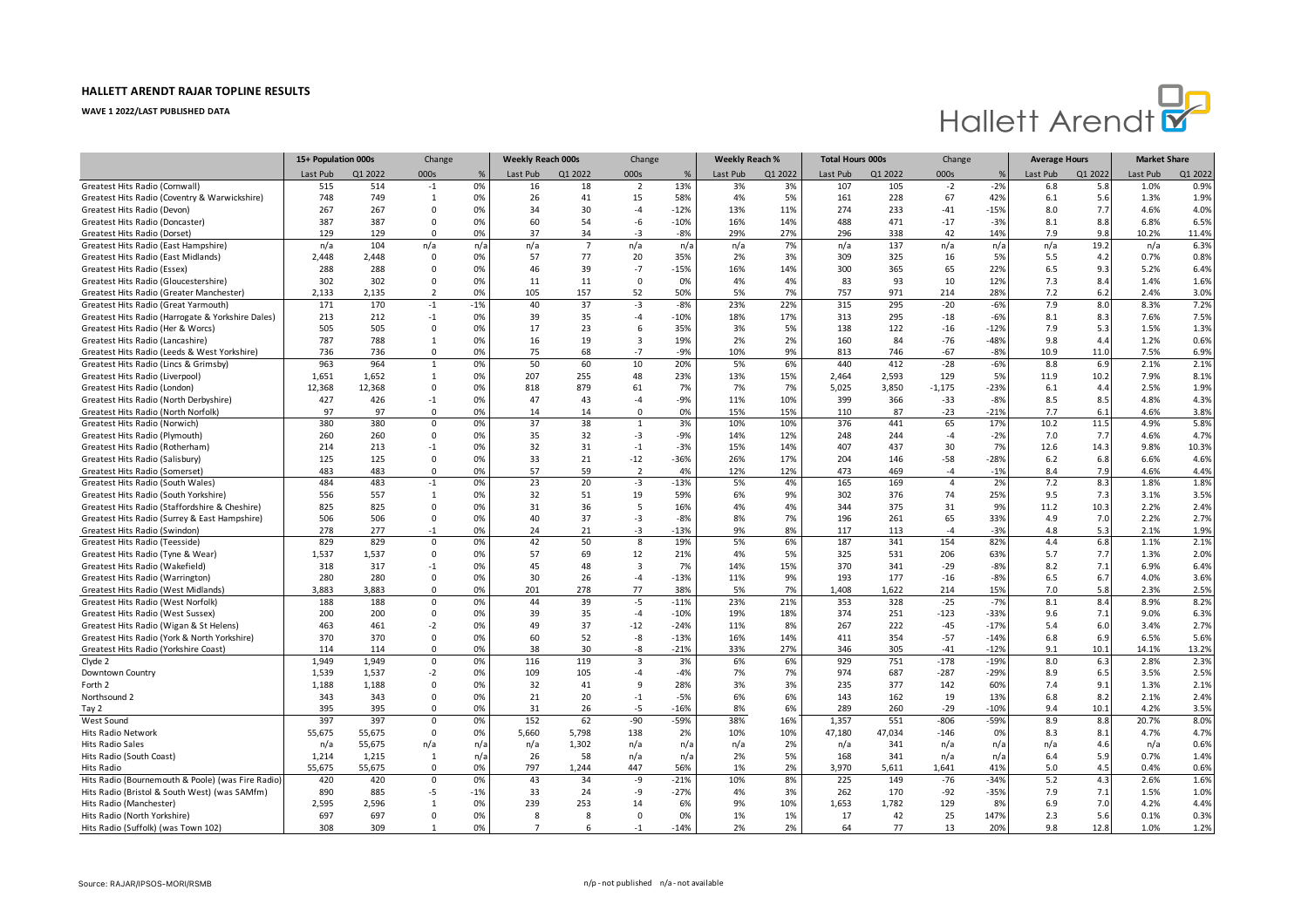

|                                             | 15+ Population 000s |         | Change       |       | <b>Weekly Reach 000s</b> |         | Change         |        | Weekly Reach % |         | <b>Total Hours 000s</b> |         | Change   |        | <b>Average Hours</b> |         | <b>Market Share</b> |         |
|---------------------------------------------|---------------------|---------|--------------|-------|--------------------------|---------|----------------|--------|----------------|---------|-------------------------|---------|----------|--------|----------------------|---------|---------------------|---------|
|                                             | Last Pub            | Q1 2022 | 000s         | %     | Last Pub                 | Q1 2022 | 000s           | %      | Last Pub       | Q1 2022 | Last Pub                | Q1 2022 | 000s     |        | Last Pub             | Q1 2022 | Last Pub            | Q1 2022 |
| 96.4 FM The Wave                            | 484                 | 483     | $-1$         | 0%    | 91                       | 82      | -9             | $-10%$ | 19%            | 17%     | 736                     | 767     | 31       | 4%     | 8.1                  | 9.4     | 8.1%                | 8.1%    |
| Radio Borders                               | 112                 | 111     | $-1$         | $-1%$ | 44                       | 45      | 1              | 2%     | 39%            | 40%     | 591                     | 515     | $-76$    | $-13%$ | 13.5                 | 11.5    | 29.9%               | 26.2%   |
| <b>CFM</b>                                  | 253                 | 253     | $\Omega$     | 0%    | 77                       | 70      | $-7$           | $-9%$  | 31%            | 28%     | 632                     | 599     | $-33$    | $-5%$  | 8.2                  | 8.5     | 12.9%               | 11.7%   |
| Radio City                                  | 1,953               | 1,952   | $-1$         | 0%    | 299                      | 299     | 0              | 0%     | 15%            | 15%     | 1,777                   | 1,465   | $-312$   | $-18%$ | 6.0                  | 4.9     | 4.9%                | 3.9%    |
| Clyde 1                                     | 1.949               | 1.949   | $\mathbf 0$  | 0%    | 627                      | 600     | $-27$          | $-4%$  | 32%            | 31%     | 5,614                   | 4,627   | $-987$   | $-18%$ | 8.9                  | 7.7     | 16.7%               | 14.3%   |
| Cool FM                                     | 1,539               | 1,537   | $-2$         | 0%    | 446                      | 440     | -6             | $-1%$  | 29%            | 29%     | 3,185                   | 3,104   | $-81$    | $-3%$  | 7.1                  | 7.1     | 11.5%               | 11.4%   |
| Downtown Radio                              | 1,539               | 1,537   | $-2$         | 0%    | 280                      | 285     | 5              | 2%     | 18%            | 19%     | 2,391                   | 2,759   | 368      | 15%    | 8.5                  | 9.7     | 8.6%                | 10.1%   |
| Forth 1                                     | 1,188               | 1,188   | $\Omega$     | 0%    | 306                      | 301     | $-5$           | $-2%$  | 26%            | 25%     | 3,074                   | 2,839   | $-235$   | $-8%$  | 10.0                 | 9.4     | 17.1%               | 15.6%   |
| Free Radio (Birmingham)                     | 2,284               | 2,284   | $\Omega$     | 0%    | 115                      | 124     | 9              | 8%     | 5%             | 5%      | 858                     | 1,065   | 207      | 24%    | 7.5                  | 8.6     | 2.5%                | 3.0%    |
| Free Radio (Black Country & Shropshire)     | 1,569               | 1,569   | $\Omega$     | 0%    | 64                       | 77      | 13             | 20%    | 4%             | 5%      | 408                     | 497     | 89       | 22%    | 6.4                  | 6.4     | 1.5%                | 1.8%    |
| Free Radio (Coventry & Warwickshire)        | 748                 | 749     | $\mathbf{1}$ | 0%    | 89                       | 77      | $-12$          | $-13%$ | 12%            | 10%     | 697                     | 716     | 19       | 3%     | 7.8                  | 9.3     | 5.5%                | 5.9%    |
| Free Radio (Herefordshire & Worcestershire) | 505                 | 505     | $\Omega$     | 0%    | 68                       | 61      | $-7$           | $-10%$ | 14%            | 12%     | 408                     | 356     | $-52$    | $-13%$ | 6.0                  | 5.8     | 4.5%                | 3.9%    |
| Gem                                         | 2,448               | 2,448   | $\mathbf 0$  | 0%    | 321                      | 280     | $-41$          | $-13%$ | 13%            | 11%     | 2,384                   | 1,980   | $-404$   | $-17%$ | 7.4                  | 7.1     | 5.4%                | 4.6%    |
| Hallam FM                                   | 1,366               | 1,367   | $\mathbf{1}$ | 0%    | 335                      | 330     | $-5$           | $-1%$  | 25%            | 24%     | 2,906                   | 3,091   | 185      | 6%     | 8.7                  | 9.4     | 11.5%               | 11.8%   |
| Lincs FM                                    | 963                 | 964     |              | 0%    | 204                      | 204     | $\Omega$       | 0%     | 21%            | 21%     | 2,549                   | 2,268   | $-281$   | $-11%$ | 12.5                 | 11.1    | 12.4%               | 11.5%   |
| Metro Radio                                 | 1,537               | 1,537   | $\mathbf 0$  | 0%    | 320                      | 328     | 8              | 3%     | 21%            | 21%     | 1,950                   | 2,632   | 682      | 35%    | 6.1                  | 8.0     | 7.6%                | 9.9%    |
| <b>MFR</b>                                  | 255                 | 255     | $\Omega$     | 0%    | 102                      | 103     | $\mathbf{1}$   | 1%     | 40%            | 40%     | 1,209                   | 1,354   | 145      | 12%    | 11.9                 | 13.2    | 25.8%               | 26.6%   |
| Northsound 1                                | 343                 | 343     | $\Omega$     | 0%    | 133                      | 135     | 2              | 2%     | 39%            | 39%     | 1,102                   | 1,087   | $-15$    | $-1%$  | 8.3                  | 8.1     | 15.8%               | 16.4%   |
| Pirate FM                                   | 515                 | 514     | $-1$         | 0%    | 139                      | 123     | $-16$          | $-12%$ | 27%            | 24%     | 1,092                   | 1,010   | $-82$    | $-8%$  | 7.9                  | 8.2     | 10.2%               | 9.2%    |
| Pulse 1                                     | 1,454               | 1.454   | $\Omega$     | 0%    | 64                       | 66      | $\overline{2}$ | 3%     | 4%             | 5%      | 273                     | 328     | 55       | 20%    | 4.2                  | 5.0     | 1.3%                | 1.5%    |
| Rock FM                                     | 1,289               | 1,290   | $\mathbf{1}$ | 0%    | 182                      | 168     | $-14$          | $-8%$  | 14%            | 13%     | 1,961                   | 1,409   | $-552$   | $-289$ | 10.8                 | 8.4     | 8.6%                | 5.9%    |
| Signal One                                  | 825                 | 825     | 0            | 0%    | 142                      | 122     | $-20$          | $-14%$ | 17%            | 15%     | 1,207                   | 1,040   | $-167$   | $-14%$ | 8.5                  | 8.5     | 7.7%                | 6.6%    |
| Tay FM                                      | 395                 | 395     | $\Omega$     | 0%    | 126                      | 132     | 6              | 5%     | 32%            | 34%     | 965                     | 1,046   | 81       | 8%     | 7.6                  | 7.9     | 14.1%               | 14.3%   |
| <b>TFM</b>                                  | 829                 | 829     | $\mathbf 0$  | 0%    | 84                       | 86      | $\overline{2}$ | 2%     | 10%            | 10%     | 618                     | 514     | $-104$   | $-17%$ | 7.4                  | 6.0     | 3.8%                | 3.1%    |
| Viking FM                                   | 922                 | 922     | $\Omega$     | 0%    | 157                      | 162     | 5              | 3%     | 17%            | 18%     | 1,064                   | 1,055   | -9       | $-1%$  | 6.8                  | 6.5     | 6.2%                | 6.2%    |
| <b>Wave 105</b>                             | 1,865               | 1,865   | $\mathbf 0$  | 0%    | 229                      | 250     | 21             | 9%     | 12%            | 13%     | 2,502                   | 3,053   | 551      | 22%    | 10.9                 | 12.2    | 6.6%                | 7.8%    |
| West FM                                     | n/a                 | 288     | n/a          | n/a   | n/a                      | 83      | n/a            | n/a    | n/a            | 29%     | n/a                     | 906     | n/a      | n/a    | n/a                  | 10.9    | n/a                 | 17.8%   |
| Heat                                        | 55,675              | 55,675  | $\Omega$     | 0%    | 361                      | 402     | 41             | 11%    | 1%             | 1%      | 1,632                   | 1,431   | $-201$   | $-12%$ | 4.5                  | 3.6     | 0.2%                | 0.1%    |
| Jazz FM                                     | 55,675              | 55,675  | $\Omega$     | 0%    | 424                      | 456     | 32             | 8%     | 1%             | 1%      | 1,693                   | 1,934   | 241      | 14%    | 4.0                  | 4.2     | 0.2%                | 0.2%    |
| Kerrang                                     | 55,675              | 55,675  | $\Omega$     | 0%    | 470                      | 446     | $-24$          | $-5%$  | 1%             | 1%      | 2,154                   | 2,118   | $-36$    | $-29$  | 4.6                  | 4.7     | 0.2%                | 0.2%    |
| KISS Network                                | 55,675              | 55,675  | $\mathbf 0$  | 0%    | 4.534                    | 4.263   | $-271$         | $-6%$  | 8%             | 8%      | 21,907                  | 19,571  | $-2,336$ | $-119$ | 4.8                  | 4.6     | 2.2%                | 1.9%    |
| <b>KISS</b>                                 | 55,675              | 55,675  | $\Omega$     | 0%    | 2,772                    | 2,307   | $-465$         | $-17%$ | 5%             | 4%      | 10,513                  | 8,652   | $-1,861$ | $-18%$ | 3.8                  | 3.8     | 1.0%                | 0.9%    |
| KISS (East)                                 | 2,228               | 2,227   | $-1$         | 0%    | 182                      | 167     | $-15$          | $-8%$  | 8%             | 8%      | 813                     | 778     | $-35$    | $-4%$  | 4.5                  | 4.7     | 1.8%                | 1.7%    |
| KISS (London)                               | 12,368              | 12,368  | $\mathbf 0$  | 0%    | 1,125                    | 908     | $-217$         | $-19%$ | 9%             | 7%      | 4,822                   | 3,298   | $-1,524$ | $-32%$ | 4.3                  | 3.6     | 2.4%                | 1.6%    |
| KISS (West)                                 | 2,549               | 2,544   | -5           | 0%    | 291                      | 289     | $-2$           | $-1%$  | 11%            | 11%     | 1,215                   | 1,167   | $-48$    | $-4%$  | 4.2                  | 4.0     | 2.3%                | 2.3%    |
| <b>KISS Fresh</b>                           | 55,675              | 55,675  | $\mathbf 0$  | 0%    | 307                      | 289     | $-18$          | $-6%$  | 1%             | 1%      | 905                     | 731     | $-174$   | $-199$ | 3.0                  | 2.5     | 0.1%                | 0.1%    |
| <b>KISSTORY</b>                             | 55,675              | 55,675  | 0            | 0%    | 2,301                    | 2,207   | $-94$          | $-4%$  | 4%             | 4%      | 9,839                   | 9,235   | $-604$   | $-6%$  | 4.3                  | 4.2     | 1.0%                | 0.9%    |
| Magic Network                               | 55,675              | 55,675  | $\Omega$     | 0%    | 4,076                    | 4,083   | $\overline{7}$ | 0%     | 7%             | 7%      | 23,564                  | 23,536  | $-28$    | 0%     | 5.8                  | 5.8     | 2.3%                | 2.3%    |
| Magic                                       | 55,675              | 55,675  | $\mathbf 0$  | 0%    | 3,253                    | 2,978   | $-275$         | $-8%$  | 6%             | 5%      | 18,203                  | 16,336  | $-1,867$ | $-10%$ | 5.6                  | 5.5     | 1.8%                | 1.6%    |
| Magic (London)                              | 12.368              | 12,368  | $\Omega$     | 0%    | 1.450                    | 1.334   | $-116$         | $-8%$  | 12%            | 11%     | 8,028                   | 8.440   | 412      | 5%     | 5.5                  | 6.3     | 4.0%                | 4.2%    |
| Magic at the Musicals                       | 55,675              | 55,675  | $\Omega$     | 0%    | 200                      | 203     | $\overline{3}$ | 2%     |                |         | 756                     | 811     | 55       | 7%     | 3.8                  | 4.0     | 0.1%                | 0.1%    |
| Magic Chilled                               | 55,675              | 55,675  | 0            | 0%    | 263                      | 324     | 61             | 23%    | *              | 1%      | 1,222                   | 1,261   | 39       | 3%     | 4.6                  | 3.9     | 0.1%                | 0.1%    |
| Magic Soul                                  | 55,675              | 55,675  | $\mathbf 0$  | 0%    | 287                      | 367     | 80             | 28%    | 1%             | 1%      | 1,324                   | 1,747   | 423      | 32%    | 4.6                  | 4.8     | 0.1%                | 0.2%    |
| <b>Mellow Magic</b>                         | 55,675              | 55,675  | $\mathbf 0$  | 0%    | 404                      | 460     | 56             | 14%    | 1%             | 1%      | 2,215                   | 2,615   | 400      | 18%    | 5.5                  | 5.7     | 0.2%                | 0.3%    |
| <b>Planet Rock</b>                          | 55,675              | 55,675  | $\Omega$     | 0%    | 1,396                    | 1,314   | $-82$          | $-6%$  | 3%             | 2%      | 10,652                  | 11,130  | 478      | 4%     | 7.6                  | 8.5     | 1.1%                | 1.1%    |
| Scala Radio                                 | 55,675              | 55,675  | $\mathbf 0$  | 0%    | 400                      | 344     | $-56$          | $-14%$ | 1%             | 1%      | 2,602                   | 2,595   | $-7$     | 0%     | 6.5                  | 7.5     | 0.3%                | 0.3%    |
| Total Global Radio (UK)                     | 55,675              | 55,675  | $\Omega$     | 0%    | 24,330                   | 24,342  | 12             | 0%     | 44%            | 44%     | 219,850                 | 220,752 | 902      | 0%     | 9.0                  | 9.1     | 21.8%               | 21.9%   |
| Capital Brand (UK)                          | 55,675              | 55,675  | 0            | 0%    | 7,599                    | 7,540   | $-59$          | $-1%$  | 14%            | 14%     | 36,640                  | 35,492  | $-1,148$ | $-3%$  | 4.8                  | 4.7     | 3.6%                | 3.5%    |
| Capital Dance                               | 55,675              | 55,675  | $\Omega$     | 0%    | 592                      | 800     | 208            | 35%    | 1%             | 1%      | 1,990                   | 2,979   | 989      | 50%    | 3.4                  | 3.7     | 0.2%                | 0.3%    |
| Capital Network (UK)                        | 55,675              | 55,675  | $\Omega$     | 0%    | 6,349                    | 6,068   | $-281$         | $-4%$  | 11%            | 11%     | 29,236                  | 27,469  | $-1,767$ | $-6%$  | 4.6                  | 4.5     | 2.9%                | 2.7%    |
| Capital Liverpool                           | 1,099               | 1,099   | $\Omega$     | 0%    | 155                      | 145     | $-10$          | $-6%$  | 14%            | 13%     | 655                     | 749     | 94       | 14%    | 4.2                  | 5.2     | 3.2%                | 3.7%    |
| Capital London                              | 12,368              | 12,368  | 0            | 0%    | 1,691                    | 1,482   | $-209$         | $-12%$ | 14%            | 12%     | 6,424                   | 5,954   | $-470$   | $-7%$  | 3.8                  | 4.0     | 3.2%                | 3.0%    |
| Capital Mid Counties                        | 1,111               | 1,110   | -1           | 0%    | 100                      | 113     | 13             | 13%    | 9%             | 10%     | 488                     | 560     | 72       | 15%    | 4.9                  | 4.9     | 2.5%                | 2.8%    |
| Capital Mid Counties - North                | 268                 | 268     | $\Omega$     | 0%    | 16                       | 16      | $\mathbf 0$    | 0%     | 6%             | 6%      | 99                      | 62      | $-37$    | $-37%$ | 6.1                  | 3.9     | 1.9%                | 1.2%    |
| Capital Mid Counties - South                | 843                 | 843     | $\Omega$     | 0%    | 101                      | 109     | 8              | 8%     | 12%            | 13%     | 598                     | 598     | $\Omega$ | 0%     | 5.9                  | 5.5     | 3.9%                | 4.0%    |
|                                             |                     |         |              |       |                          |         |                |        |                |         |                         |         |          |        |                      |         |                     |         |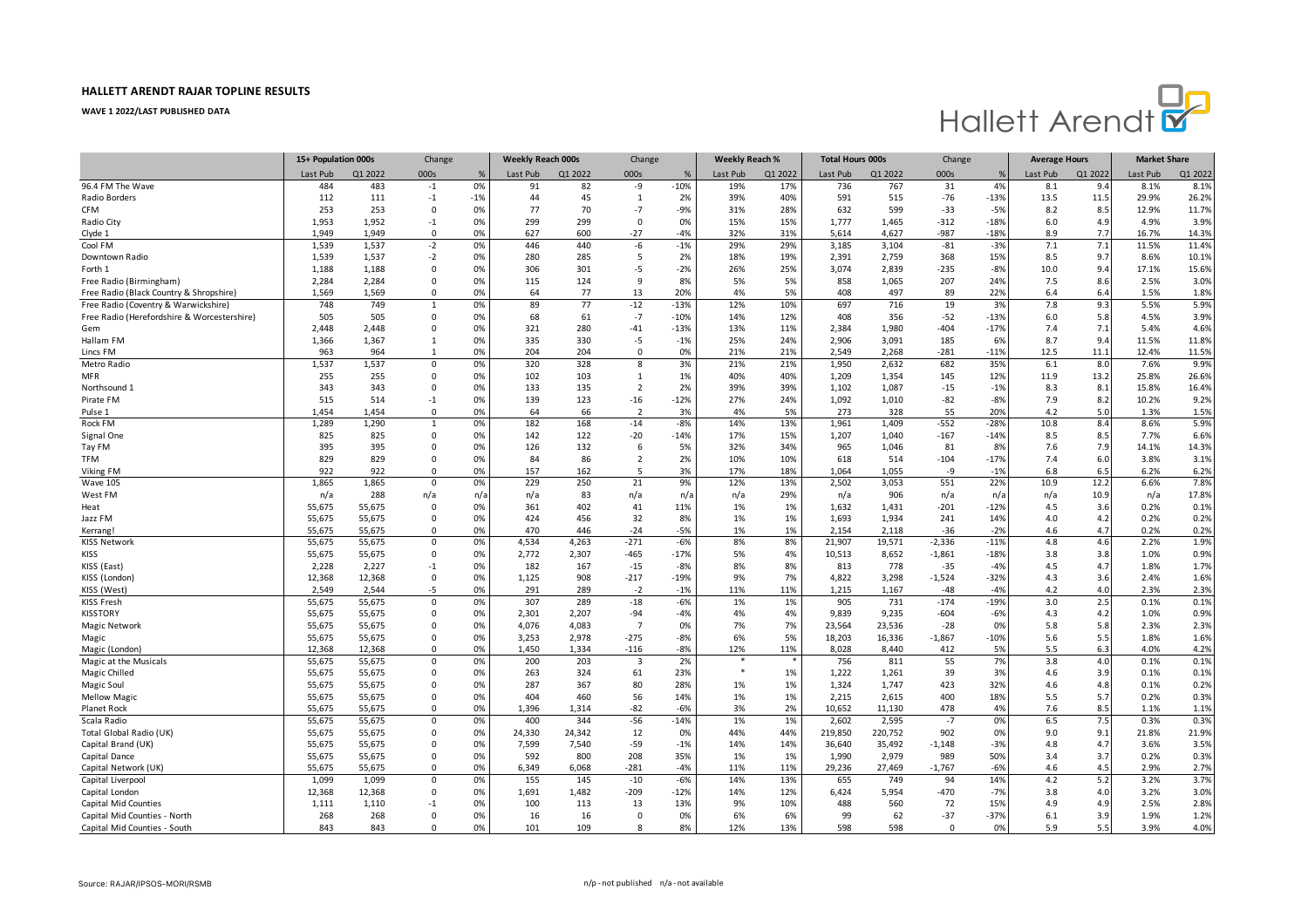

|                                                       | 15+ Population 000s |         | Change         |       | <b>Weekly Reach 000s</b> |         | Change         |        | Weekly Reach % |         | <b>Total Hours 000s</b> |         | Change   |        | <b>Average Hours</b> |                 | <b>Market Share</b> |         |
|-------------------------------------------------------|---------------------|---------|----------------|-------|--------------------------|---------|----------------|--------|----------------|---------|-------------------------|---------|----------|--------|----------------------|-----------------|---------------------|---------|
|                                                       | Last Pub            | Q1 2022 | 000s           | %     | Last Pub                 | Q1 2022 | 000s           | %      | Last Pub       | Q1 2022 | Last Pub                | Q1 2022 | 000s     |        | Last Pub             | Q1 2022         | Last Pub            | Q1 2022 |
| Capital Midlands                                      | 4,695               | 4,696   | $\mathbf{1}$   | 0%    | 788                      | 755     | $-33$          | $-4%$  | 17%            | 16%     | 3,799                   | 3,514   | $-285$   | $-8%$  | 4.8                  | 4.7             | 4.9%                | 4.5%    |
| Capital Birmingham                                    | 2,308               | 2,308   | 0              | 0%    | 356                      | 366     | 10             | 3%     | 15%            | 16%     | 1,406                   | 1,433   | 27       | 2%     | 4.0                  | 3.9             | 4.1%                | 3.9%    |
| Capital East Midlands                                 | 2,387               | 2,388   | 1              | 0%    | 432                      | 390     | $-42$          | $-10%$ | 18%            | 16%     | 2,394                   | 2,082   | $-312$   | $-13%$ | 5.5                  | 5.3             | 5.5%                | 5.0%    |
| Capital East Midlands - Derbyshire                    | 561                 | 561     | $\Omega$       | 0%    | 82                       | 67      | $-15$          | $-18%$ | 15%            | 12%     | 473                     | 366     | $-107$   | $-23%$ | 5.8                  | 5.4             | 4.6%                | 3.5%    |
| Capital East Midlands - Leicestershire                | 824                 | 824     | $\Omega$       | 0%    | 165                      | 138     | $-27$          | $-16%$ | 20%            | 17%     | 793                     | 693     | $-100$   | $-13%$ | 4.8                  | 5.0             | 5.6%                | 5.2%    |
| Capital East Midlands - Nottinghamshire               | 1,054               | 1,054   | $\mathbf 0$    | 0%    | 186                      | 185     | $\mathbf{-1}$  | $-1%$  | 18%            | 18%     | 1,130                   | 1,024   | $-106$   | $-9%$  | 6.1                  | 5.5             | 5.8%                | 5.4%    |
| Capital North East                                    | 2,279               | 2,281   | $\overline{2}$ | 0%    | 422                      | 393     | $-29$          | $-7%$  | 19%            | 17%     | 2,311                   | 2,109   | $-202$   | $-9%$  | 5.5                  | 5.4             | 5.7%                | 5.1%    |
| Capital North West                                    | 3,638               | 3,631   | $-7$           | 0%    | 461                      | 390     | $-71$          | $-15%$ | 13%            | 11%     | 1,952                   | 1,732   | $-220$   | $-11%$ | 4.2                  | 4.4             | 3.4%                | 2.9%    |
| Capital Lancashire                                    | 602                 | 594     | -8             | $-1%$ | 36                       | 39      | $\overline{3}$ | 8%     | 6%             | 7%      | 197                     | 167     | $-30$    | $-15%$ | 5.5                  | 4.3             | 2.0%                | 1.6%    |
| Capital Manchester                                    | 3,036               | 3,037   | $\mathbf{1}$   | 0%    | 425                      | 352     | $-73$          | $-17%$ | 14%            | 12%     | 1,755                   | 1,565   | $-190$   | $-11%$ | 4.1                  | 4.5             | 3.7%                | 3.1%    |
| Capital North West and Wales                          | 1,047               | 1,048   | $\mathbf{1}$   | 0%    | 140                      | 138     | $-2$           | $-1%$  | 13%            | 13%     | 629                     | 1,012   | 383      | 61%    | 4.5                  | 7.3             | 2.7%                | 4.2%    |
| Capital Scotland                                      | 2,911               | 2,911   | $\mathbf 0$    | 0%    | 414                      | 428     | 14             | 3%     | 14%            | 15%     | 1,809                   | 1,742   | $-67$    | $-4%$  | 4.4                  | 4.1             | 3.8%                | 3.7%    |
| Capital South                                         | 1,597               | 1,591   | -6             | 0%    | 220                      | 232     | 12             | 5%     | 14%            | 15%     | 855                     | 947     | 92       | 11%    | 3.9                  | 4.1             | 2.8%                | 3.1%    |
| Capital Brighton                                      | 389                 | 382     | $-7$           | $-2%$ | 19                       | 19      | $\Omega$       | 0%     | 5%             | 5%      | 98                      | 103     | 5        | 5%     | 5.2                  | 5.5             | 1.3%                | 1.6%    |
| Capital South Coast                                   | 1.209               | 1,209   | $\Omega$       | 0%    | 196                      | 211     | 15             | 8%     | 16%            | 17%     | 720                     | 821     | 101      | 14%    | 3.7                  | 3.9             | 3.1%                | 3.4%    |
| Capital South Wales                                   | 1,065               | 1,067   | $\overline{2}$ | 0%    | 156                      | 182     | 26             | 17%    | 15%            | 17%     | 1,082                   | 867     | $-215$   | $-20%$ | 7.0                  | 4.8             | 4.7%                | 4.1%    |
| Capital Yorkshire                                     | 4,710               | 4.710   | $\Omega$       | 0%    | 775                      | 772     | $-3$           | 0%     | 16%            | 16%     | 3.945                   | 4.009   | 64       | 2%     | 5.1                  | 5.2             | 4.8%                | 4.9%    |
| Capital XTRA Brand UK                                 | 55,675              | 55,675  | $\Omega$       | 0%    | 1,508                    | 1,524   | 16             | 1%     | 3%             | 3%      | 5,621                   | 5,432   | $-189$   | $-3%$  | 3.7                  | 3.6             | 0.6%                | 0.5%    |
| Capital XTRA (UK)                                     | 55,675              | 55,675  | $\mathbf 0$    | 0%    | 1,359                    | 1,304   | $-55$          | $-4%$  | 2%             | 2%      | 4,877                   | 4,479   | $-398$   | $-8%$  | 3.6                  | 3.4             | 0.5%                | 0.4%    |
| Capital XTRA (London)                                 | 12,368              | 12,368  | $\Omega$       | 0%    | 479                      | 489     | 10             | 2%     | 4%             | 4%      | 1,969                   | 1,631   | $-338$   | $-17%$ | 4.1                  | 3.3             | 1.0%                | 0.8%    |
| Capital XTRA Reloaded                                 | 55,675              | 55,675  | $\mathbf 0$    | 0%    | 277                      | 411     | 134            | 48%    |                | 1%      | 767                     | 1,290   | 523      | 68%    | 2.8                  | 3.1             | 0.1%                | 0.1%    |
| Classic FM                                            | 55.675              | 55,675  | $\Omega$       | 0%    | 5.060                    | 5.159   | 99             | 2%     | 9%             | 9%      | 43.022                  | 44,471  | 1.449    | 3%     | 8.5                  | 8.6             | 4.3%                | 4.4%    |
| Gold Network (UK)                                     | 55,675              | 55,675  | $\Omega$       | 0%    | 1,348                    | 1,451   | 103            | 8%     | 2%             | 3%      | 11,586                  | 11,362  | $-224$   | $-2%$  | 8.6                  | 7.8             | 1.2%                | 1.1%    |
| Gold Cambridgeshire                                   | 907                 | 907     | $\mathbf 0$    | 0%    | 46                       | 43      | $-3$           | $-7%$  | 5%             | 5%      | 534                     | 435     | -99      | $-19%$ | 11.6                 | 10.0            | 2.7%                | 2.3%    |
| <b>Gold East Midlands</b>                             | 2,972               | 2,972   | $\Omega$       | 0%    | 120                      | 130     | 10             | 8%     | 4%             | 4%      | 1,403                   | 1,230   | $-173$   | $-12%$ | 11.7                 | 9.4             | 2.5%                | 2.3%    |
| Gold London                                           | 12,368              | 12,368  | $\mathbf 0$    | 0%    | 275                      | 361     | 86             | 31%    | 2%             | 3%      | 2,787                   | 2,523   | $-264$   | $-9%$  | 10.1                 | 7. <sub>C</sub> | 1.4%                | 1.3%    |
| Gold Manchester                                       | 3,036               | 3,037   | 1              | 0%    | 111                      | 99      | $-12$          | $-11%$ | 4%             | 3%      | 892                     | 928     | 36       | 4%     | 8.0                  | 9.4             | 1.9%                | 1.9%    |
| Heart Brand (UK)                                      | 55,675              | 55,675  | $\Omega$       | 0%    | 10,274                   | 10,228  | $-46$          | 0%     | 18%            | 18%     | 64,333                  | 65,283  | 950      | 1%     | 6.3                  | 6.4             | 6.4%                | 6.5%    |
| Heart 70s                                             | 55,675              | 55,675  | 0              | 0%    | 319                      | 438     | 119            | 37%    | 1%             | 1%      | 1,215                   | 1,516   | 301      | 25%    | 3.8                  | 3.5             | 0.1%                | 0.1%    |
| Heart 80s                                             | 55,675              | 55,675  | $\Omega$       | 0%    | 1,326                    | 1,409   | 83             | 6%     | 2%             | 3%      | 5,228                   | 4,863   | $-365$   | $-7%$  | 3.9                  | 3.5             | 0.5%                | 0.5%    |
| Heart 90s                                             | 55,675              | 55,675  | 0              | 0%    | 545                      | 793     | 248            | 46%    | 1%             | 1%      | 2,280                   | 2,787   | 507      | 22%    | 4.2                  | 3.5             | 0.2%                | 0.3%    |
| <b>Heart Dance</b>                                    | 55,675              | 55,675  | $\Omega$       | 0%    | 348                      | 658     | 310            | 89%    | 1%             | 1%      | 1,195                   | 2,654   | 1,459    | 122%   | 3.4                  | 4.0             | 0.1%                | 0.3%    |
| Heart Network (UK)                                    | 55,675              | 55,675  | $\Omega$       | 0%    | 8,542                    | 8,498   | $-44$          | $-1%$  | 15%            | 15%     | 53,325                  | 54,206  | 881      | 2%     | $6.2$                | 6.4             | 5.3%                | 5.4%    |
| <b>Heart East</b>                                     | 5,754               | 5,754   | $\Omega$       | 0%    | 1,174                    | 1,136   | $-38$          | $-3%$  | 20%            | 20%     | 8,777                   | 9,031   | 254      | 3%     | 7.5                  | 7.9             | 7.7%                | 8.0%    |
| <b>Heart Cambridgeshire</b>                           | 907                 | 907     | $\Omega$       | 0%    | 192                      | 161     | $-31$          | $-16%$ | 21%            | 18%     | 1,526                   | 1,518   | -8       | $-1%$  | 8.0                  | 9.4             | 7.7%                | 8.1%    |
| <b>Heart East Anglia</b>                              | 1,284               | 1,283   | $-1$           | 0%    | 264                      | 280     | 16             | 6%     | 21%            | 22%     | 2,098                   | 2,197   | 99       | 5%     | 8.0                  | 7.9             | 7.9%                | 8.1%    |
| Heart East Anglia - Norfolk                           | 691                 | 689     | $-2$           | 0%    | 158                      | 172     | 14             | 9%     | 23%            | 25%     | 1,318                   | 1,358   | 40       | 3%     | 8.4                  | 7.9             | 9.0%                | 9.2%    |
| Heart East Anglia - Suffolk                           | 593                 | 595     | $\overline{2}$ | 0%    | 106                      | 108     | $\overline{2}$ | 2%     | 18%            | 18%     | 779                     | 839     | 60       | 8%     | 7.3                  | 7.8             | 6.5%                | 6.7%    |
| <b>Heart Essex</b>                                    | 1,428               | 1,428   | 0              | 0%    | 232                      | 211     | $-21$          | $-9%$  | 16%            | 15%     | 1,678                   | 1,581   | $-97$    | $-6%$  | 7.2                  | 7.5             | 6.4%                | 5.9%    |
| Heart Essex - Chelmsford & Southend                   | 1,123               | 1,124   | $\mathbf{1}$   | 0%    | 190                      | 172     | $-18$          | $-9%$  | 17%            | 15%     | 1,497                   | 1,447   | $-50$    | $-3%$  | 7.9                  | 8.4             | 7.4%                | 6.8%    |
| Heart Essex - Colchester                              | 202                 | 202     | $\mathbf 0$    | 0%    | 29                       | 28      | $-1$           | $-3%$  | 15%            | 14%     | 161                     | 118     | $-43$    | $-27%$ | 5.5                  | 4.2             | 3.9%                | 3.0%    |
| Heart Essex - Harlow                                  | 103                 | 103     | $\Omega$       | 0%    | 18                       | 18      | $\Omega$       | 0%     | 17%            | 17%     | 115                     | 112     | $-3$     | $-3%$  | 6.4                  | 6.4             | 5.5%                | 5.8%    |
| <b>Heart Four Counties</b>                            | 2,278               | 2,279   | 1              | 0%    | 491                      | 484     | $-7$           | $-1%$  | 22%            | 21%     | 3,474                   | 3,735   | 261      | 8%     | 7.1                  | 7.7             | 7.9%                | 8.6%    |
| Heart Four Counties - Bedfordshire                    | 338                 | 339     | 1              | 0%    | 85                       | 80      | -5             | $-6%$  | 25%            | 24%     | 527                     | 431     | $-96$    | $-18%$ | 6.2                  | 5.4             | 7.4%                | 6.3%    |
| Heart Four Counties - Beds/Bucks/Herts                | 761                 | 761     | $\Omega$       | 0%    | 173                      | 176     | $\overline{3}$ | 2%     | 23%            | 23%     | 1,184                   | 1,455   | 271      | 23%    | 6.9                  | 8.3             | 9.1%                | 9.9%    |
| Heart Four Counties - 96.6 FM Hertfordshire           | 724                 | 724     | $\Omega$       | 0%    | 45                       | 43      | $-2$           | $-4%$  | 6%             | 6%      | 315                     | 434     | 119      | 38%    | 6.9                  | 10.1            | 2.5%                | 3.3%    |
| Heart Four Counties - Milton Keynes                   | 259                 | 260     | 1              | 0%    | 55                       | 48      | $-7$           | $-13%$ | 21%            | 19%     | 333                     | 290     | $-43$    | $-13%$ | 6.0                  | 6.0             | 6.5%                | 5.8%    |
| Heart Four Counties - Northamptonshire                | 599                 | 599     | $\Omega$       | 0%    | 147                      | 154     | $\overline{7}$ | 5%     | 24%            | 26%     | 1,290                   | 1,246   | $-44$    | $-3%$  | 8.8                  | 8.1             | 9.9%                | 9.6%    |
| Heart London                                          | 12,368              | 12,368  | $\mathbf 0$    | 0%    | 1,875                    | 1,616   | $-259$         | $-14%$ | 15%            | 13%     | 9,830                   | 8,301   | $-1,529$ | $-16%$ | 5.2                  | 5.1             | 4.9%                | 4.1%    |
| <b>Heart North East</b>                               | 2,337               | 2,339   | $\overline{2}$ | 0%    | 337                      | 320     | $-17$          | $-5%$  | 14%            | 14%     | 2,335                   | 2,435   | 100      | 4%     | 6.9                  | 7.6             | 5.6%                | 5.7%    |
| <b>Heart North Wales</b>                              | 730                 | 731     | 1              | 0%    | 111                      | 106     | $-5$           | $-5%$  | 15%            | 15%     | 532                     | 454     | $-78$    | $-15%$ | 4.8                  | 4.3             | 3.2%                | 2.7%    |
|                                                       | 6,085               | 6,086   | 1              | 0%    | 718                      | 700     | $-18$          | $-3%$  | 12%            | 11%     | 4,713                   | 4,576   | $-137$   | $-3%$  | 6.6                  | 6.5             | 4.6%                | 4.3%    |
| Heart North West Group<br>Heart North Lancs & Cumbria | 286                 | 286     | $\Omega$       | 0%    | 72                       | 62      | $-10$          | $-14%$ | 25%            | 22%     | 678                     | 620     | $-58$    | $-9%$  | 9.5                  | 10.0            | 13.5%               | 12.2%   |
| Heart North West                                      | 5,799               | 5,801   | $\overline{2}$ | 0%    | 656                      | 648     | -8             | $-1%$  | 11%            | 11%     | 4,005                   | 4,103   | 98       | 2%     | 6.1                  | 6.3             | 4.1%                | 4.0%    |
|                                                       | 2,877               | 2,878   | $\mathbf{1}$   | 0%    | 411                      | 399     | $-12$          | $-3%$  | 14%            | 14%     | 1,862                   | 1,594   | $-268$   | $-14%$ | 4.5                  | 4.0             | 4.0%                | 3.5%    |
| <b>Heart Scotland</b>                                 |                     |         |                |       |                          |         |                |        |                |         |                         |         |          |        |                      |                 |                     |         |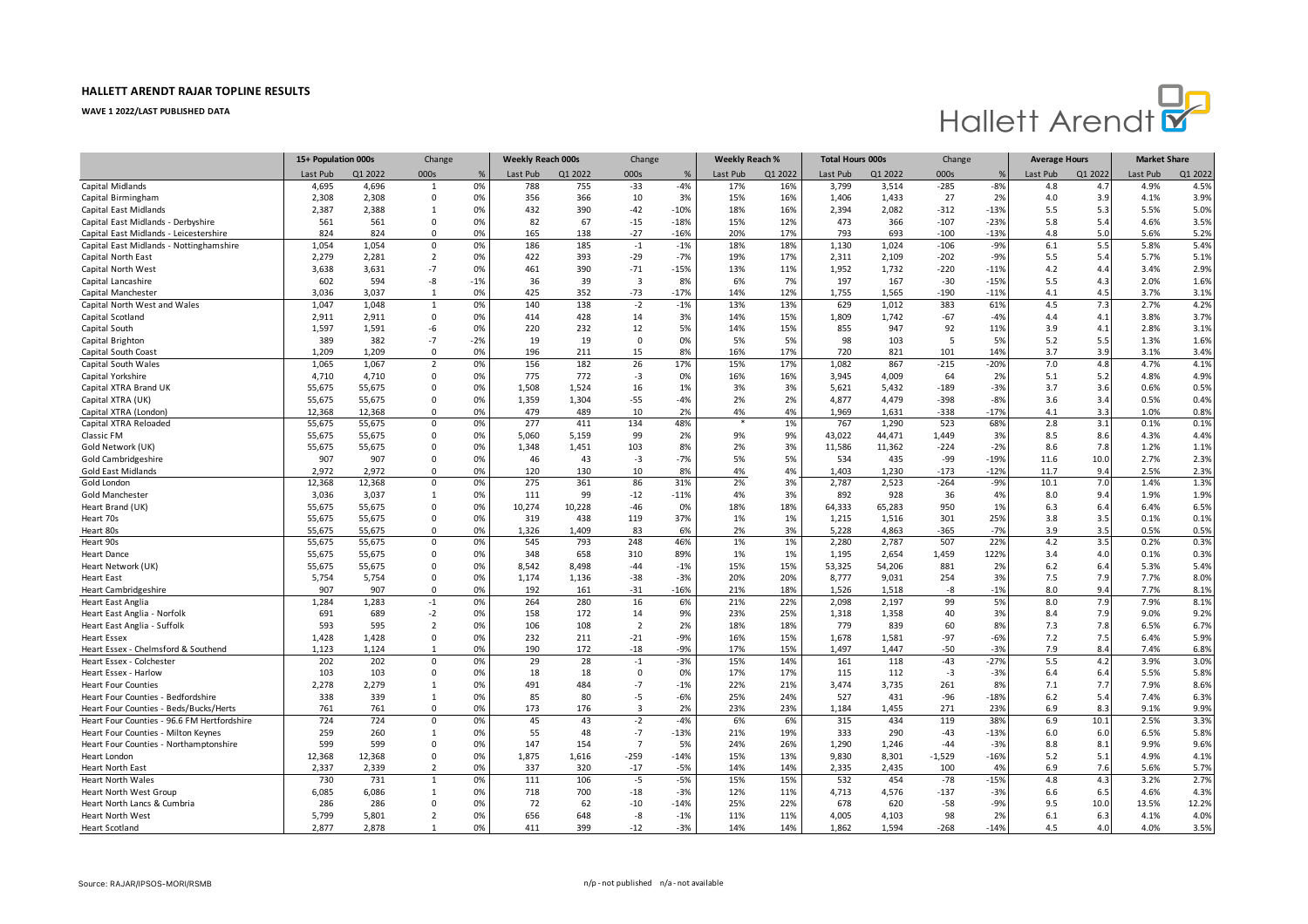

|                                            | 15+ Population 000s |         | Change         |       | <b>Weekly Reach 000s</b> |          | Change                  |              | Weekly Reach % |          | <b>Total Hours 000s</b> |            | Change      |           | <b>Average Hours</b> |         | <b>Market Share</b> |              |
|--------------------------------------------|---------------------|---------|----------------|-------|--------------------------|----------|-------------------------|--------------|----------------|----------|-------------------------|------------|-------------|-----------|----------------------|---------|---------------------|--------------|
|                                            | Last Pub            | Q1 2022 | 000s           | %     | Last Pub                 | Q1 2022  | 000s                    | %            | Last Pub       | Q1 2022  | Last Pub                | Q1 2022    | 000s        |           | Last Pub             | Q1 2022 | Last Pub            | Q1 2022      |
| <b>Heart Scotland East</b>                 | 1,217               | 1,218   | $\mathbf{1}$   | 0%    | 137                      | 141      | $\overline{4}$          | 3%           | 11%            | 12%      | 682                     | 617        | $-65$       | $-10%$    | 5.0                  | 4.4     | 3.8%                | 3.4%         |
| <b>Heart Scotland West</b>                 | 1,660               | 1,660   | 0              | 0%    | 274                      | 258      | $-16$                   | $-6%$        | 16%            | 16%      | 1,180                   | 976        | $-204$      | $-17%$    | 4.3                  | 3.8     | 4.2%                | 3.5%         |
| <b>Heart South</b>                         | 6,164               | 6,166   | $\overline{2}$ | 0%    | 1,216                    | 1,298    | 82                      | 7%           | 20%            | 21%      | 7,569                   | 7,904      | 335         | 4%        | 6.2                  | 6.1     | 6.2%                | 6.3%         |
| <b>Heart Kent</b>                          | 1,308               | 1,309   | 1              | 0%    | 233                      | 252      | 19                      | 8%           | 18%            | 19%      | 1,800                   | 1,915      | 115         | 6%        | 7.7                  | 7.6     | 6.8%                | 7.0%         |
| <b>Heart Solent</b>                        | 1.888               | 1.889   | 1              | 0%    | 369                      | 376      | $\overline{7}$          | 2%           | 20%            | 20%      | 1,761                   | 1.984      | 223         | 13%       | 4.8                  | 5.3     | 4.6%                | 5.0%         |
| Heart Solent - Dorset                      | 631                 | 631     | $\mathsf 0$    | 0%    | 102                      | 105      | $\overline{\mathbf{3}}$ | 3%           | 16%            | 17%      | 590                     | 744        | 154         | 26%       | 5.8                  | 7.1     | 4.1%                | 5.1%         |
| Heart Solent - Hampshire                   | 1,258               | 1,259   | 1              | 0%    | 267                      | 271      | $\overline{4}$          | 1%           | 21%            | 22%      | 1,171                   | 1,240      | 69          | 6%        | 4.4                  | 4.6     | 4.9%                | 5.0%         |
| <b>Heart Sussex</b>                        | 1,444               | 1.443   | $-1$           | 0%    | 288                      | 294      | 6                       | 2%           | 20%            | 20%      | 1,807                   | 1,523      | $-284$      | $-16%$    | 6.3                  | 5.2     | 6.4%                | 5.4%         |
| Heart Sussex - North                       | 291                 | 291     | 0              | 0%    | 36                       | 30       | -6                      | $-17%$       | 13%            | 10%      | 218                     | 162        | $-56$       | $-26%$    | 6.0                  | 5.4     | 4.1%                | 3.0%         |
| Heart Sussex - South                       | 1,152               | 1,152   | $\Omega$       | 0%    | 261                      | 263      | $\overline{2}$          | 1%           | 23%            | 23%      | 1,676                   | 1,407      | $-269$      | $-16%$    | 6.4                  | 5.3     | 7.2%                | 6.0%         |
| <b>Heart Thames Valley</b>                 | 1,524               | 1,525   | $\mathbf{1}$   | 0%    | 326                      | 376      | 50                      | 15%          | 21%            | 25%      | 2,202                   | 2,482      | 280         | 13%       | 6.8                  | 6.6     | 7.7%                | 8.3%         |
| Heart Thames Valley - Berks & N.Hants      | 800                 | 801     | 1              | 0%    | 198                      | 241      | 43                      | 22%          | 25%            | 30%      | 1,266                   | 1,521      | 255         | 20%       | 6.4                  | 6.3     | 8.7%                | 9.6%         |
| Heart Thames Valley - Oxfordshire          | 724                 | 723     | $-1$           | 0%    | 128                      | 136      | $\mathbf{8}$            | 6%           | 18%            | 19%      | 936                     | 961        | 25          | 3%        | 7.3                  | 7.1     | 6.7%                | 6.9%         |
| <b>Heart South Wales</b>                   | 1,938               | 1,938   | $\mathbf 0$    | 0%    | 403                      | 402      | $-1$                    | 0%           | 21%            | 21%      | 3,685                   | 3,834      | 149         | 4%        | 9.2                  | 9.5     | 9.1%                | 10.2%        |
| <b>Heart West</b>                          | 3.889               | 3,890   | 1              | 0%    | 860                      | 826      | $-34$                   | $-4%$        | 22%            | 21%      | 6,068                   | 6,196      | 128         | 2%        | 7.1                  | 7.5     | 7.6%                | 7.8%         |
| Heart South West                           | 1,513               | 1,514   | $\mathbf{1}$   | 0%    | 354                      | 344      | $-10$                   | $-3%$        | 23%            | 23%      | 2,397                   | 2,537      | 140         | 6%        | 6.8                  | 7.4     | 7.7%                | 8.0%         |
| Heart South West - Cornwall                | 457                 | 457     | $\Omega$       | 0%    | 105                      | 108      | $\overline{3}$          | 3%           | 23%            | 24%      | 698                     | 707        | -9          | 1%        | 6.7                  | 6.6     | 7.4%                | 7.2%         |
| Heart South West - Exeter                  | 337                 | 337     | $\Omega$       | 0%    | 63                       | 60       | $-3$                    | $-5%$        | 19%            | 18%      | 329                     | 353        | 24          | 7%        | 5.2                  | 5.9     | 5.3%                | 5.7%         |
| Heart South West - North Devon             | 160                 | 160     | $\mathbf 0$    | 0%    | 34                       | 32       | $-2$                    | $-6%$        | 21%            | 20%      | 221                     | 237        | 16          | 7%        | 6.5                  | 7.3     | 6.7%                | 6.9%         |
| Heart South West - Plymouth & South Hams   | 345                 | 345     | $\Omega$       | 0%    | 91                       | 93       | $\overline{2}$          | 2%           | 26%            | 27%      | 636                     | 697        | 61          | 10%       | 7.0                  | 7.5     | 8.8%                | 10.1%        |
| Heart South West - Torbay                  | 215                 | 215     | $\mathbf 0$    | 0%    | 49                       | 46       | $-3$                    | $-6%$        | 23%            | 21%      | 321                     | 330        | 9           | 3%        | 6.5                  | 7.2     | 6.6%                | 6.8%         |
| <b>Heart West Country</b>                  | 2.376               | 2.376   | $\Omega$       | 0%    | 506                      | 482      | $-24$                   | $-5%$        | 21%            | 20%      | 3.671                   | 3.660      | $-11$       | 0%        | 7.3                  | 7.6     | 7.6%                | 7.7%         |
| Heart West Country - Bristol/Weston & Bath | 979                 | 973     | -6             | $-1%$ | 217                      | 191      | $-26$                   | $-12%$       | 22%            | 20%      | 1,561                   | 1,486      | $-75$       | $-5%$     | 7.2                  | 7.8     | 8.3%                | 8.2%         |
| Heart West Country - Gloucestershire       | 442                 | 447     | 5              | 1%    | 92                       | 97       | 5                       | 5%           | 21%            | 22%      | 608                     | 639        | 31          | 5%        | 6.6                  | 6.6     | 6.6%                | 7.0%         |
| Heart West Country - Somerset              | 431                 | 431     | $\Omega$       | 0%    | 97                       | 99       | $\overline{2}$          | 2%           | 22%            | 23%      | 720                     | 805        | 85          | 12%       | 7.4                  | 8.2     | 7.9%                | 8.7%         |
| Heart West Country - Wiltshire             | 525                 | 525     | $\mathbf 0$    | 0%    | 113                      | 119      | 6                       | 5%           | 22%            | 23%      | 749                     | 876        | 127         | 17%       | 6.6                  | 7.4     | 6.7%                | 7.5%         |
| <b>Heart West Midlands</b>                 | 3.922               | 3.923   | 1              | 0%    | 540                      | 584      | 44                      | 8%           | 14%            | 15%      | 3,244                   | 3.631      | 387         | 12%       | 6.0                  | 6.2     | 5.2%                | 5.6%         |
| <b>Heart Yorkshire</b>                     | 3,240               | 3,241   | 1              | 0%    | 462                      | 453      | -9                      | $-2%$        | 14%            | 14%      | 2,272                   | 2,563      | 291         | 13%       | 4.9                  | 5.7     | 4.2%                | 4.6%         |
| LBC Brand (UK)                             | 55,675              | 55,675  | 0              | 0%    | 3,202                    | 3,493    | 291                     | 9%           | 6%             | 6%       | 29,528                  | 31,506     | 1,978       | 7%        | 9.2                  | 9.0     | 2.9%                | 3.1%         |
| LBC (UK)                                   | 55,675              | 55,675  | $\Omega$       | 0%    | 2,611                    | 2.738    | 127                     | 5%           | 5%             | 5%       | 26,843                  | 28,809     | 1,966       | 7%        | 10.3                 | 10.5    | 2.7%                | 2.9%         |
| LBC London                                 | 12,368              | 12,368  | $\mathbf 0$    | 0%    | 1,452                    | 1,524    | 72                      | 5%           | 12%            | 12%      | 16,108                  | 17,275     | 1,167       | 7%        | 11.1                 | 11.3    | 8.0%                | 8.6%         |
| LBC News (UK)                              | 55,675              | 55,675  | $\Omega$       | 0%    | 882                      | 1,057    | 175                     | 20%          | 2%             | 2%       | 2,685                   | 2,697      | 12          | 0%        | 3.0                  | 2.6     | 0.3%                | 0.3%         |
| LBC News (London)                          | 12,368              | 12,368  | $\Omega$       | 0%    | 406                      | 576      | 170                     | 42%          | 3%             | 5%       | 1,284                   | 1,519      | 235         | 18%       | 3.2                  | 2.6     | 0.6%                | 0.8%         |
| Smooth Brand (UK)                          | 55,675              | 55,675  | $\Omega$       | 0%    | 5,983                    | 5,762    | $-221$                  | $-4%$        | 11%            | 10%      | 40,195                  | 36,967     | $-3,228$    | $-8%$     | 6.7                  | 6.4     | 4.0%                | 3.7%         |
| Smooth Radio Chill                         | 55,675              | 55,675  | $\Omega$       | 0%    | 449                      | 468      | 19                      | 4%           | 1%             | 1%       | 2,071                   | 2,262      | 191         | 9%        | 4.6                  | 4.8     | 0.2%                | 0.2%         |
| Smooth Radio Country                       | 55,675              | 55,675  | $\mathbf 0$    | 0%    | 216                      | 312      | 96                      | 44%          |                | 1%       | 943                     | 1,429      | 486         | 52%       | 4.4                  | 4.6     | 0.1%                | 0.1%         |
| Smooth Radio Network (UK)                  | 55,675              | 55,675  | $\Omega$       | 0%    | 5,426                    | 5,205    | $-221$                  | $-4%$        | 10%            | 9%       | 36,771                  | 33,785     | $-2,986$    | $-8%$     | 6.8                  | 6.5     | 3.7%                | 3.4%         |
| Smooth Radio Devon                         | 1,078               | 1,079   | 1              | 0%    | 43                       | 46       | $\overline{3}$          | 7%           | 4%             | 4%       | 387                     | 368        | $-19$       | $-5%$     | 9.1                  | 8.0     | 1.7%                | 1.6%         |
| Smooth Radio East Anglia                   | 1,284               | 1,283   | $-1$           | 0%    | 74                       | 67       | $-7$                    | $-9%$        | 6%             | 5%       | 527                     | 415        | $-112$      | $-21%$    | 7.2                  | 6.2     | 2.0%                | 1.5%         |
| Smooth Radio East Midlands                 | 3,211               | 3,213   | $\overline{2}$ | 0%    | 500                      | 432      | $-68$                   | $-14%$       | 16%            | 13%      | 4,184                   | 3,025      | $-1,159$    | $-28%$    | 8.4                  | 7.0     | 6.8%                | 5.1%         |
| Smooth Radio Essex                         | 1,428               | 1,428   | $\mathbf 0$    | 0%    | 56                       | 53       | $-3$                    | $-5%$        | 4%             | 4%       | 565                     | 358        | $-207$      | $-37%$    | 10.1                 | 6.8     | 2.2%                | 1.3%         |
| Smooth Radio Kent                          | 1,308               | 1,309   | $\mathbf{1}$   | 0%    | 72                       | 83       | 11                      | 15%          | 5%             | 6%       | 594                     | 557        | $-37$       | $-6%$     | 8.3                  | 6.7     | 2.3%                | 2.0%         |
| Smooth Radio Lake District                 | 53                  | 52      | $-1$           | $-2%$ | $\overline{7}$           | 8        | 1                       | 14%          | 14%            | 15%      | 49                      | 49         | $\mathbf 0$ | 0%        | 6.5                  | 6.2     | 4.8%                | 5.0%         |
| Smooth Radio London                        | 12,368              | 12,368  | $\mathbf 0$    | 0%    | 944                      | 699      | $-245$                  | $-26%$       | 8%             | 6%       | 4,733                   | 3,748      | $-985$      | $-21%$    | 5.0                  | 5.4     | 2.4%                | 1.9%         |
| Smooth Radio North East                    | 2,337               | 2,339   | $\overline{2}$ | 0%    | 539                      | 540      | $\mathbf{1}$            | 0%           | 23%            | 23%      | 4,436                   | 4,750      | 314         | 7%        | 8.2                  | 8.8     | 10.7%               | 11.2%        |
| Smooth Radio North West                    | 5,799               | 5,801   | $\overline{2}$ | 0%    | 986                      | 984      | $-2$                    | 0%           | 17%            | 17%      | 7,436                   | 7,304      | $-132$      | $-2%$     | 7.5                  | 7.4     | 7.6%                | 7.2%         |
| Smooth Radio North West and Wales          | 1,047               | 1,048   | 1              | 0%    | 127                      | 119      | -8                      | $-6%$        | 12%            | 11%      | 927                     | 789        | $-138$      | $-15%$    | 7.3                  | 6.6     | 3.9%                | 3.3%         |
| Smooth Radio Scotland                      | 1,872               | 1,871   | $-1$           | 0%    | 339                      | 338      | $-1$                    | 0%           | 18%            | 18%      | 2,310                   | 1,874      | -436        | $-19%$    | 6.8                  | 5.5     | 7.4%                | 6.1%         |
|                                            | 1,888               | 1,889   | $\mathbf{1}$   | 0%    | 109                      | 113      | $\overline{4}$          | 4%           | 6%             | 6%       | 434                     | 417        |             | $-4%$     |                      | 3.7     | 1.1%                | 1.1%         |
| Smooth Radio Solent                        | 1,065               | 1,067   | $\overline{2}$ | 0%    | 86                       | 120      | 34                      | 40%          | 8%             | 11%      | 542                     | 609        | $-17$<br>67 |           | 4.0<br>6.3           | 5.1     | 2.4%                | 2.9%         |
| Smooth Radio South Wales                   | 1,480               | 1,480   | $\Omega$       | 0%    | 68                       | 78       | 10                      | 15%          | 5%             | 5%       | 240                     | 262        | 22          | 12%<br>9% | 3.5                  | 3.3     | 0.8%                | 0.9%         |
| Smooth Radio Sussex                        |                     |         |                |       |                          |          |                         |              |                |          |                         |            |             |           |                      |         |                     |              |
| Smooth Radio Thames Valley                 | 1,524               | 1,525   | 1              | 0%    | 52<br>74                 | 49<br>83 | -3<br>9                 | $-6%$<br>12% | 3%<br>5%       | 3%<br>5% | 250<br>616              | 245<br>411 | $-5$        | $-2%$     | 4.8<br>8.4           | 5.0     | 0.9%<br>2.2%        | 0.8%<br>1.4% |
| Smooth Radio Three Counties                | 1,567               | 1,566   | $-1$           | 0%    |                          |          |                         |              |                |          |                         |            | $-205$      | $-33%$    |                      | 5.0     |                     |              |
| Smooth Radio West Country                  | 2,376               | 2,376   | $\mathbf 0$    | 0%    | 102                      | 97       | $-5$                    | $-5%$        | 4%             | 4%       | 690                     | 689        | $-1$        | 0%        | 6.7                  | 7.1     | 1.4%                | 1.4%         |
| Smooth Radio West Midlands                 | 3,922               | 3,923   | 1              | 0%    | 507                      | 527      | 20                      | 4%           | 13%            | 13%      | 3,559                   | 3,584      | 25          | 1%        | 7.0                  | 6.8     | 5.7%                | 5.5%         |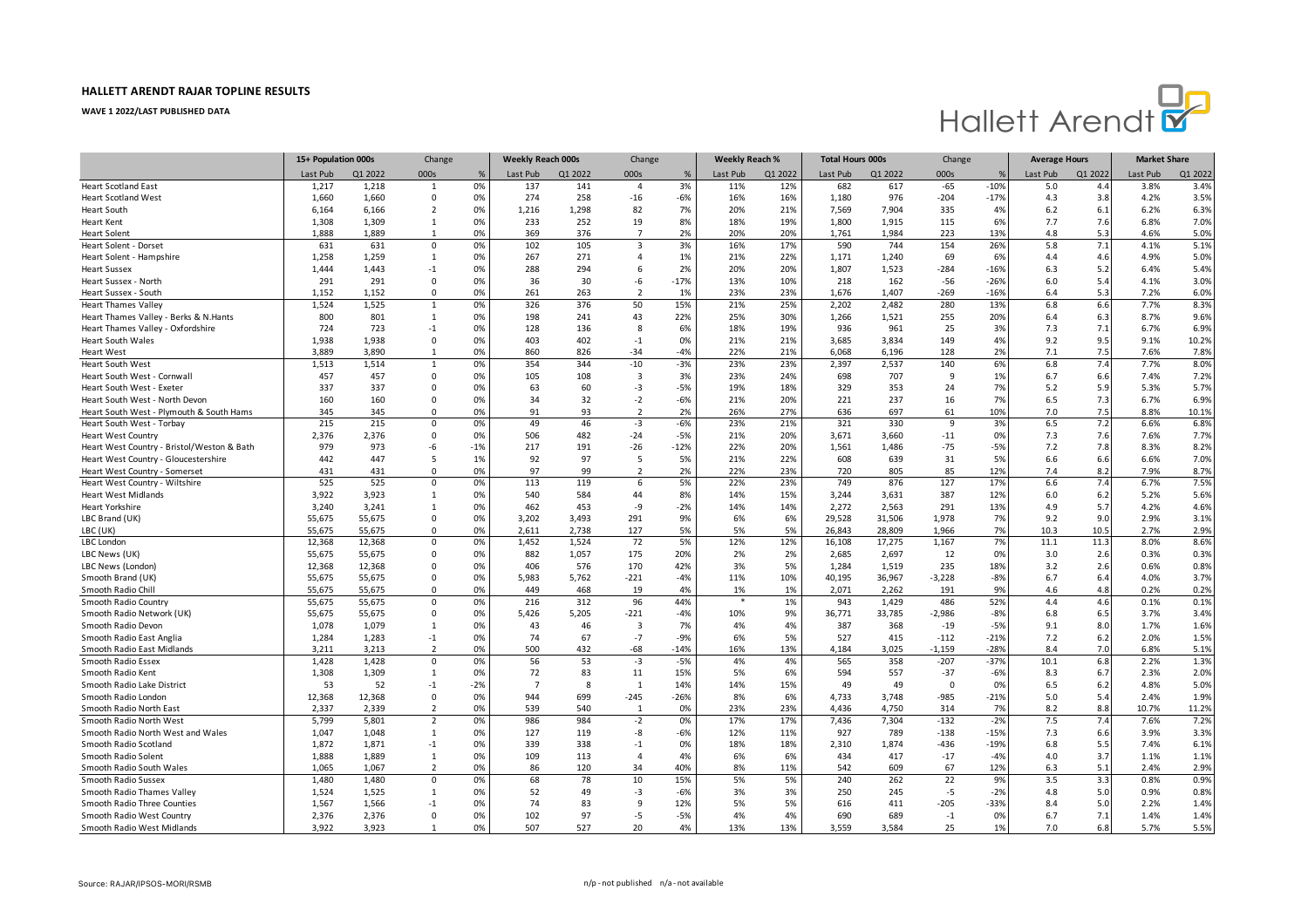

|                                                     | 15+ Population 000s |               | Change                     |          | <b>Weekly Reach 000s</b> |           | Change                  |              | <b>Weekly Reach %</b> |           | <b>Total Hours 000s</b> |              | Change         |              | <b>Average Hours</b> |            | <b>Market Share</b> |               |
|-----------------------------------------------------|---------------------|---------------|----------------------------|----------|--------------------------|-----------|-------------------------|--------------|-----------------------|-----------|-------------------------|--------------|----------------|--------------|----------------------|------------|---------------------|---------------|
|                                                     | Last Pub            | Q1 2022       | 000s                       | %        | Last Pub                 | Q1 2022   | 000s                    | %            | Last Pub              | Q1 2022   | Last Pub                | Q1 2022      | 000s           |              | Last Pub             | Q1 2022    | Last Pub            | Q1 2022       |
| Radio X Network (UK)                                | 55,675              | 55,675        | $\Omega$                   | 0%       | 2,106                    | 1,935     | $-171$                  | $-8%$        | 4%                    | 3%        | 18,175                  | 17,808       | $-367$         | $-2%$        | 8.6                  | 9.2        | 1.8%                | 1.8%          |
| Radio X London                                      | 12,368              | 12,368        | $\Omega$                   | 0%       | 524                      | 452       | $-72$                   | $-14%$       | 4%                    | 4%        | 3,736                   | 3,889        | 153            | 4%           | 7.1                  | 8.6        | 1.9%                | 1.9%          |
| Radio X Manchester                                  | 3,036               | 3,037         | 1                          | 0%       | 212                      | 224       | 12                      | 6%           | 7%                    | 7%        | 1,506                   | 1,814        | 308            | 20%          | 7.1                  | 8.1        | 3.2%                | 3.6%          |
| Sunrise Radio National                              | 55,675              | 55,675        | 0                          | 0%       | 365                      | 385       | 20                      | 5%           | 1%                    | 1%        | 1,518                   | 1,563        | 45             | 3%           | 4.2                  | 4.1        | 0.2%                | 0.2%          |
| Sunrise Radio London                                | 12.368              | 12.368        | $\mathbf 0$                | 0%       | 163                      | 186       | 23                      | 14%          | 1%                    | 2%        | 527                     | 619          | 92             | 17%          | 3.2                  | 3.3        | 0.3%                | 0.3%          |
| <b>Total Wireless</b>                               | 55,675              | 55,675        | $\mathbf 0$                | 0%       | 6,262                    | 6,478     | 216                     | 3%           | 11%                   | 12%       | 41,108                  | 41,595       | 487            | 1%           | 6.6                  | 6.4        | 4.1%                | 4.1%          |
| Wireless National Network                           | 55,675              | 55,675        | $\Omega$                   | 0%       | 6,067                    | 6,206     | 139                     | 2%           | 11%                   | 11%       | 38,924                  | 39,304       | 380            | 1%           | 6.4                  | 6.3        | 3.9%                | 3.9%          |
| Wireless Speech Network                             | 55,675              | 55,675        | $\Omega$                   | 0%       | 4,174                    | 4,332     | 158                     | 4%           | 7%                    | 8%        | 27,123                  | 27,537       | 414            | 2%           | 6.5                  | 6.4        | 2.7%                | 2.7%          |
| talkRADIO                                           | 55,675              | 55,675        | $\mathbf 0$                | 0%       | 542                      | 650       | 108                     | 20%          | 1%                    | 1%        | 4,646                   | 5,732        | 1,086          | 23%          | 8.6                  | 8.8        | 0.5%                | 0.6%          |
| talkSPORT Network                                   | 55.675              | 55,675        | $\Omega$                   | 0%       | 3.096                    | 3.262     | 166                     | 5%           | 6%                    | 6%        | 17,639                  | 18,202       | 563            | 39           | 5.7                  | 5.6        | 1.8%                | 1.8%          |
| talkSPORT                                           | 55,675              | 55,675        | $\Omega$                   | 0%       | 2,846                    | 2,951     | 105                     | 4%           | 5%                    | 5%        | 16,822                  | 17,143       | 321            | 2%           | 5.9                  | 5.8        | 1.7%                | 1.7%          |
| talkSPORT2                                          | 55,675              | 55,675        | $\Omega$                   | 0%       | 389                      | 504       | 115                     | 30%          | 1%                    | 1%        | 817                     | 1,059        | 242            | 30%          | 2.1                  | 2.1        | 0.1%                | 0.1%          |
| <b>Times Radio</b>                                  | 55,675              | 55,675        | $\Omega$                   | 0%       | 502                      | 703       | 201                     | 40%          | 1%                    | 1%        | 3,130                   | 3,644        | 514            | 16%          | 6.2                  | 5.2        | 0.3%                | 0.4%          |
| Virgin Radio Network                                | 55,675              | 55,675        | $\mathbf 0$                | 0%       | 2,164                    | 2,108     | $-56$                   | $-3%$        | 4%                    | 4%        | 11,800                  | 11,767       | $-33$          | 0%           | 5.5                  | 5.6        | 1.2%                | 1.2%          |
| Virgin Radio                                        | 55.675              | 55,675        | $\Omega$                   | 0%       | 1,620                    | 1,589     | $-31$                   | $-2%$        | 3%                    | 3%        | 9,726                   | 9,876        | 150            | 2%           | 6.0                  | 6.2        | 1.0%                | 1.0%          |
| Virgin Radio Anthems                                | 55,675              | 55,675        | $\mathbf 0$                | 0%       | 309                      | 276       | $-33$                   | $-11%$       | 1%                    |           | 923                     | 1,176        | 253            | 27%          | 3.0                  | 4.3        | 0.1%                | 0.1%          |
| Virgin Radio Chilled                                | 55,675              | 55,675        | $\Omega$                   | 0%       | 410                      | 309       | $-101$                  | $-25%$       | 1%                    | 1%        | 906                     | 481          | $-425$         | $-47%$       | 2.2                  | 1.6        | 0.1%                |               |
| Virgin Radio Groove                                 | 55,675              | 55,675        | $\Omega$                   | 0%       | 59                       | 166       | 107                     | 181%         |                       |           | 245                     | 235          | $-10$          | $-4%$        | 4.2                  | 1.4        |                     | $\ast$        |
| Scottish Sun 80s                                    | 4,621               | 4,621         | $\mathbf 0$                | 0%       | 5                        | 20        | 15                      | 300%         |                       |           | 12                      | 25           | 13             | 108%         | 2.5                  | 1.3        |                     | $\ast$        |
| Scottish Sun Chilled                                | 4,621               | 4,621         | $\Omega$                   | 0%       | 3                        | 6         | $\overline{\mathbf{3}}$ | 100%         |                       |           | 16                      | 24           | 8              | 50%          | 5.2                  | 3.8        |                     |               |
| Scottish Sun Hits                                   | 4,621               | 4,621         | $\Omega$                   | 0%       | 9                        | 24        | 15                      | 167%         |                       | 1%        | 28                      | 33           | 5              | 18%          | 3.3                  | 1.4        |                     |               |
| U105 (Greater Belfast)                              | 923                 | 922           | $-1$                       | 0%       | 185                      | 198       | 13                      | 7%           | 20%                   | 21%       | 1,946                   | 1,955        | -9             | 0%           | 10.5                 | 9.9        | 12.3%               | 12.4%         |
|                                                     | 615                 | 615           | $\mathbf 0$                | 0%       | 23                       | 29        | 6                       | 26%          | 4%                    | 5%        | 166                     | 176          | 10             | 6%           |                      |            | 1.5%                | 1.5%          |
| U105 (Outside Belfast)                              |                     |               |                            |          | 24,227                   |           | 74                      | 0%           | 44%                   |           |                         |              |                |              | 7.2                  | 6.1        | 24.5%               |               |
| All Local Commercial Radio (ILR)                    | 55,518              | 55,534        | 16                         | 0%<br>0% |                          | 24,301    | 48                      | 20%          |                       | 44%<br>1% | 245,115                 | 240,958      | $-4,157$       | $-2%$<br>10% | 10.1                 | 9.9        |                     | 23.9%<br>0.3% |
| Boom Radio<br>Central FM                            | 55,675<br>219       | 55,675<br>219 | $\mathbf 0$<br>$\mathbf 0$ | 0%       | 242                      | 290<br>32 | $-6$                    | $-16%$       | 17%                   | 14%       | 2,455<br>349            | 2,698<br>262 | 243<br>$-87$   | $-25%$       | 10.1<br>9.2          | 9.3<br>8.3 | 0.2%<br>10.6%       | 8.4%          |
|                                                     |                     |               |                            |          | 38                       |           |                         |              |                       |           |                         |              |                |              |                      |            |                     |               |
| Communicorp UK                                      | 19,742              | 19,741        | $-1$                       | 0%       | 3,271                    | 3,228     | $-43$                   | $-1%$        | 17%                   | 16%       | 22,441                  | 21,327       | $-1,114$       | $-5%$        | 6.9                  | 6.6        | 6.5%                | 6.1%          |
| Capital Scotland                                    | 2,911               | 2,911         | $\Omega$                   | 0%       | 414                      | 428       | 14                      | 3%           | 14%                   | 15%       | 1,809                   | 1,742        | $-67$          | $-4%$        | 4.4                  | 4.1        | 3.8%                | 3.7%          |
| Capital South Wales                                 | 1,065               | 1,067         | $\overline{2}$             | 0%       | 156                      | 182       | 26                      | 17%          | 15%                   | 17%       | 1,082                   | 867          | $-215$         | $-20%$       | 7.0                  | 4.8        | 4.7%                | 4.1%          |
| Heart Four Counties - 96.6 FM Hertfordshire         | 724                 | 724           | $\mathbf 0$                | 0%       | 45                       | 43        | $-2$                    | $-4%$        | 6%                    | 6%        | 315                     | 434          | 119            | 38%          | 6.9                  | 10.1       | 2.5%                | 3.3%          |
| <b>Heart North Wales</b>                            | 730                 | 731           | $\mathbf{1}$               | 0%       | 111                      | 106       | $-5$                    | $-5%$        | 15%                   | 15%       | 532                     | 454          | $-78$          | $-15%$       | 4.8                  | 4.3        | 3.2%                | 2.7%          |
| Heart Yorkshire                                     | 3.240               | 3,241         | $\mathbf{1}$               | 0%       | 462                      | 453       | -9                      | $-2%$        | 14%                   | 14%       | 2,272                   | 2,563        | 291            | 13%          | 4.9                  | 5.7        | 4.2%                | 4.6%          |
| Smooth Radio East Midlands                          | 3,211               | 3,213         | $\overline{2}$             | 0%       | 500                      | 432       | $-68$                   | $-14%$       | 16%                   | 13%       | 4,184                   | 3,025        | $-1,159$       | $-28%$       | 8.4                  | 7.0        | 6.8%                | 5.1%          |
| Smooth Radio North East                             | 2,337               | 2,339         | $\overline{2}$             | 0%       | 539                      | 540       | $\mathbf{1}$            | 0%           | 23%                   | 23%       | 4,436                   | 4,750        | 314            | 7%           | 8.2                  | 8.8        | 10.7%               | 11.2%         |
| Smooth Radio North West                             | 5,799               | 5,801         | $\overline{2}$             | 0%       | 986                      | 984       | $-2$                    | 0%           | 17%                   | 17%       | 7,436                   | 7,304        | $-132$         | $-2%$        | 7.5                  | 7.4        | 7.6%                | 7.2%          |
| XS Manchester                                       | 3,036               | 3,037         | $\mathbf{1}$               | 0%       | 84                       | 74        | $-10$                   | $-12%$       | 3%                    | 2%        | 375                     | 187          | $-188$         | $-50%$       | 4.5                  | 2.5        | 0.8%                | 0.4%          |
| CountryLine Radio (surveyed as Chris Country Radio) | 12,368              | 12,368        | 0                          | 0%       | 34                       | 45        | 11                      | 32%          |                       |           | 144                     | 322          | 178            | 124%         | 4.3                  | 7.2        | 0.1%                | 0.2%          |
| <b>Total Dee Radio Group</b>                        | 2,000               | 3,722         | 1,722                      | 86%      | 44                       | 51        | $\overline{7}$          | 16%          | 2%                    | 1%        | 279                     | 249          | $-30$          | $-11%$       | 6.4                  | 4.9        | 0.8%                | 0.4%          |
| Cheshire's Silk 106.9                               | 190                 | 189           | $-1$                       | $-1%$    | 13                       | 9         | $-4$                    | $-31%$       | 7%                    | 5%        | 69                      | 87           | 18             | 26%          | 5.4                  | 10.0       | 2.1%                | 2.4%          |
| Chester's Dee 106.3 (Dee on DAB)                    | 199                 | 200           | $\mathbf{1}$               | 1%       | 24                       | 21        | $-3$                    | $-13%$       | 12%                   | 10%       | 194                     | 120          | $-74$          | $-38%$       | 8.1                  | 5.8        | 4.7%                | 2.9%          |
| Love 80s Liverpool                                  | 1,026               | 1.026         | $\Omega$                   | 0%       | $\overline{4}$           | 6         | $\overline{2}$          | 50%          |                       | 1%        | 11                      | 14           | $\overline{3}$ | 27%          | 3.1                  | 2.2        | 0.1%                | 0.1%          |
| Love 80s Manchester                                 | 585                 | 2,307         | 1,722                      | 294%     | $\Delta$                 | 15        | 11                      | 275%         | 1%                    | 1%        | 6                       | 28           | 22             | 367%         | 1.6                  | 1.9        | 0.1%                | 0.1%          |
| <b>Total Radio Essex</b>                            | 1,336               | 1,337         | $\mathbf{1}$               | 0%       | 72                       | 78        | 6                       | 8%           | 5%                    | 6%        | 684                     | 639          | $-45$          | $-7%$        | 9.6                  | 8.2        | 2.8%                | 2.5%          |
| Radio Essex                                         | 743                 | 743           | $\mathsf 0$                | 0%       | 36                       | 29        | $-7$                    | $-19%$       | 5%                    | 4%        | 268                     | 192          | $-76$          | $-28%$       | 7.5                  | 6.6        | 2.0%                | 1.4%          |
| Radio Essex DAB                                     | 1,337               | 1,338         | $\mathbf{1}$               | 0%       | 50                       | 56        | 6                       | 12%          | 4%                    | 4%        | 370                     | 399          | 29             | 8%           | 7.4                  | 7.1        | 1.5%                | 1.6%          |
| 3FM                                                 | 69                  | 68            | $-1$                       | $-1%$    | 22                       | 21        | $-1$                    | $-5%$        | 31%                   | 31%       | 142                     | 154          | 12             | 8%           | 6.6                  | 7.5        | 11.3%               | 12.5%         |
| Fosse 107                                           | 365                 | 366           | $\mathbf{1}$               | 0%       | 15                       | 11        | $-4$                    | $-27%$       | 4%                    | 3%        | 83                      | 66           | $-17$          | $-20%$       | 5.7                  | 5.8        | 1.3%                | 1.1%          |
| Fun Kids (London)                                   | 12,368              | 12,368        | 0                          | 0%       | 56                       | 65        | 9                       | 16%          |                       | 1%        | 134                     | 160          | 26             | 19%          | 2.4                  | 2.5        | 0.1%                | 0.1%          |
| GB News Radio                                       | n/a                 | 55,675        | n/a                        | n/i      | $\mathbf 0$              | 239       | n/a                     | $n/\epsilon$ | n/a                   |           | n/a                     | 1,513        | n/a            | $n/\epsilon$ | n/a                  | 6.3        | n/a                 | 0.1%          |
| IOW Radio                                           | 123                 | 123           | $\mathbf{0}$               | 0%       | 36                       | 33        | $-3$                    | $-8%$        | 29%                   | 27%       | 266                     | 224          | $-42$          | $-16%$       | 7.4                  | 6.8        | 9.9%                | 7.8%          |
| <b>Total JACK</b>                                   | 55,675              | 534           | $-55,141$                  | -99%     | 312                      | 68        | $-244$                  | $-78%$       | 1%                    | 13%       | 1,404                   | 416          | -988           | $-70%$       | 4.5                  | 6.1        | 0.1%                | 4.1%          |
| JACK 2 Hits                                         | 534                 | 533           | $-1$                       | 0%       | 22                       | 20        | $-2$                    | $-9%$        | 4%                    | 4%        | 63                      | 55           | -8             | $-13%$       | 2.8                  | 2.8        | 0.6%                | 0.6%          |
| 106 JACKfm (Oxford)                                 | 534                 | 534           | $\mathbf{0}$               | 0%       | 56                       | 51        | -5                      | $-9%$        | 11%                   | 10%       | 240                     | 303          | 63             | 26%          | 4.3                  | 5.9        | 2.4%                | 3.0%          |
| JACK 3 Chill                                        | 534                 | 534           | $\Omega$                   | 0%       | 10                       | 10        | $\Omega$                | 0%           | 2%                    | 2%        | 39                      | 53           | 14             | 36%          | 3.8                  | 5.2        | 0.4%                | 0.5%          |
| Kingdom FM                                          | 294                 | 293           | $-1$                       | 0%       | 47                       | 47        | $\Omega$                | 0%           | 16%                   | 16%       | 256                     | 296          | n/a            | n/a          | 5.4                  | 6.3        | 6.1%                | 6.8%          |